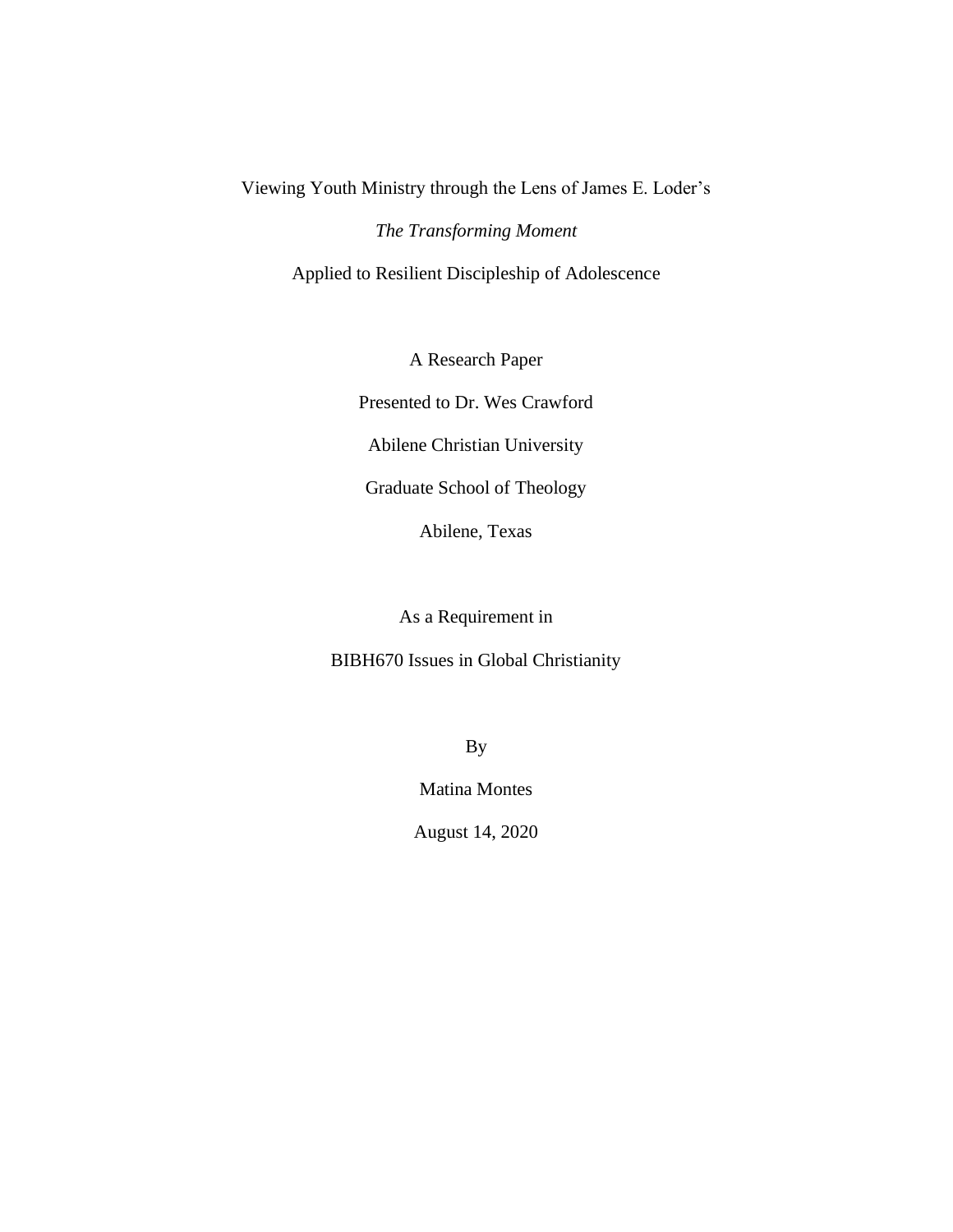| Introduction to the Global Research Work Barna & World Vision                                                                                             |
|-----------------------------------------------------------------------------------------------------------------------------------------------------------|
|                                                                                                                                                           |
| Ecclesiological Trends and Secular Challenges Opposing Resilient                                                                                          |
|                                                                                                                                                           |
| James E. Loder's Lens of the <i>Transforming Moment</i> , A Framework                                                                                     |
|                                                                                                                                                           |
| Application of Loder's Lens to Ecclesiological Trends and Secular<br>Challenges Opposing Resilient Discipleship Formation in Adolescence28                |
| Application of Loder's Lens to Ecclesiological Trends Notes31                                                                                             |
| Application of Loder's Lens in Understanding Roles in Concentric                                                                                          |
| Application of Loder's Lens in Understanding Roles Notes39                                                                                                |
| Best Practices in the Chicago Church of Christ and Midwest (ICOC) from the<br>Vantage Point of Resilient Disciples that are Youth Ministers by Vocation41 |
|                                                                                                                                                           |
|                                                                                                                                                           |
|                                                                                                                                                           |
|                                                                                                                                                           |
|                                                                                                                                                           |
|                                                                                                                                                           |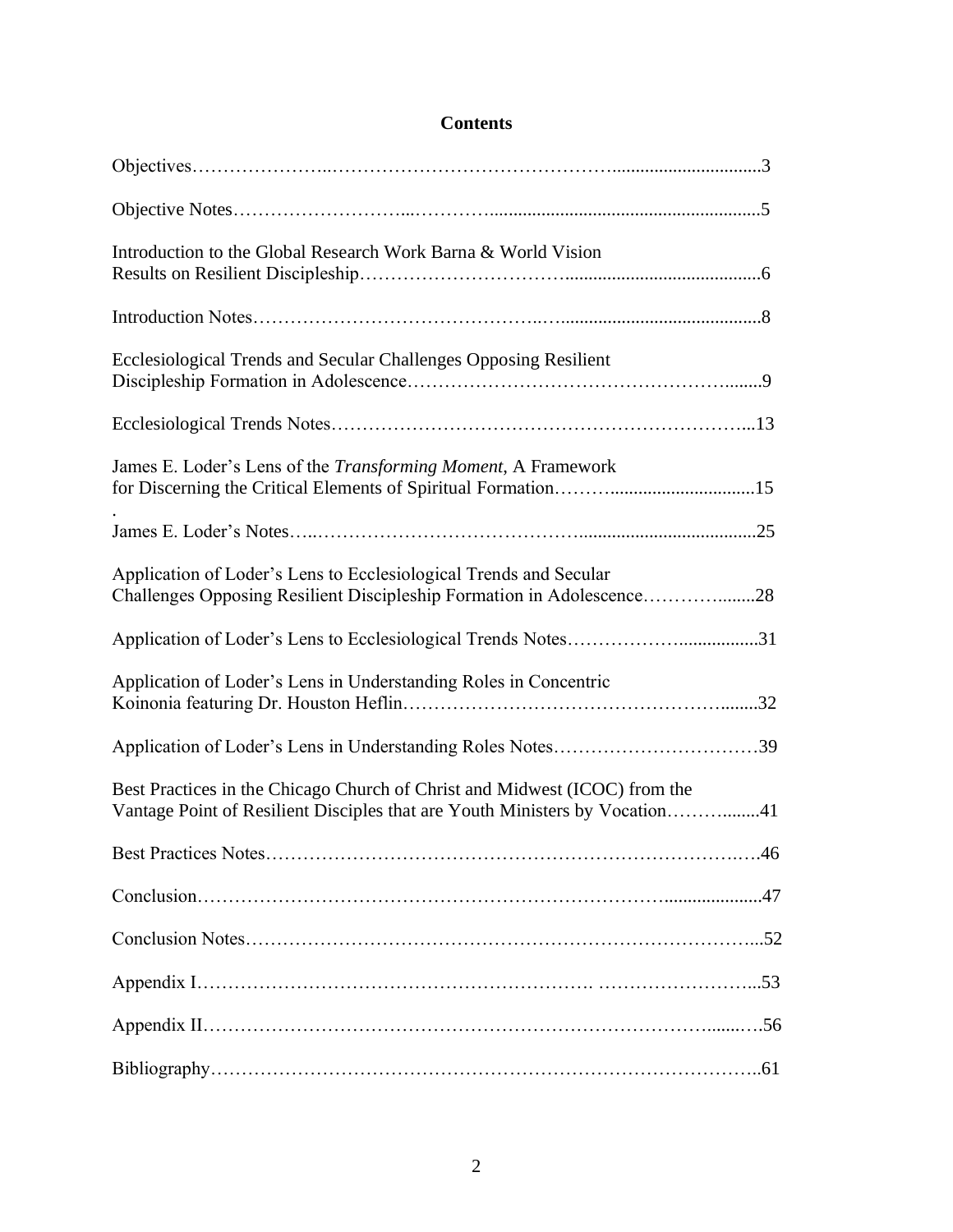#### Objectives:

According to Kinnaman and Matlock in *Faith for Exile*s, only 10% of proclaiming Christians within the 18-35 year old demographic across all denominations in the US exemplifies the thriving state of being a *resilient disciple*. <sup>1</sup> Furthermore, few countries have any more impressive statistics than 10% in the category of resilient disciple.<sup>2</sup> One of the leading reasons for resilient discipleship is forming a resilient identity by experiencing intimacy with Jesus.<sup>3</sup> (Best Practice 1 out of 5, discovered by Kinnaman and Matlock, is the focal point of this research paper). In the ministry context of the International Churches of Christ (ICOC), our retention factor is not on formal record for any age group after people disaffiliate with congregations. However, anecdotally the retention of our Millennials is estimated at 30-50% on average. The paper aims to illuminate the best practices for the spiritual formation of adolescents and influence resiliency as faithful disciples under tension in their respective cultures. The primary focus is on generational discipleship, which means those children raised in the church and baptized as teenagers. We will explore the ethos of held beliefs found in youth ministry scholarship. Primary interviews **discover** (word usage) the perspectives of youth ministers in the Chicago Church of Christ and the Midwest, resulting in resilient discipleship in their context.

The paper has two distinct objectives: First, establish James E. Loder's interdisciplinary theological and human development lens or paradigm for understanding and creating opportunities to develop *intimacy with Jesus through transformative moments* resulting in sustainable spiritual formation. The theological goal of resilient discipleship for adolescence is found in Pauline spirituality as reflected in 2 Corinthians 2:24:

But that does not mean we want to dominate you by telling you how to put your faith into practice. We want to work together with you so you will be full of joy, for it is *by your own faith that you stand firm.* [emphasis] <sup>4</sup>

3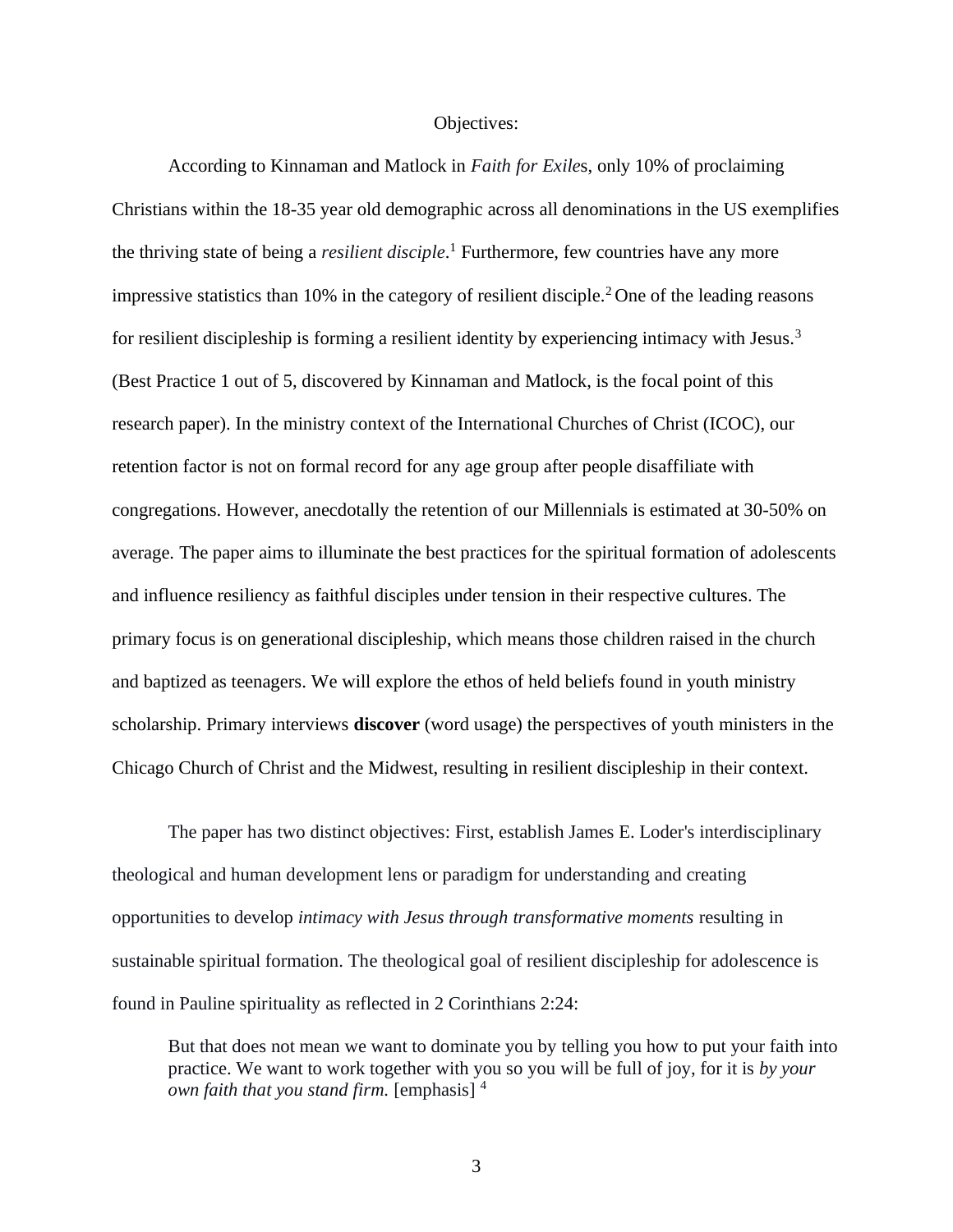Second, Loder's lens illuminates why the best practices in parenting and youth ministry, and the net effect of church koinonia–the Presence of our Triune God– are useful in the spiritual formation of adolescents, resulting in sustainable intimacy with Jesus as resilient disciples during their lifetime. Moreover, the primary researchers <sup>5</sup> use a qualitative interview method of evaluation to uncover the best practices within a country's region witnessed by youth ministers. The findings from a microcosm of those interviewed who have been raised in the church and are today youth ministers— resilient disciples becoming youth ministers—gives a true insider's scoop on the matter. The scope of the research findings is limited to the essence of the resilient disciple microcosm in Chicago. The intention is to report the cumulative findings across all the Midwest interviews in a later Pathway Project. And eventually, expand the research using the prototype study in the Midwest in future coursework globally and ethnographically while at ACU.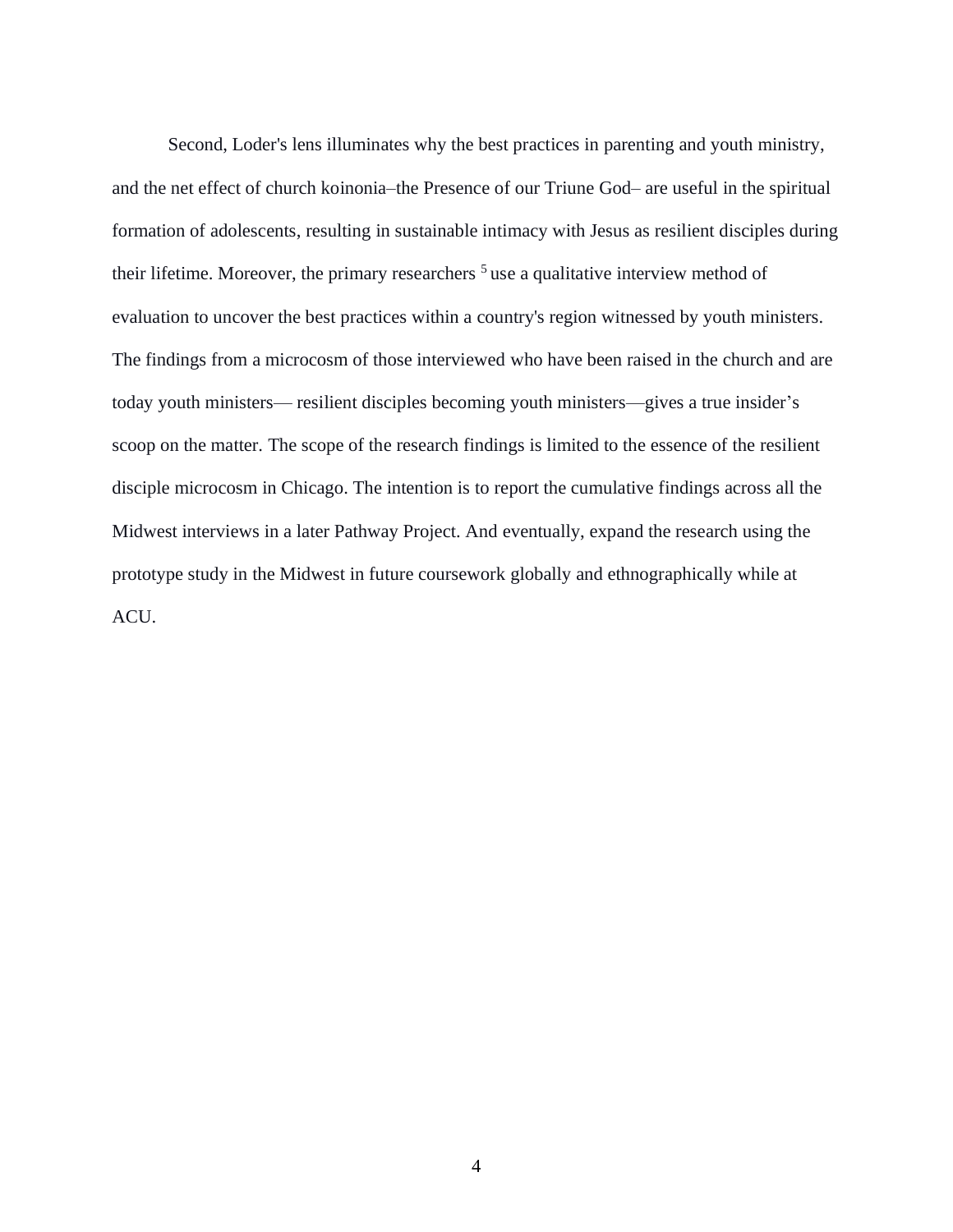Notes:

<sup>1</sup> David Kinnaman and Mark Matlock, *Faith for Exiles*: *5 Ways for a New Generation to Follow Jesus in Digital Babylon.* (Ventura: Barna, 2019), 33. All study groups, as defined by Barna, are as follows:

Prodigals 22% (Ex-Christians): "Individuals who do not currently identify as Christian despite having attended Protestant or Catholic church or having considered themselves to be a Christian as a child or teen."

Nomads 30% (Unchurched): "People who identify as Christian but have not attended church during the past month. The vast majority of nomads haven't been involved with a church for six months or more."

Habitual Churchgoers 38%: "Those who describe themselves as Christian and who have attended church at least once in the past month, yet do not meet foundational core beliefs or behaviors associated with being an intentional, engaged disciple."

Resilient Disciples of Christ: These "are followers who (1) attend church at least monthly and engage with their church more than just attending worship services (for ICOC study adjusted to attend church *consistently*); (2) trust firmly in the authority of the Bible; (3) are committed to Jesus personally and affirm he was crucified and raised from the dead to conquer sin and death; and (4) express desire to transform the broader society as an outcome of their faith."

2 Ibid., Kinnaman and Matlock commentary concerning *Resilient disciples*: "Not only are the most engaged young Christians serious about personal faith and faithfulness, but they are also concerned for and thoughtful about how their faith in Christ intersects meaningfully and missionally with the world around them. In spite of the tensions they feel between church and everyday life, they keep showing up…That's resilience. These are our 'exemplars'–those who exemplify the kind of resilient discipleship we believe can flourish in digital Babylon."

<sup>3</sup> Ibid., 13. The 5 Ways or Best Practices according to Kinnaman and Matlock: 1) form a resilient identity and experience intimacy with Jesus; 2) in a complex and anxious age, develop the muscles of cultural discernment; 3) when isolation and mistrust are the norms, forge meaningful, intergenerational relationships; 4) to ground and motivate an ambitious generation and train for vocational discipleship; and 5) curb entitlement and self-centered tendencies by engaging in a countercultural mission.

<sup>4</sup>Dudley Chancey has served as a professor of youth ministry at Oklahoma State since 1998 and echoes the Apostle Paul's idea in 2 Corinthians in the context of generational faith: "Our primary job is not about creating perfection in our family dynamics. Our job is to develop children who love the Lord and are willing to follow God no matter where the Spirit leads, as they develop *owned faith.*" Dudley Chancey and Ron Bruner, eds. *Owning Faith, Reimagining the Role of Church & Family in the Faith Journey of Teenagers.* (Abilene: Abilene University Press, 2017), 29.

<sup>5</sup>The primary researcher is the author of the paper, Matina Montes. Much is owed to Jaques Genis— a youth minister at the Johannesburg Church of Christ who has expertise in crafting research studies that mitigate experimenter bias— for the mentoring of Matina.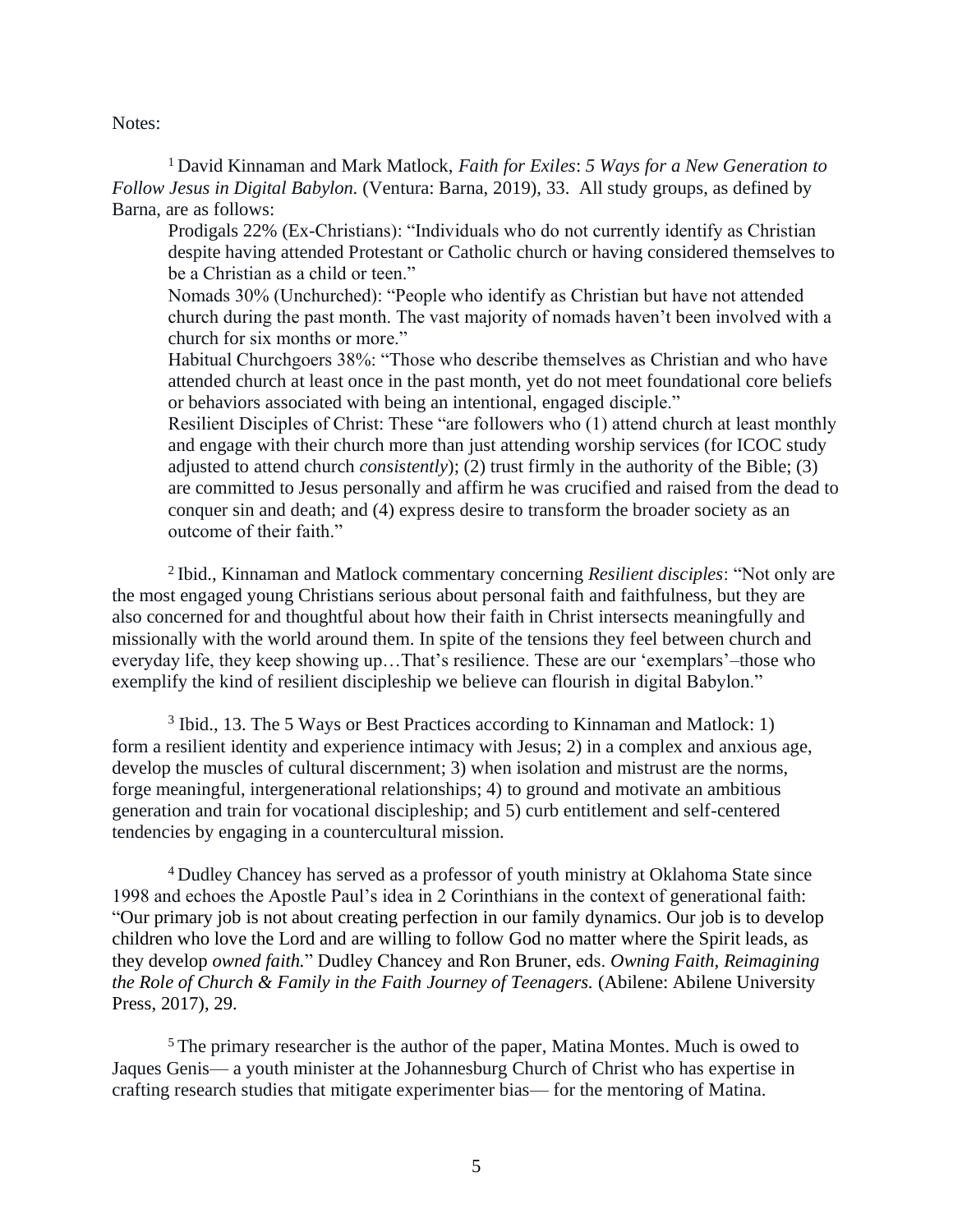#### Introduction to the Global Research Work Barna & World Vision, Results on Resilient Discipleship

Edgar Sandoval Sr., President, and Chief Executive Officer of World Vision U.S.,

describes his passion and reasoning for partnering with Barna to seek understanding of the faith

of global Millennials in Christendom:

Millennials are one group that is often misunderstood and all too easy to judge especially concerning their faith. Although cynicism toward this generation abounds, I do not share it. I believe Jesus is lighting fires in the hearts of young people, just as he has done with all generations since he walked this earth. World Vision wants to engage them in striving to realize God's plan for the world, particularly in fragile places where even a small act can make a huge impact. ... [S]eparating fact from assumption [the study] enables World Vision and the Church at large, to help unleash young people's passion for Jesus. We want to equip faith leaders to connect and collaborate with this generation. The good news is that these young adults have great potential to change the world.<sup>1</sup>

The statistical reality of the shift of strength of the Global South in Christianity continues to ring

true even in the joint study of Millennials and resilient discipleship as echoed in the readings of

both Wesley Granberg-Michaelson in *Times Square to Timbuktu*: *The Post-Christian West Meets* 

*the Non-Western Church* <sup>2</sup> [Timbuktu is the contemporary center of Christianity] and Philip

Jenkins, *The Next Christendom: The Coming of Global Christianity.*<sup>3</sup> When applying the lens of

the Global North and Global South to sort the statistics of the resilient disciples' percentage

among Millennials in regions of the world, the strength of the South continues to emerge-<sup>4</sup>

Global North Global South

| Australia 8%      | Brazil 17%      |
|-------------------|-----------------|
| Austria 1%        | Chile 10%       |
| Canada 9%         | Columbia 13%    |
| Germany 2%        | Ghana 34%       |
| New Zealand 9%    | India 16%       |
| Romania 3%        | Indonesia 20%   |
| Spain 4%          | Kenya 33%       |
| Switzerland 3%    | Malaysia 24%    |
| United Kingdom 4% | Mexico 6%       |
| United States 10% | Nigeria 41%     |
| Singapore 22%     | Philippines 12% |
|                   |                 |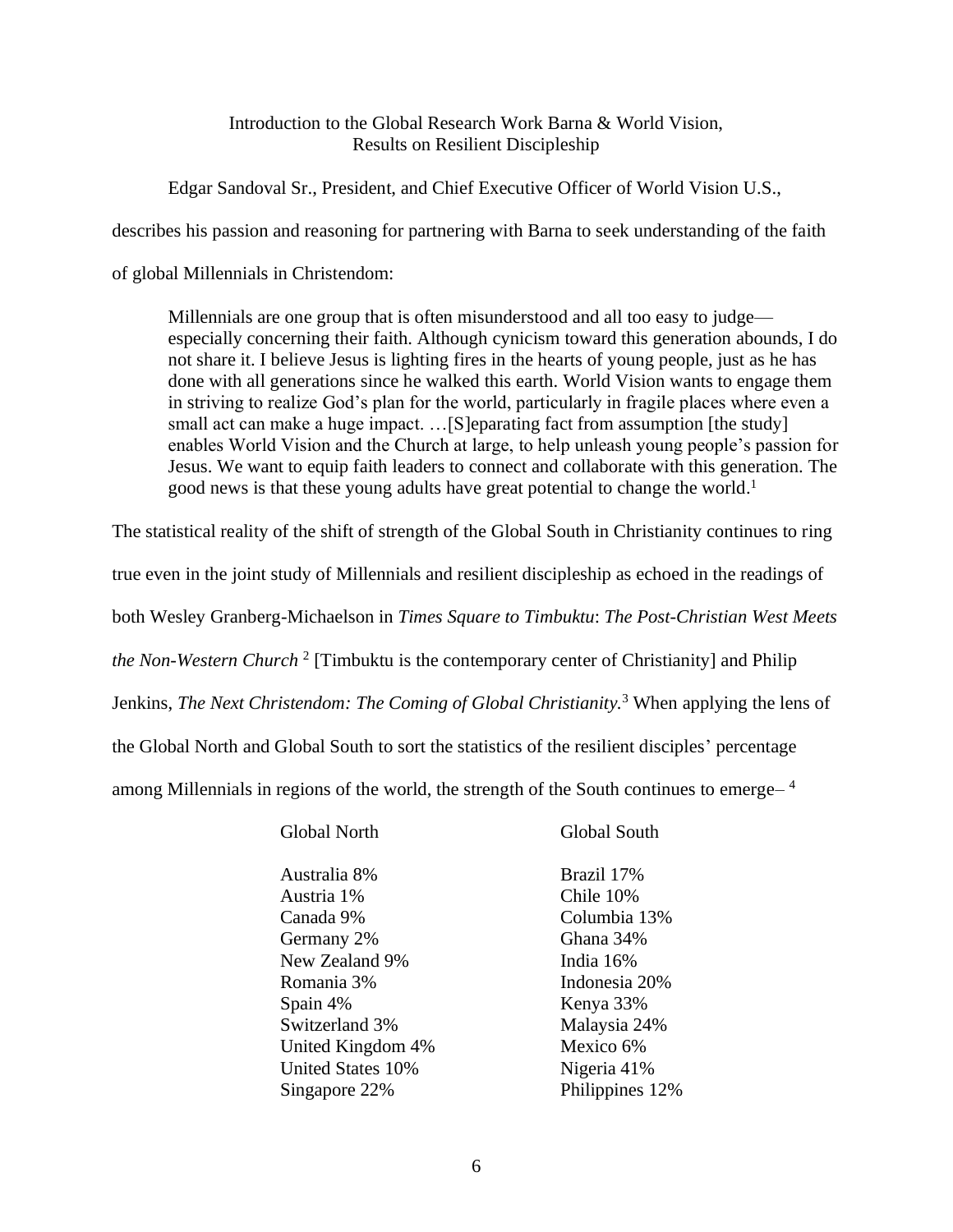South Korea 9% South Africa 20% Taiwan 2%

Resilient Disciples Resilient Disciples Avg. 6.6% Avg. 20.5%

While these markers—a significant spread of 13.9 percentage points higher of resilient disciples reported in the South vs. the North—are not intended to be cited to paint an entire picture of spirituality among Millennials; they provide a starting point to direct further research within congregational contexts. The author plans to do research for practical theological purposes within the ICOC congregations, uncover wisdom in best practices among youth ministers in some of the countries of the Global South, and document ethnographic nuances compared to the Midwest context. Anecdotally, for example, within the ICOC congregations in Indonesia and Singapore, the retention and resilience of the children raised in those sister churches, and who are now young adults, are markedly higher than the rest of the Western churches.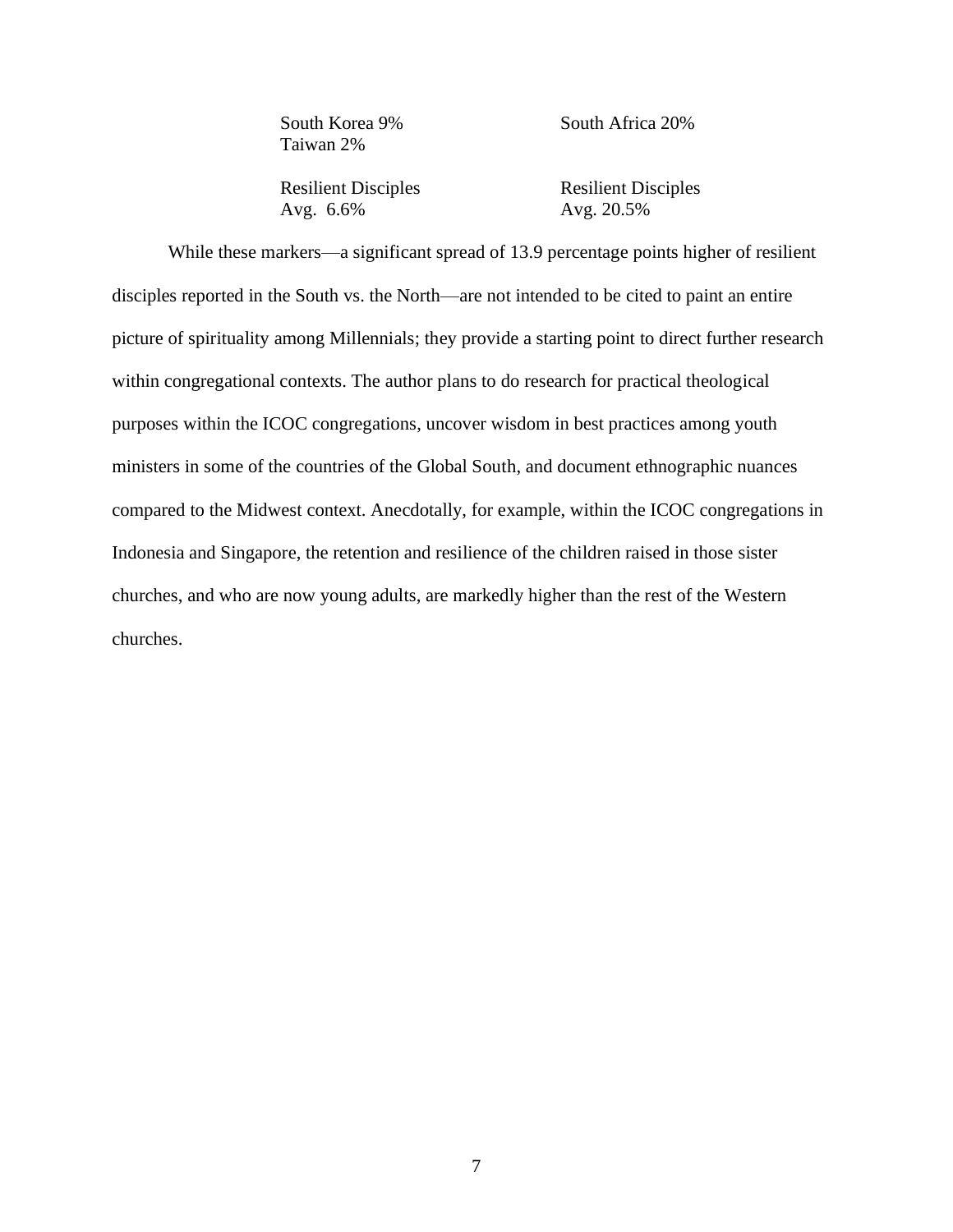#### Notes:

<sup>1</sup> *The Connected Generation: How Christian Leaders Around the World Can Strengthen Faith & Well Being Among 18–35-Year-Olds,* a Barna report produced in partnership with World Vision (Ventura: Barna, 2019), 5. For further context of the study and partnership, see World Vision Inc, 2020. Lauren Fischer. "Barna and World Vision Partner to Create the Largest Study of Kind, Offering New Insights into Millennials & Gen Z Worldwide." World Vision. Accessed July 14, 2020**.** [https://www.worldvision.org/about-us/media-center/barna-world-vision-partner](https://www.worldvision.org/about-us/media-center/barna-world-vision-partner-to-create-largest-study-of-its-kind-offering-new-insights-into-millennials-gen-z-worldwide-2)[to-create-largest-study-of-its-kind-offering-new-insights-into-millennials-gen-z-worldwide-2](https://www.worldvision.org/about-us/media-center/barna-world-vision-partner-to-create-largest-study-of-its-kind-offering-new-insights-into-millennials-gen-z-worldwide-2)

<sup>2</sup> "In 1910, 66 percent of all Christians in the world lived in Europe; in 2010, only 26 percent lived there. In 1910, only 2 percent of all Christians lived in Africa. Today, nearly one out of four Christians in the world is an African. Europe and North America—the Global North —contained 80 percent of all Christians in 1910, and only 40 percent a century later. Christianity's statistical center by 2010 had moved to a point near *Timbuktu*, in Mali." Wesley Granberg-Michaelson. *From Times Square to Timbuktu, The Post-Christian West Meets the Non-Western Church*. (Grand Rapids: Eerdmans, 2013), 8.

<sup>3</sup> Philip Jenkins. *The Next Christendom, The Coming of Global Christianity*. (Oxford: Oxford University Press, 2011), 113. Jenkins cites in Table 5.2 that, by 2050, the largest Christian communities in millions (MM) will be as follows: the US, 350MM; Brazil, 234MM; the Philippines, 162MM; Ethiopia, 160MM; D.R. Congo, 150MM; Mexico, 130MM; Nigeria, 127MM; Uganda, 106MM; China, 85 MM; Russia, 70MM; and Germany, 52MM. Jenkins famously quotes Yancey, "As I travel, I observed a pattern, a strange historical phenomenon of God 'moving' geographically from the Middle East to Europe, to North America, to the developing world. My theory is this: God goes where He's wanted" (1).

<sup>4</sup> Barna & World Vision report, 102.; The sorting criteria for Global North vs. Global South was derived from this source: Wikimedia. [https://meta.m.wikimedia.org/wiki/](https://meta.m.wikimedia.org/wiki/List_of_countries_by_regional_classification) List of countries by regional classification. Accessed July 16, 2020.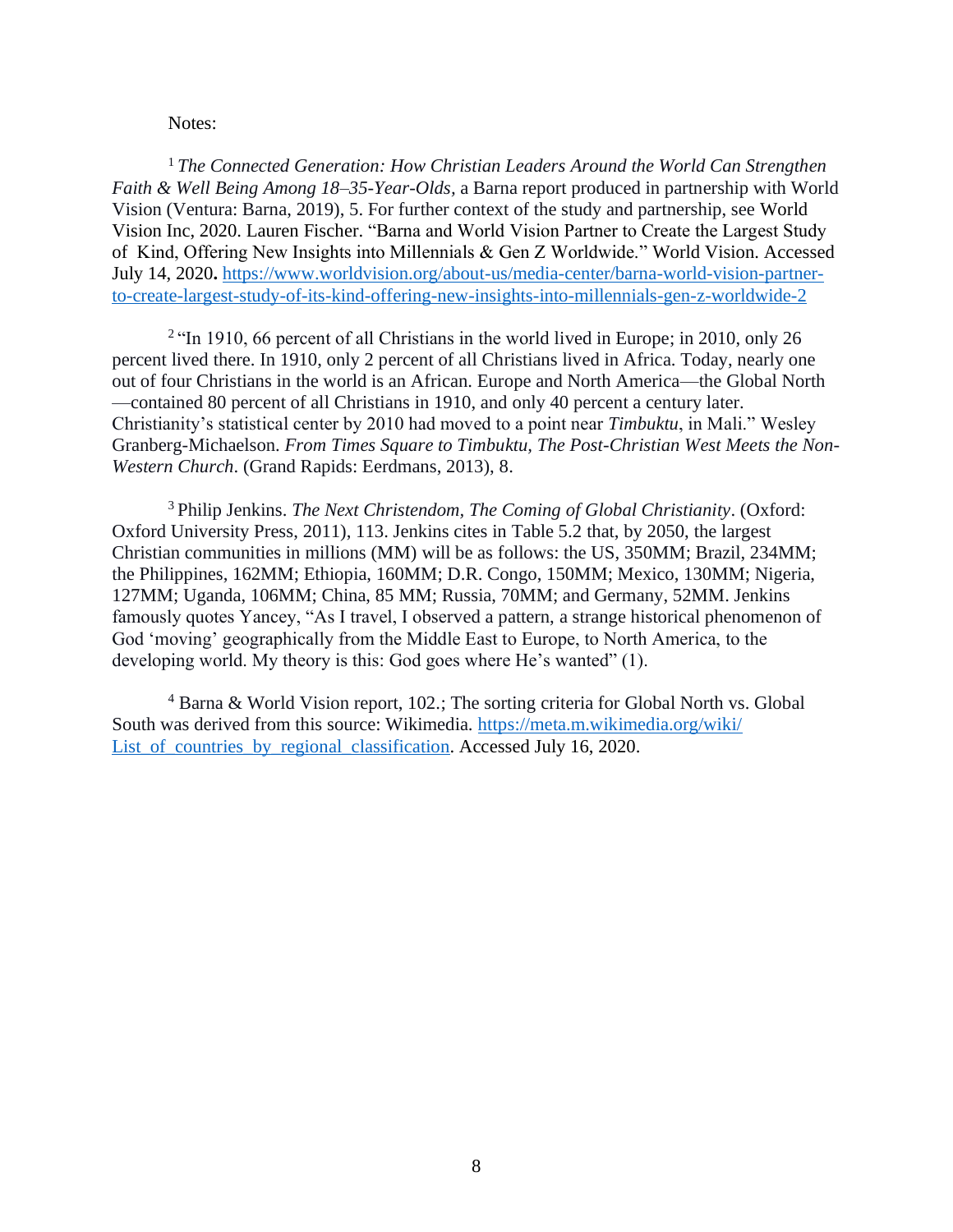Ecclesiological Trends and Secular Challenges Opposing Resilient Discipleship Formation in Adolescence

Before moving to Loder's lens in understanding the development of intimacy with Jesus leading to resilient discipleship, it is essential to highlight some critical cultural obstructions or tensions inside, and outside, of the church, recognized by youth ministry scholarship in hindering adolescents today.<sup>1</sup>Although this is not an exhaustive list of potential obstructions, they seem relevant to the theological ethnography in North America and potentially expanded to Westernized nations. There are three tensions to focus on Moralistic Therapeutic Deism (MTD), screen phenomenon, and adult abandonment. Bringing these areas into our periphery is critical as we labor in the love of parenting, youth ministry, and koinonia.<sup>2</sup> The awareness of these phenomena alerts us to Satan's schemes in our spiritual battle alongside our children. We strive under tension to mentor them towards a resilient faith and intimacy with Jesus.

First, Andrew Root points to Moralistic Therapeutic Deism (MTD), "a concept that emerged out of the sociological work of Christian Smith and was popularized by practical theologian, Kenda Creasy Dean. Smith, in his extensive national study of youth and religion, said that the following terms could characterize the operative religious constitution of American youth—

Moralistic–God wants me to be a good person and not a jerk; Therapeutic–God or religion should help me feel good; Deism–God is a concept that decorates our lives, but He is not an active agent"<sup>3</sup>

Root warns against MTD since it presents Christian faith as a kind of individualized consumer spirituality.

Second, we work towards seeking to understand a new ontological reality, or it will become an obstruction to adolescent faith formation rather than leveraging for good—*Moth* 

9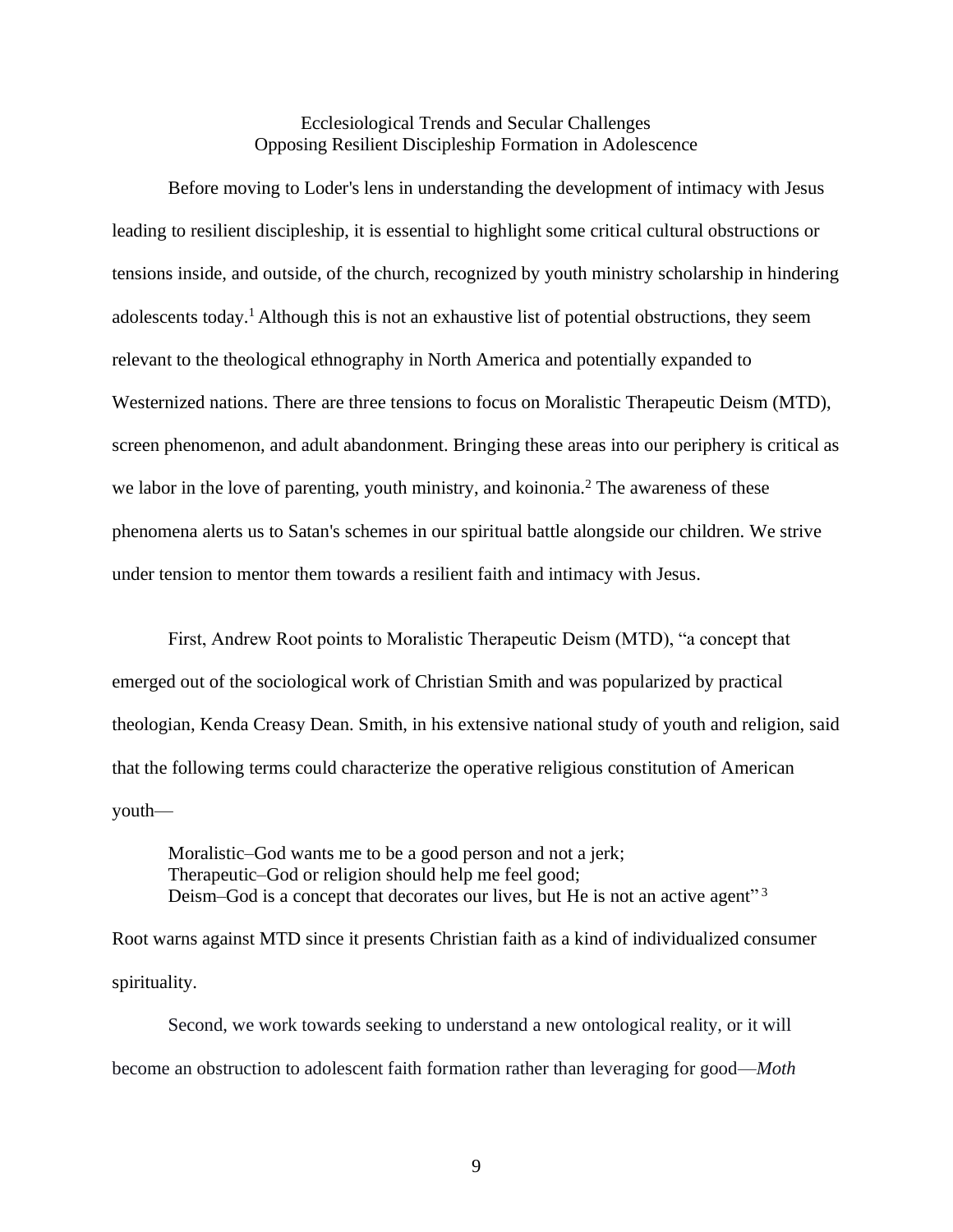*Myth* vs. *Phatic Communion*. Andrew Zirschky, in his book, *Beyond the Screen, Youth Ministry for the Connected but Alone Generation,* explains the phenomenon of the Moth Myth as it applies to youth and their mobile devices:

The Moth Myth is a reasonable assumption considering the average American teenager owns 3.5 digital gadgets and daily engages in screen time equivalent to roughly two months of youth group attendance. Moths flit against light bulbs out of pure phototactic (light-loving) attraction, but teenagers search for something else–something beyond the screen.<sup>4</sup>

Furthermore, "increasingly empirical research suggests that teenage use of technology points beyond an adolescent's hunger for gadgets toward longing for relationships of presence. And social media primarily functions for teenagers as a means of 'phatic communion.<sup>'5</sup> Anthropologist Bronislaw Malinowski coined the term *phatic communio*n—with no intention of religious overtones—in the 1920's reflecting that "phatic interactions depend little on the intellectual content of the communication." <sup>6</sup> Phatic communion describes the "ties of union" that can be created by exchanges that appear meaningless, such as teenage text messages. Through repetitive cliché, or ritualistic words and phrases, we communicate in a phatic form all the time.<sup>7</sup> Moreover, phatic exchanges create a sense of connectedness and personal availability. They are "neither the result of intellectual reflection nor do they necessarily arouse reflection in the listener," wrote Malinowski; instead, they do something far more critical—they bind people together.<sup>8</sup> Adolescents are "seeking relationships of knowing and intimacy built through the sharing of 'a million meaningless moments.' They are looking for those who will be present in the little things of life: in picture comments, messages, and mundane chatter, whether offline or online. These make a presence in the moments of crisis and suffering meaningful and give entry into truly meaningful place-sharing." 9

10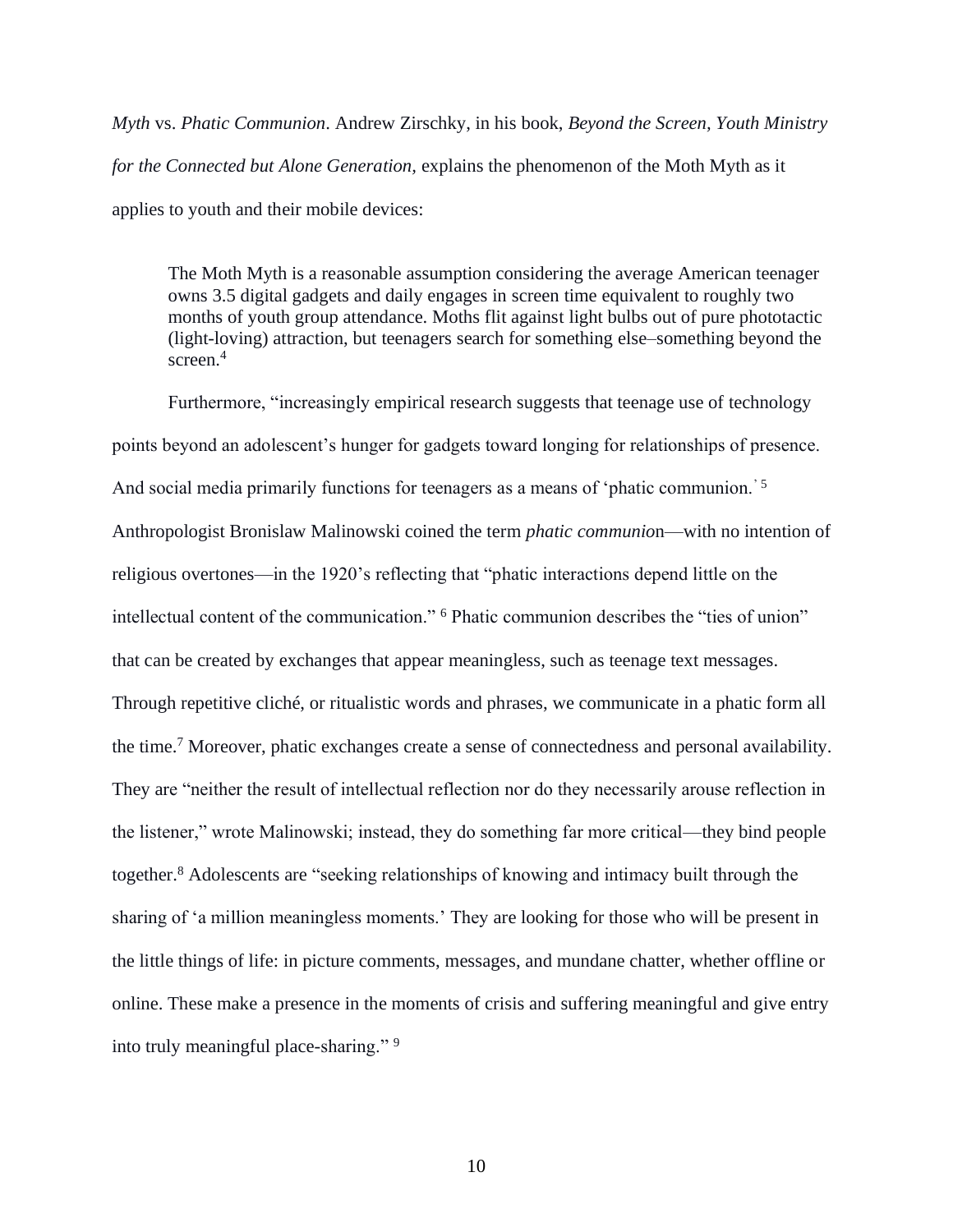Zirschky emphasizes, "Today the image of individuals being contained within bounded, hierarchically organized, discrete groups (tribes, churches, clubs, towns) as 'one group at a time' is mostly an image of the past and does not adequately describe what we find on the ground. According to sociologist Barry Wellman, a shift to networked individualism liberates people from the restrictions of tight-knit groups and freeing them to form personal networks that are large, loosely knit, and which give expanded opportunities for learning, problem-solving, and relational interaction."<sup>10</sup> Zirschky's synthesis of adolescent ontological reality and even our own, support the Kinnaman and Matlock virtual global faith community construct in *Faith for Exiles* as "Digital Babylon."<sup>11</sup>

The third critical aspect to be cognizant of in cultural tensions and obstructions hindering adolescent spiritual formation and resilience, we begin to lean into the significance of James E. Loder's work and his influence on the scholarship of youth ministry. Michael Langford, in his article, "Troubled Complexion: Adolescent Abandonment as Spiritual Facelessness in the Thought of James," [as in James Loder] argues we are in a crisis of "adult abandonment of youth–so compelling a phenomenon that cuts across all the traditional demographics used in studying adolescence. Strangely, abandonment is rather an egalitarian affliction. Rich and poor, dominant and minority culture, boys and girls, younger and older–adolescents of many different ilks suffer from systemic abandonment." <sup>12</sup>

Langford supports **Loder's** argument with two notable qualitative studies on adolescent abandonment conducted by researchers who immersed themselves in the world of youth—Chap Clark's *Hurt 2.0* (2011) and Patricia Hersch's *A Tribe Apart: A Journey into the Heart of American Adolescence* (1998). Each study illustrates the depth and breadth of this phenomenon. Furthermore, with piercing assertion Langford states: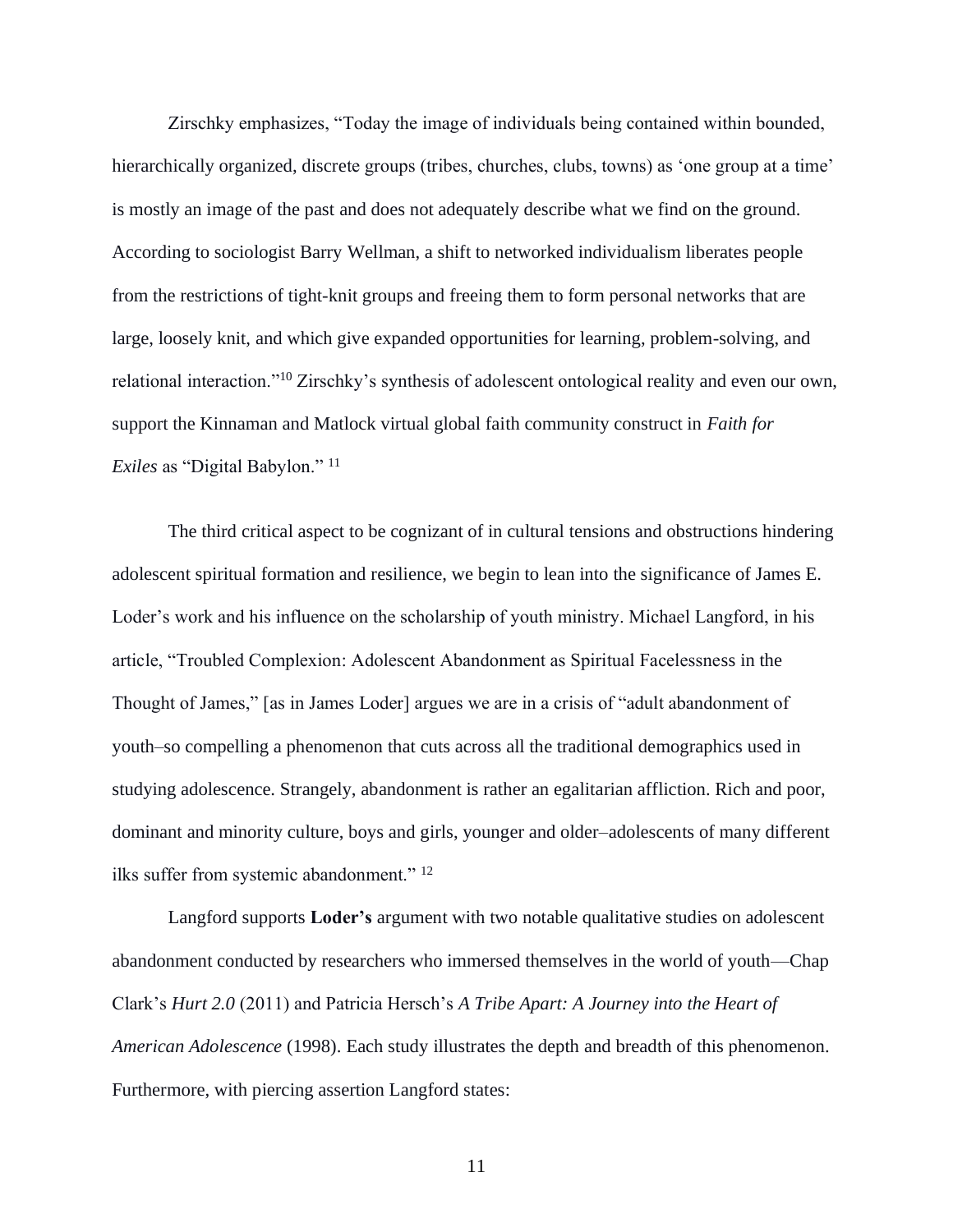The poorer kids are alone; in under-resourced homes that increasingly include a mother, the parent or parents work multiple jobs and juggle schedules, leaving the youth to fend for themselves. The richer kids are alone; [for parents] to maintain a cultural brand, youth are forced into a breakneck schedule that leaves little time with parents who themselves are often career-or brand-driven. Other possible forums for adult-youth interaction are commonly designed to maximize the youth/adult ratio leaving less possibility for meaningful adult-youth relationships. Often, lack of funding or community **will** schools, sports, after-school programs, and youth ministries feature many adolescents and few adults if more than one." 13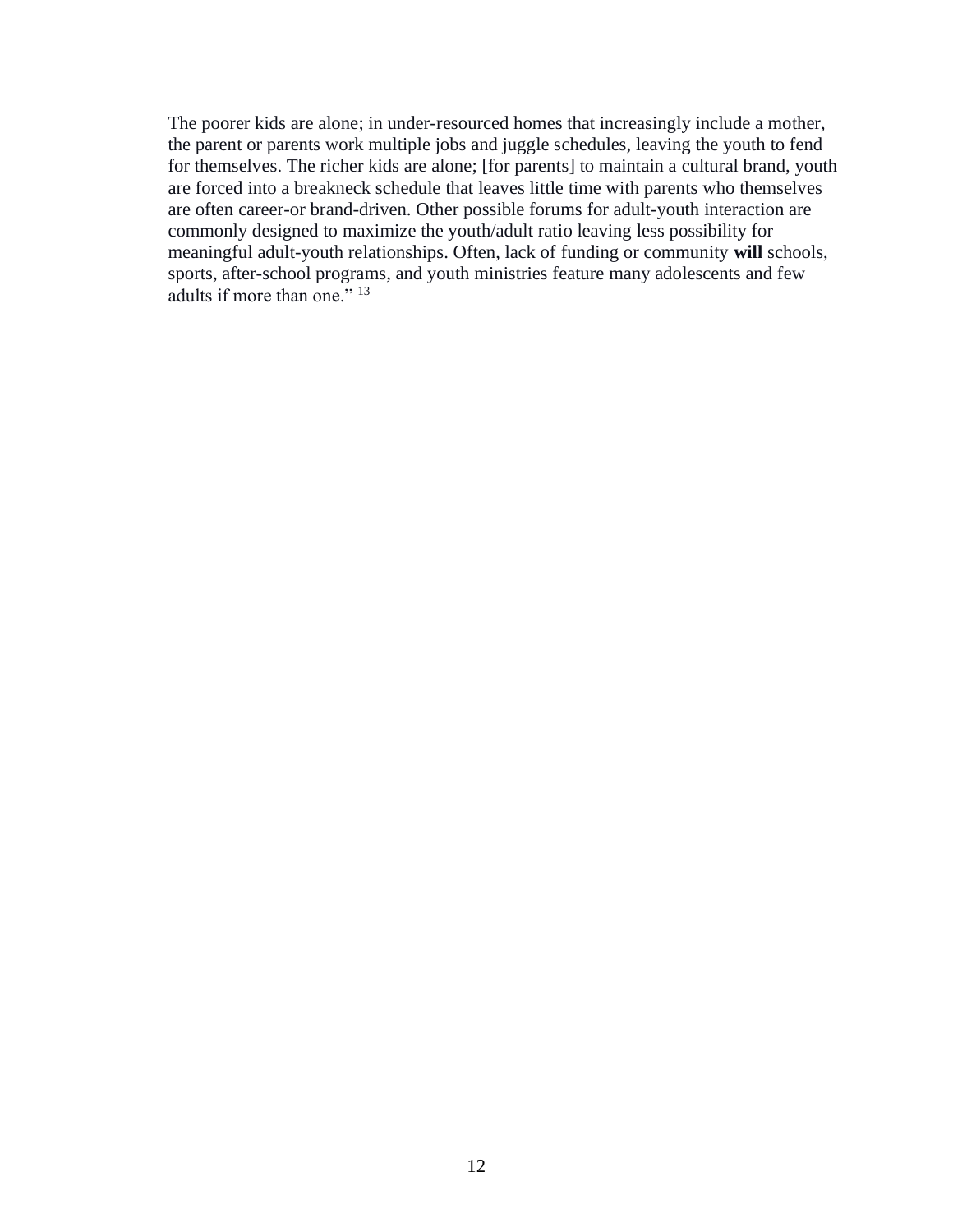#### Notes:

<sup>1</sup>Adolescence: In antiquity, generally, the Greeks and the Romans had a scale of adolescence that began on the day children grew facial hair and ended when they turned 30. During the trial of adulthood, young men were expected to display maturity and dependability before reentering society as a contributing member. The educational custom was to train young men to have a proficiency in math, arts, rhetoric, politics, and social studies, as well as serve a term in military service. Spartan Life. Accessed July 14, 2020 [http://www.ancientgreece.co.uk/](http://www.ancientgreece.co.uk/staff/resources/background/bg1/home.html) [staff/resources/background/bg1/home.html;](http://www.ancientgreece.co.uk/staff/resources/background/bg1/home.html) Mark Cartwright, "Ancient Greek Society." Ancient History Encyclopedia. March 15, 2018. Accessed July 14, 2020. [https://www.ancient.eu/article/](https://www.ancient.eu/article/483/ancient-greek-society/) [483/ancient-greek-society/;](https://www.ancient.eu/article/483/ancient-greek-society/) *Prolonged adolescence* is a phenomenon emerging at the end of the Modern era and beginning in Postmodernism. Amy Jacober explains in her book, *The Adolescent Journey, An Interdisciplinary Approach to Practical Youth Ministry* (Downers Grove: IVP Books, 2011), 52, that Peter Blos cites the new characterization as being introduced by Siegfried Bernfeld as early as 1923; Michael J. Nakkula and Eric Toshalis. *Understanding Youth, Adolescent Development for Educators.* (Harvard Education Press Cambridge, 2010), 18–19. Moreover, it is important to understand adolescence in the context of human development theory as defined by Erik Erikson [\(https://en.wikipedia.org/wiki/Erik\\_Erikson\)](https://en.wikipedia.org/wiki/Erik_Erikson). Loder, an interdisciplinarian between the psychology of human development and the theology of spiritual formation, respects and depends on Erikson for his paradigm and cites the following Erikson model for the eight stages of healthy human development, with an emphasis on the notion of identity formation and intimacy with Jesus capability during adolescence, and hinging the Barna first best practice of identity formation (stage 5):

- 1. Basic Trust vs. Basic Mistrust–the task in infancy of developing a sense of basic trust that one's parents or primary caretakers will be adequately nurturing.
- 2. Autonomy vs. Shame and Doubt–the toddler's task of establishing first steps toward selfsufficiency and the sense of competence that accompanies it.
- 3. Initiative vs. Guilt–the early childhood task of building on one's budding autonomy to initiate constructive activities and begin to take leadership roles within the family and friendship groups.
- 4. Industry vs. Inferiority–the middle to late childhood task of consolidating a sense of efficacy as a skilled contributor within school and family contexts.
- *5. Identity vs. Role Confusion–building on the experiences of late childhood, the adolescent task of organizing skills, interests, and values into a core sense of self and applying it to present and future pursuits*.
- *6. Intimacy vs. Isolation–the early adulthood task of bringing one's sense of self into intimate relationships with others, typically for the purpose of building a lifelong partnership*.
- 7. Generativity vs. Stagnation–the middle adulthood task of utilizing one's social and vocational/professional attributes to make a lasting contribution to one's family and larger community.
- 8. Ego Integrity vs. Despair–the late adulthood task of accepting one's lifelong contributions and moving toward death with a sense of integrity and peace.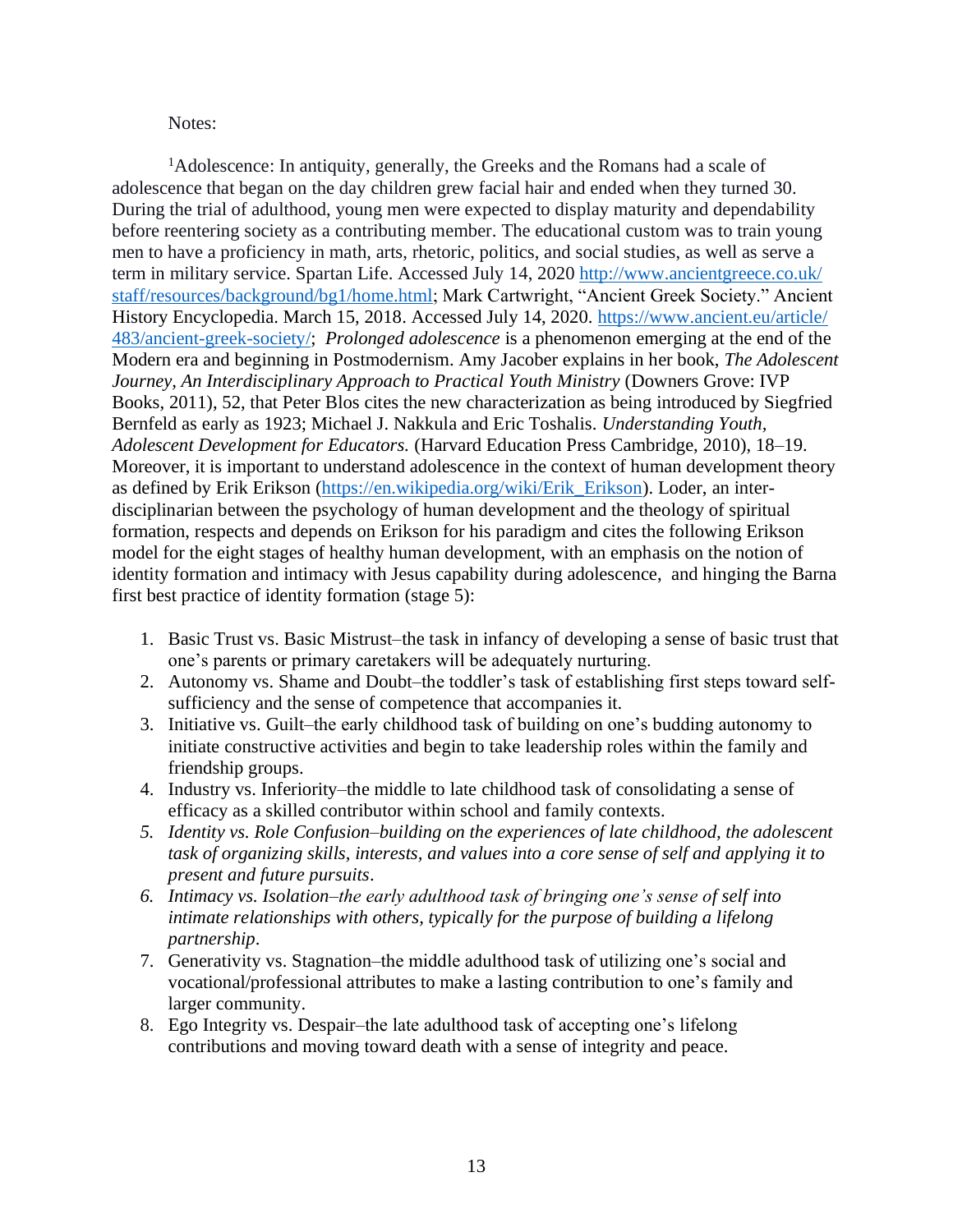<sup>2</sup> "It refers to the atmosphere of impersonal fellowship rather than personal friendship, of spiritual communion participation in which people can speak, hear, seem and think freely, a form of togetherness and amity that brings a pooling of resources." Within the climate of democratic exchange in classical world of Greece, the word *Koinonia* was first coined—a word to be later used in the Acts of the Apostles (2.42; 4:32-35;5.12-16). Patrick de Mare, Robin Piper and Sheila Thompson. *Koinonia, From Hate, through Dialogue to Culture in the Large Group*. (New York: Karnac, 1991), 2.

<sup>3</sup> Andrew Root. *Faith Formation in a Secular Age*, *Responding to the Church's Obsession with Youthfulness*. (Grand Rapids: Baker Academic, 2017), xvi.

<sup>4</sup>Andrew Zirschky. *Beyond the Screen, Youth Ministry for the Connected but Alone Generation.* (Nashville: Youth Ministry Partners and Abingdon Press, 2015), 11–12.

5 Ibid., 42.

 $6B$ ronislaw Malinowski. "The Problem of Meaning in Primitive Languages" in CK. Ogden & I.A. Richards, *The Meaning of Meaning*. (New York: Harcourt Brace & Company, 1923), 296–336. Quoted by Zirschky, 155.

 Zirschky, 42. Ibid., 43. Ibid., 49.  $10$  Ibid.

<sup>11</sup> "Ancient Babylon was the pagan-but-spiritual, hyper-stimulated, multicultural, imperial crossroad that became the unwilling home of Judean exiles, including the prophet Daniel, in the sixth century BCE. But digital Babylon is not a physical place. It is the pagan-but-spiritual, hyper-stimulated, multicultural, imperial crossroads that is the virtual home of every person with Wi-Fi or a data plan." Kinnaman and Matlock, 20.

<sup>12</sup> Michael Langford. "Troubled Complexion: Adolescent Abandonment as Spiritual Facelessness in the Thought of James." *The Journal of Youth Ministry,* no. 13 (1), (2014), 89.

 $13$  Ibid.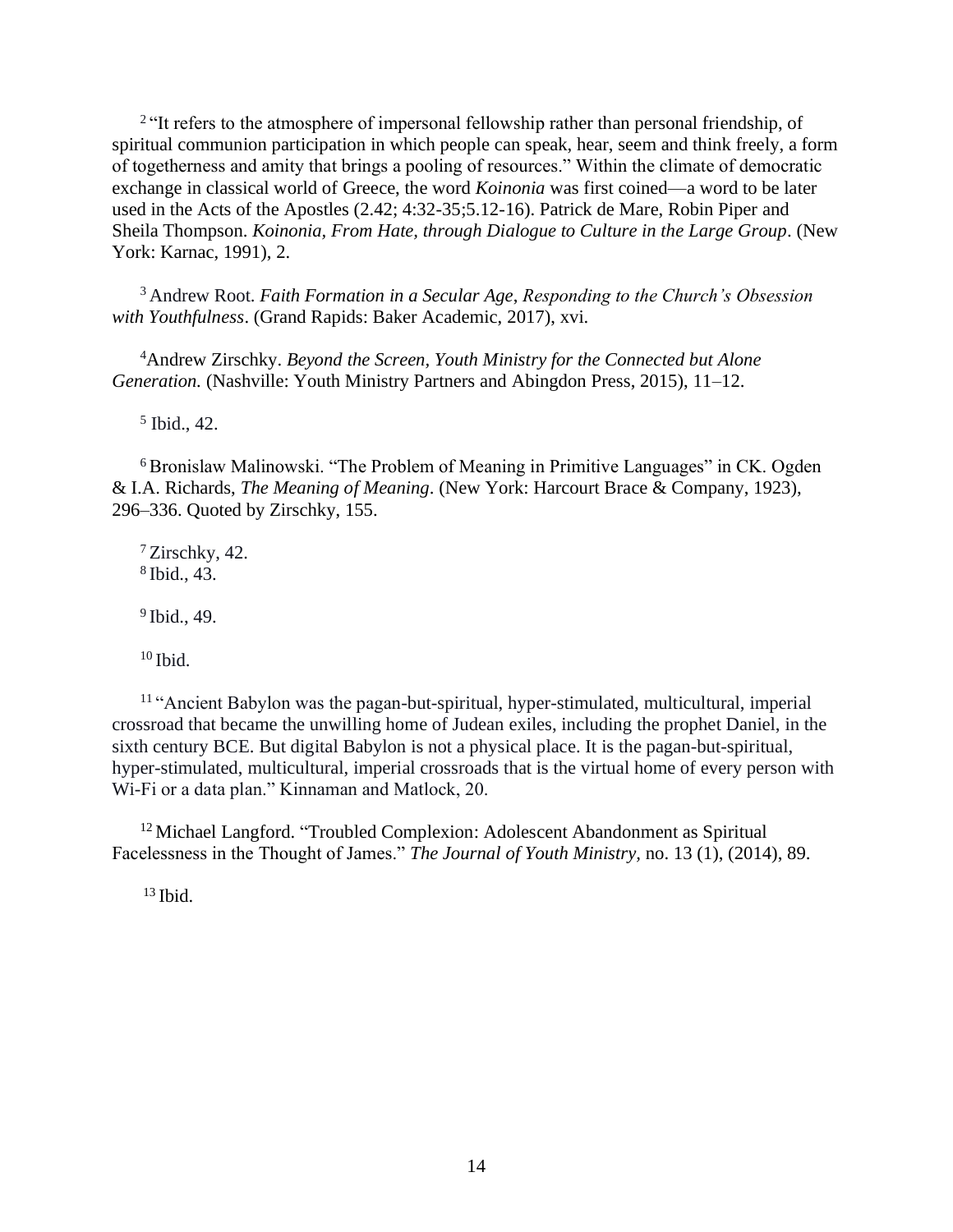## James E. Loder's Lens of the *Transforming Moment*, A Framework for Discerning the Critical Elements of Spiritual Formation

On the heels of Langford, we will proceed to elaborate on Loder's theological lens as a means to understand the effectiveness of the spiritual formation of resilient discipleship in adolescence, whether in the home, youth ministry, or the koinonia. James Loder is perhaps one of the most profound theologians in human development and academia, influencing scholars in youth ministry. <sup>1</sup> Loder taught at Princeton Theological Seminary from 1962 until he died in 2001. He was an inter-disciplinarian, although he was a professor of Christian Education. Loder had expertise in a wide range of fields from theology to sociology, from the intersection of science and spirituality, and from spirituality to psychology. The tapestry of his work exemplifies his agility to combine disciplines into meaningful insights that support the ministry's praxis in our contemporary age. His interdisciplinary work includes *The Transforming Moment*, 1989; *The Knights Move, The Relational Logic of the Spirit in Theology and Science,* (coauthored, W. Jim Neidhardt) 1992; *The Logic of the Spirit, Human Development in Theological Perspective,* 1998; and *Educational Ministry in the Logic of the Spirit, 2018,* published posthumous (ed. Dana Wright). In his profound and wide-ranging works, he weaves together the ideas of a diverse set of thinkers: Freud, Jung, Erikson, Barth, Kierkegaard, Buber, and Luther, to name a few. His goal was to simultaneously view human development from "below" with the social sciences and "above" with theology.<sup>2</sup>

The foundation of Loder's work that is most relevant for the discussion concerning adolescence, resilient faith development, and intimacy with Jesus is discussed thoroughly in his book, *The Transforming Moment.* If one understands Loder's paradigm language, it becomes a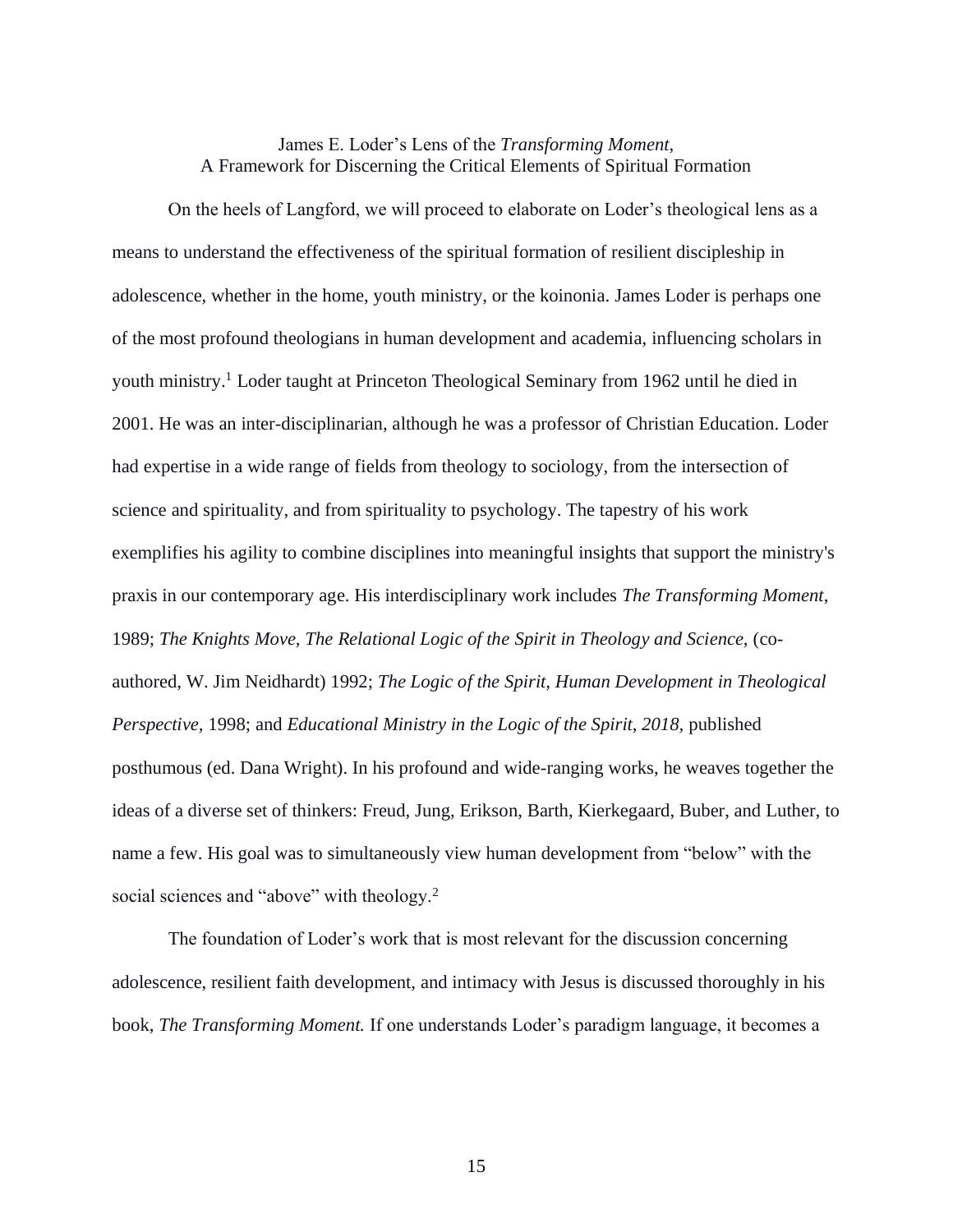great asset in helping not only adolescents transform in partnership with the Spirit, but also to build the faith of youth ministers and the adults those in leadership seek to guide towards God.

The next several pages intend to be a summary and guide to Loder's paradigm he called *Logic of Transformation<sup>3</sup>* or *Convictional Knowing.*<sup>4</sup> *.* Loder has an irresistible claim to his paradigm for those with a passion for youth ministry—disciples of Christ striving to become and form resilient disciples in themselves and others. The claim:

The essence of convictional knowing is the intimacy of self with its Source. The breakdown of the eternal distance between them, the establishment of the internal dialogue, the illumination of Christ, the shared joy of Christ, and the thrust into the people and culture of Christ, together constitute the shape of that intimacy. This is the form of the ongoing spiritual communion into which convictional experiences call the believer, not once but again and again throughout life.<sup>5</sup>

In his opening pages of *The Transforming Moment*, Loder explains two things about his paradigm. First, "the pattern characterizes—though does not exhaust—the nature of the human spirit, and in a very different but analogical way, it also characterizes the work of the Holy Spirit in human experience."<sup>6</sup> Second, he gives credit for the paradigm's inspiration in a more primal form, beginning in the mind of Søren Kierkegaard.<sup>7</sup> Kierkegaard's poetic journaling reflects on a transformational moment with his father and, in turn, himself. Months before his father's passing, he and his father reconciled to each other and, in turn, with God. Loder writes about Kirkegaard's poetic journal entry, "On May 19th, 1838 at 10:30 am a licentious university student, age 25, whose life had been plagued with a family curse, an ethos of death, a father whose Christianity was austere and guilt-ridden, and the unremitting dialectical powers of his genius, recorded the following experience:"<sup>8</sup>

There is such a thing as indescribable joy which glows through us as unaccountability as the Apostle's outburst is unexpected: "Rejoice, and again I say, Rejoice!–not a joy over this or that, but full jubilation "with hearts, souls, and voices": "I rejoice over my joy, of, in, by, at, on, through, with my joy"–a heavenly refrain which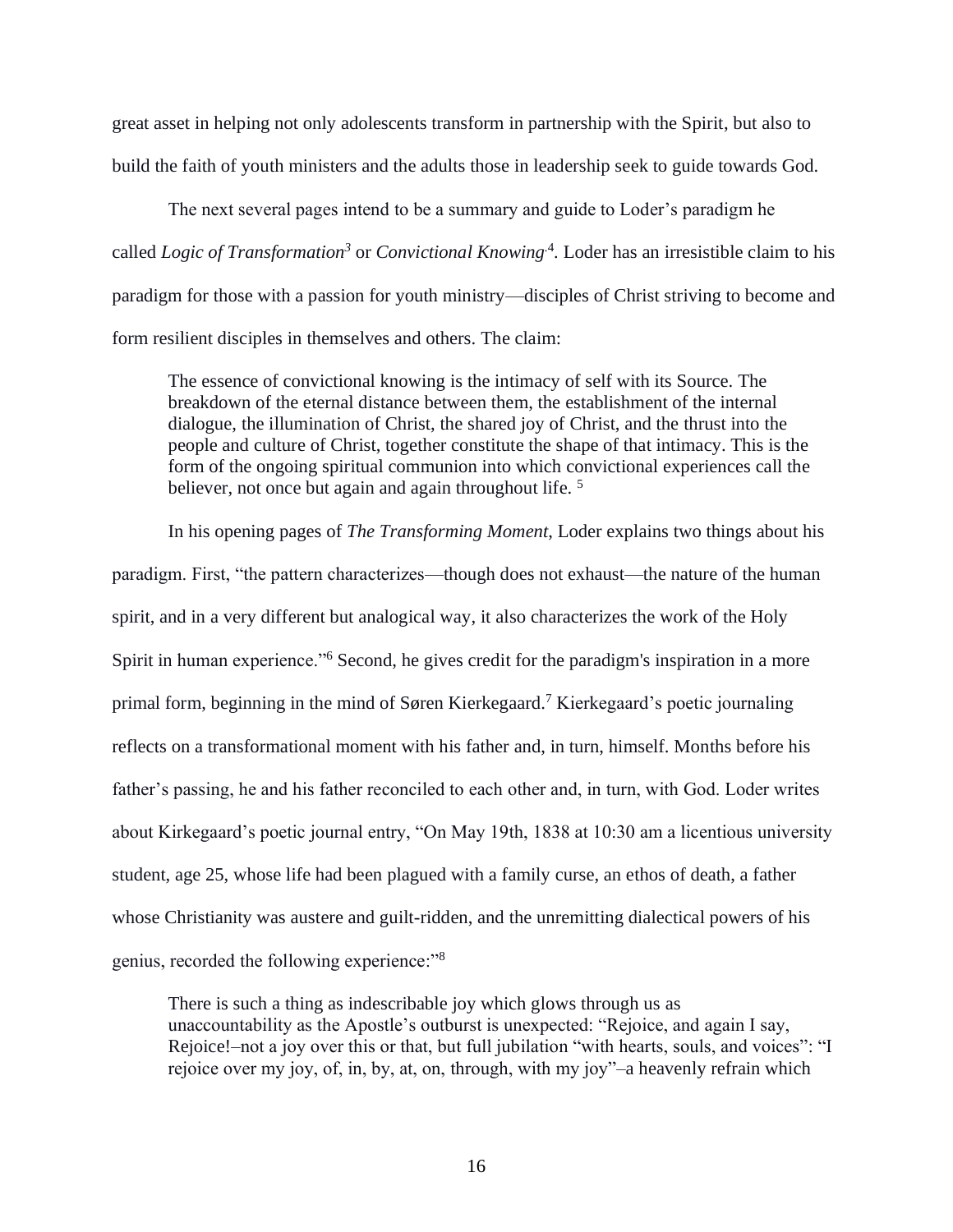cuts short, as it were, our ordinary song; a joy which cools and refreshes like a breeze, a gust of the trade wind which blows from the Grove of Mamre to the eternal mansion.<sup>9</sup>

Loder's thesis for *The Transforming Moment* is a poetic encapsulation and response to

Kirkegaard's journal entry:

Essential to the spirit's nature is its wind-like quality; it often takes us by surprise and leads us where we would not otherwise go. However, its deeper characteristic is its integrity in driving toward meaning and wholeness in every complex and variegated context. Thus, an understanding of the spirit, continuity, and discontinuity must be combined in a patterned process that does justice both in the context of a single act or event. This study proposes to show how they are combined in what will be called the logic of transformation.<sup>10</sup>

To understand the language of Loder's pattern, it is helpful, to begin with a glossary of

terms describing four dimensions of human existence, so to understand Convictional Knowing.

The four dimensions are 1. Self, 2. Lived World, 3. Void, and 4. Holy. The concise glossary of

terms is as follows:

Self

This inherently relational notion has three aspects: (1) *Reflective self-awareness* whereby, in reflection, one ascertains inwardly that agency which is the source of freedom, choice, and belief. (2) *Conscience* in the generic sense of knowing within and together with oneself. It stresses the self as an internal relationship in which the quality of the relationship is decisive; perhaps it is felt like the integrity of selfhood. (3) *Self as spirit,* in which the relationship of integrity is grounded transparently in the Spiritual Presence of Christ, "the power that posits the self," as a positive relationship (S. Kierkegaard*, Sickness unto Death*). It is argued here in agreement with Kierkegaard that the self's integrity is intrinsically impossible without such a transparent grounding.<sup>11</sup>

### Lived World

Derived from Merleau-Ponty's *Phenomenology of Perception*, the phrase refers to the second primary dimension of human existence. It designates the universal human tendency to create and compose the external realities of one's existence–other-selves, social and institutional realities, symbolic constructions of culture, and physical order, including one's body–into a coherent, workable, and livable whole. Since these factors do spontaneously generate such a coherent, workable, and livable whole, since these factors do not spontaneously generate such a coherent whole, the Self–out of, and in interaction with, it's physical psychological, social, and cultural resources–constructs and maintains a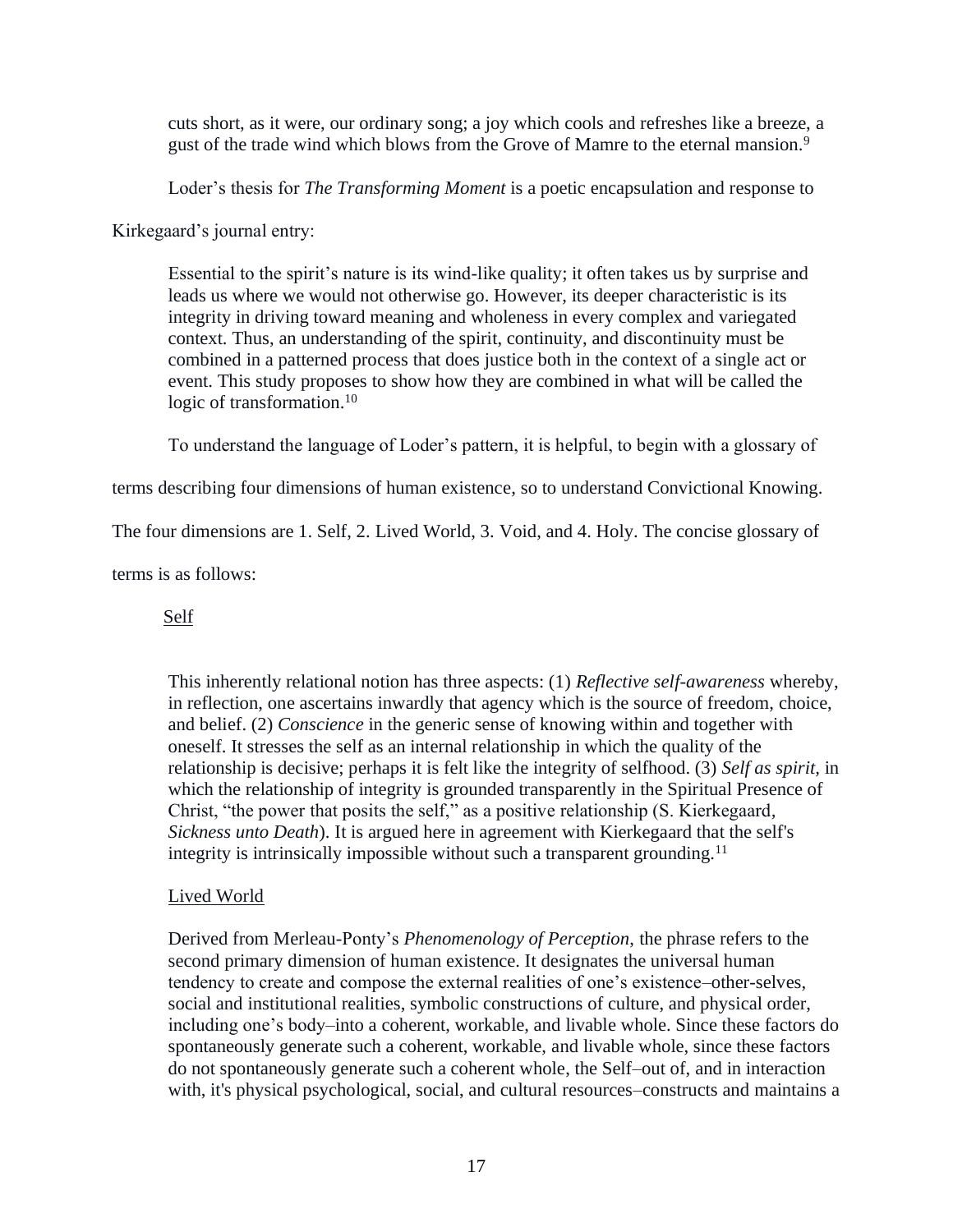world. In the absence or collapse of the horizon of one's world, pathological behavior may result.<sup>12</sup>

# Void

Human existence destined for annihilation and the ultimate absence of being. This irrevocable drift toward utter emptiness and nothingness that accompanies human life from birth has many faces–such as loneliness, depression, despair, and death. <sup>13</sup>

# Holy

The Hebrew word for Holy, *Kadosh*, implies the separateness of the Holy from all that is worldly, human, or profane. Rudolf Otto (*Idea of the Holy*) emphasizes the quality of the Holy to fascinate and draw at the same time that it terrifies and repels. Thus, he uses the phrase *mysterium tremendum fascinans* to refer to the Holy. In this study the Holy is capitalized, constituting the fourth dimension of existence which has the power of the Holy Spirit, the capacity to transform the other three dimensions.<sup>14</sup> [See "prevenient" grace explanation and Arminian theology the Holy Spirit is able to transform the human spirit before indwelling of the Holy Spirit at baptism.]<sup>15</sup>

To illustrate the process of Transformational moments and Convictional Knowing in the four

dimensions of human existence—Self, Lived World, Void, and Holy–the pericope on the road to

Emmaus, Luke 24:13-35, is used by Loder. Here he explains his thinking with a view on Biblical

theology as the foundation:

Here I will use a biblical narrative to illustrate transformational logic transposed into four dimensions under the authorship and mediation of Jesus as the Christ. By this device, I will spell out the analogy that pertains between human and Holy Spirit in convictional knowing and finally say what the analogy implies for convictional experiences. The particular narrative will be Luke 24:13-35.

The text has been selected because, rather surprisingly, it embodies in one periscope all of the central turning points in the process of convictional knowing. Also, it appears historically that this text not only describes a particular episode but also the life of the early church as it sought to interpret its existence and nature in light of the transformation of Israel as mediated by and consummated in Christ. Moreover, it provides us with the opportunity to develop a position using a fairly pure specimen. <sup>16</sup>

According to Loder, "The steps, in their systematic interconnectedness, constitute the

logic of transformation inherent in the human spirit. Here it is important to understand that

transformation is not merely a synonym for positive change. Rather it occurs whenever, within a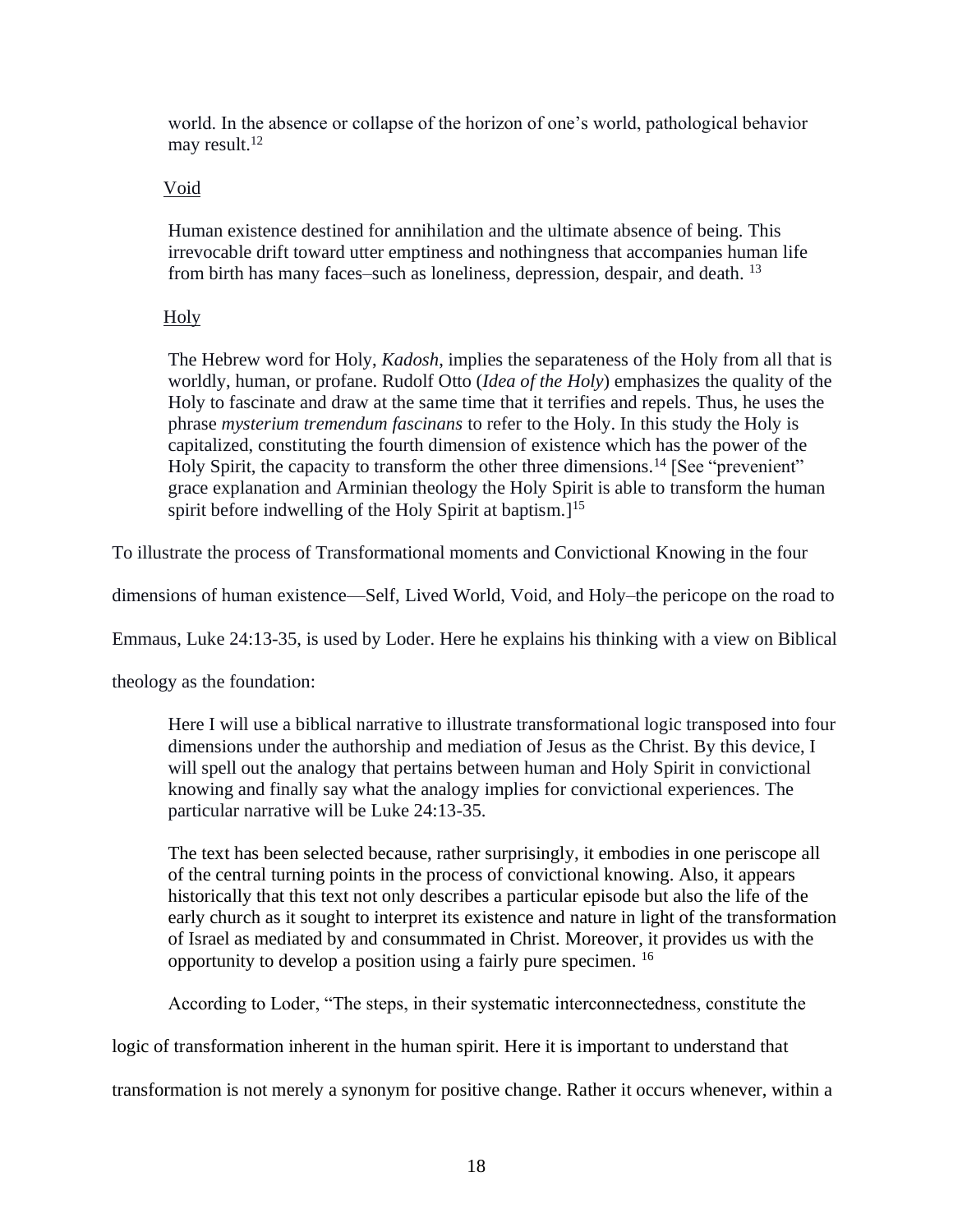given frame of reference or experience, hidden orders of coherence and meaning emerge to alter axioms of the given frame and reorder its elements accordingly." <sup>17</sup> The intertwined steps with events of the chosen periscope–journey on the Emmaus road–are as follows and offer "the patterned process by which the Holy Spirit transforms all transformations of the human spirit– initiated, mediated, and concluded by Christ:"<sup>18</sup>

1. Conflict in Four Dimensions of Human Existence: Lived World, Self, Void, Holy Luke 24:13-24

**<sup>13</sup>**Now that same day two of them were going to a village called Emmaus, about seven miles[\[a\]](https://www.biblegateway.com/passage/?search=Luke+24%3A13-35&version=NIV#fen-NIV-26005a) from Jerusalem. **<sup>14</sup>**They were talking with each other about everything that had happened. <sup>15</sup>As they talked and discussed these things with each other, Jesus himself came up and walked along with them; **<sup>16</sup>** but they were kept from recognizing him.

**<sup>17</sup>**He asked them, "What are you discussing together as you walk along?"

They stood still, their faces downcast. **<sup>18</sup>**One of them, named Cleopas, asked him, "Are you the only one visiting Jerusalem who does not know the things that have happened there in these days?"

**<sup>19</sup>** "What things?" he asked.

"About Jesus of Nazareth," they replied. "He was a prophet, powerful in word and deed before God and all the people. **<sup>20</sup>**The chief priests and our rulers handed him over to be sentenced to death, and they crucified him; **<sup>21</sup>** but we had hoped that he was the one who was going to redeem Israel. And what is more, it is the third day since all this took place. **<sup>22</sup>** In addition, some of our women amazed us. They went to the tomb early this morning **<sup>23</sup>** but didn't find his body. They came and told us that they had seen a vision of angels, who said he was alive. **<sup>24</sup>**Then some of our companions went to the tomb and found it just as the women had said, but they did not see Jesus."

Loder illumines the following in the first step **(of Self?),**

"Jesus' death only begins to expose the conflict in which they were already unconsciously involved. Restoration seems to mean a reconstitution of political and economic reality in conformity with the vision of Israel's religious destiny. All this is now threatened from without by the Roman occupation, but more important to the two men, it is threatened from within by 'chief priests and rulers.' A deep-running complex of oppositions is embedded in this struggle of nation against nation, but deeper and more intense is the apparent sense that the current leadership of Israel is in fundamental contradiction with the hope and destiny of Israel; their hope for Israel had always been too small because their inherited separation from the greatness of the Holy One of Israel made them too dependent on their cultural heritage in spite of their criticisms of their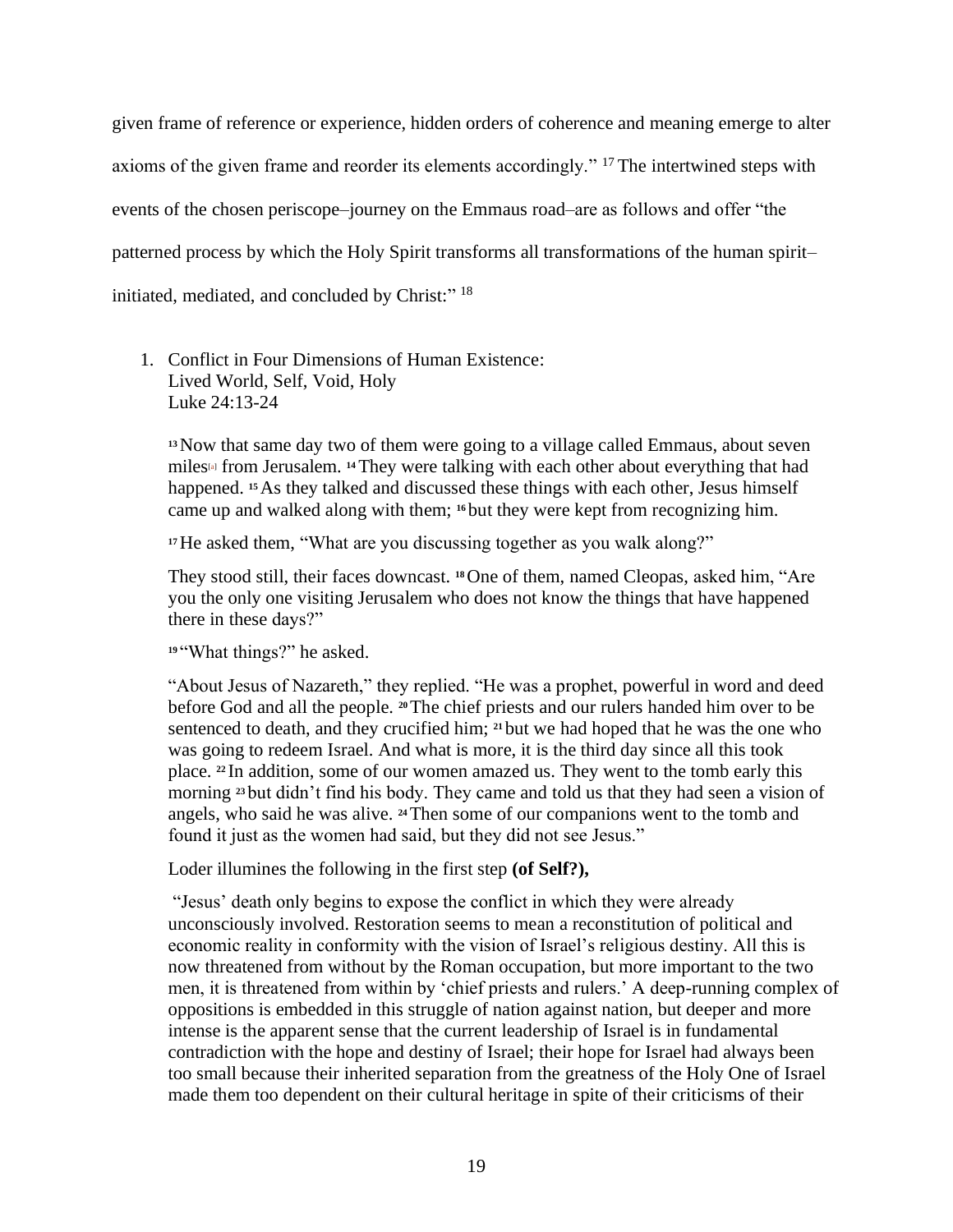leaders. Thus, the divine initiative whereby Jesus submits to crucifixion is not creating a conflict but is exposing, focusing, and intensifying a conflict they unconsciously brought into their original acquaintance with him. So, it is with the Spiritual Presence of Christ in contemporary experience as well."<sup>19</sup>

2. Scanning and the Inner Teacher: Luke 24:25-28

> <sup>25</sup> He said to them, "How foolish you are, and how slow to believe all that the prophets have spoken! <sup>26</sup> Did not the Messiah have to suffer these things and then enter his glory?" **<sup>27</sup>** And beginning with Moses and all the Prophets, he explained to them what was said in all the Scriptures concerning himself.

**<sup>28</sup>** As they approached the village to which they were going, Jesus continued on as if he were going farther.

In the second step, Loder explains,

"[B]oth Augustine and Calvin called the Holy Spirit 'the inner teacher.' The Teacher is not to be separated from the scriptures and the historical community being illumined; yet this Teacher transcends the community as these two men know it, because he is relating them to it in a new way. This is a relationship they themselves could never have invented, nor were they raised by their own community to interpret their tradition in the way this 'Teacher' instructs. It is this link with the historical community, and at the same time transcendence of it, that builds up in these two men the anticipation of transformation." 20

3. Transforming Intuition of Christ: Luke 24:29-31

> **<sup>29</sup>**But they urged him strongly, "Stay with us, for it is nearly evening; the day is almost over." So, he went in to stay with them.

**<sup>30</sup>** When he was at the table with them, he took bread, gave thanks, broke it and began to give it to them. **<sup>31</sup>** Then their eyes were opened and they recognized him, and he disappeared from their sight.

The following Loder commentary on the third step is too rich to ignore in its entirety, and in my

opinion deserves to be understood in light of Jesus's careful, intentional, and intimate connection

formed through the Holy Spirit:

As the two [disciples] draw near to where they are going, they constrain the Teacher to stay with them. The resolution–often threatening–ultimately must be chosen. Because "arrival" takes the form of a decisive intuition by which the full range of elements in the conflict are transformed through negation and integration, the moment that brings the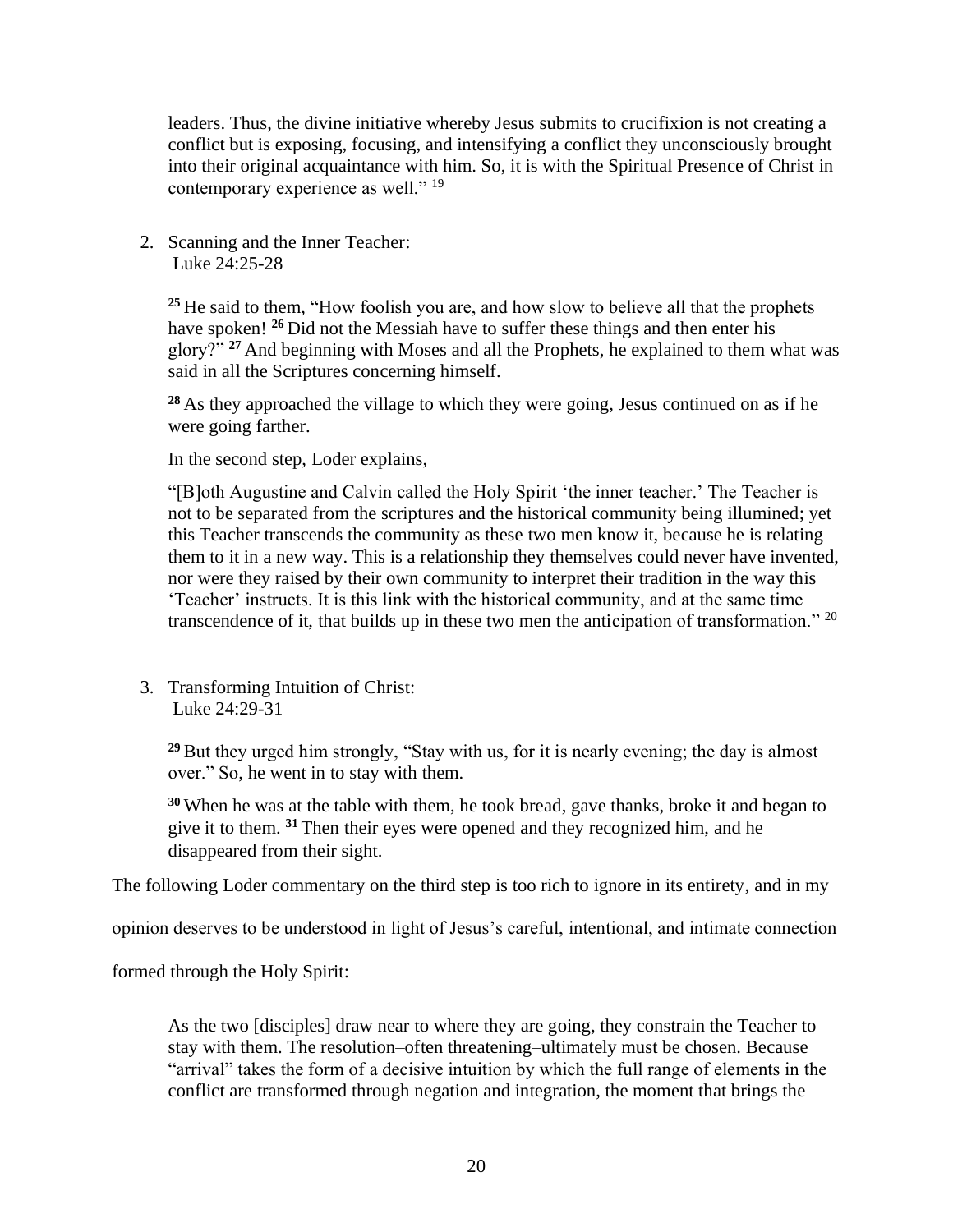elements of the conflict together is potentially threatening. Thus, some people prefer a familiar conflict to a new and unfamiliar resolution. Receptivity to convictional insight depends on a willingness to embrace the unexpected. Because of this and the inherent ambivalence toward the Holy, people may dismiss the resolutions to which they have led. These two [disciples] invite transformation.

"When he took the bread, blessed and broke it, and gave it to them their eyes were opened and they recognized him; and he vanished out of their sight" (Luke 24:30-31). In these two verses are summarized transformation of the four dimensions of conflict. The broken bread is a spiritually charged symbol. It is, first Jesus's body, broken on the cross. Jesus's own symbol for his crucifixion, now held by his resurrected Presence, is given to them. It is second, their brokenness in four dimensions as taken into his body. Thus, in the broken bread, his brokenness is untied with theirs, and theirs is united with his as they are invited to take it into themselves. This, however, is not merely a union of brokenness, because the bread is embraced by his resurrected Presence. It is a union of brokenness embraced and upheld by his resurrected Presence, which is now theirs to incorporate. The crucifixion and resurrection are here drawn into the most powerful tension possible; in this tension its polarities interpret each other and so constitute in their tensive unity of the new reality by which void and Holy are to be combined without denial or absorption….The void is revealed by the Holy to be its shadow; the Holy is revealed by the void to be the Source and ground of its (the void's) transformation. As the two men "take this in," they are not only exposed in their brokenness they brought consciously to that room, but they are also exposed in the false hopes they brought into their relationship to Jesus in the first place. Israel is not to be merely restored, it is to be totally transformed, and out of meager broken hopes like theirs will come its transformation. Indeed, breaking down all false hopes for its restoration is a necessary condition of its transformation; such was the "cross" these two men had been bearing without realizing that it was a dark foreshadowing of the resurrected "Israel." Thus, the broken body received from the risen Lord presents a whole new reality, a startling way of looking at things. In effect, and in fact, "their eyes were opened." But he vanished! How is that when their eyes were opened, they could see less? This is of course a marvelous thing because the new Israel will not be external to them, bound to one place and time, one space and one person; it will be the new reality in which all persons can live. They have become able to compose the "world" as his World; that is, as it is promised to be composed for them–ahead of them, and from beyond them. They had been bound to an historically ingrown transcendence, no bigger than historic, Israelite enculturation; but the "new Israel" is to be a total transformation of all "worlds," of the void and of all selves. The Holy is also transformed (for them) from one who would establish his rulership preeminently in the lived "world" of the cultic and political order of Israel, to the Holy who established his World in and through all the dimensions of human existence. Thus, as long as he remains an object as of their perception, he is a factor in their lived "world"; to that extent he conceals his nature as the Christ, the revelation of all being, including theirs. His vanishing as their eyes were opened means that his true nature is revealed; they now "see" the universal range, depth, and power of his Lordship, which also includes their particular existence. Of course, they can no longer see him "out there" after he has become the lenses through which they view all beings and even being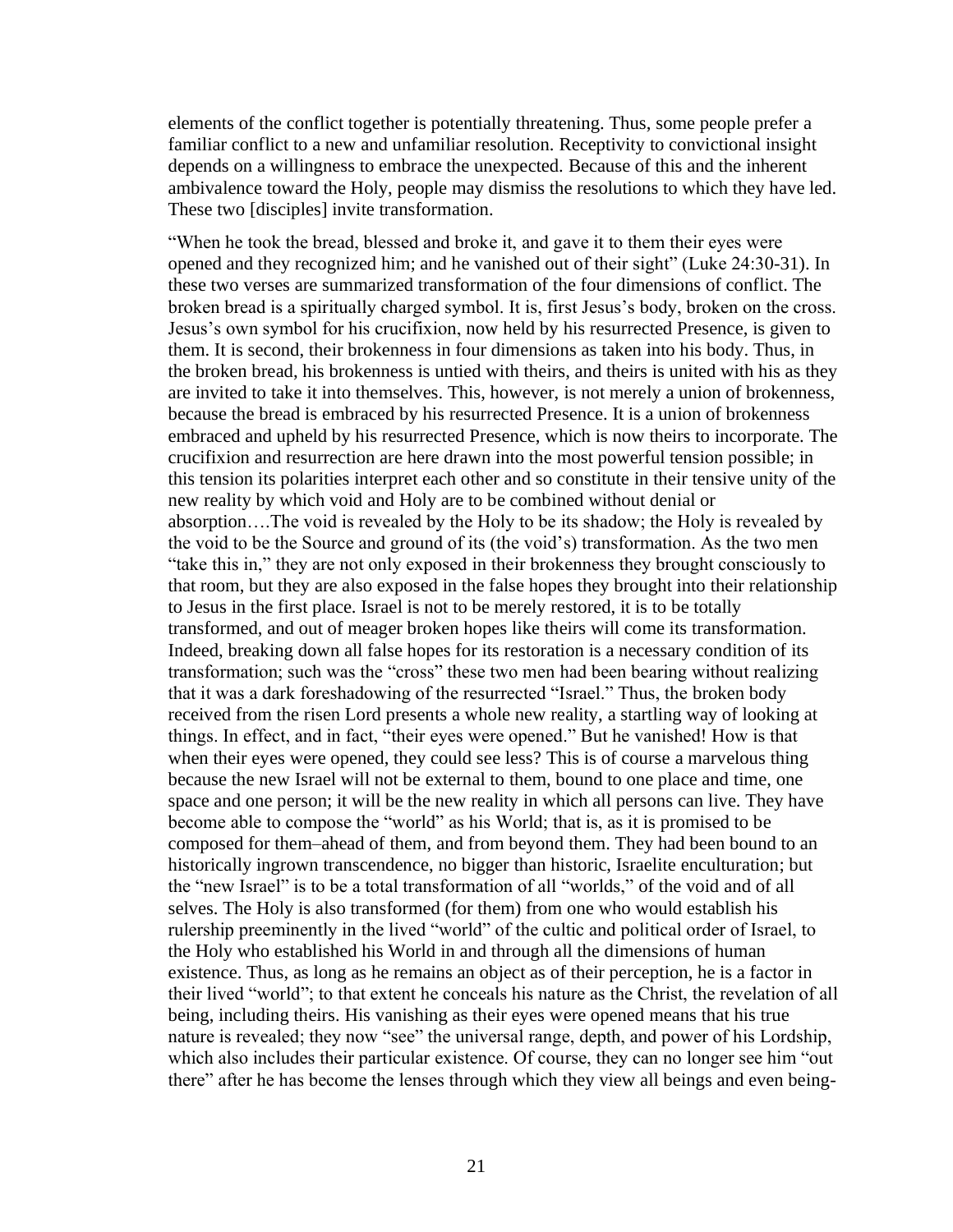itself. Faith as "seeing" always implies that his perceived physical presence–an object in the lived "world"—is to be transcended by the recognition that he is Lord of all that is.  $21$ 

4. Release and Mundane Ecstasy Luke 24:32

> **<sup>32</sup>** They asked each other, "Were not our hearts burning within us while he talked with us on the road and opened the Scriptures to us?"

In step four, Loder, describes a pivotal moment, the experience is visceral, includes an

aha realization and leads to joy that transcends life's situations:

Following Jesus's disappearance, the two men experience a coalescence within and correlatively a power of new being reflected in their dialogue, "Were not our hearts burning ..." [T]he vitality released in the Emmaus couple is a result of their recognition that the broken parts of their lived world had suddenly been reorganized into a new configuration. To this extent their joy is an "aha!" experience. … Thus, the release that is a consequence of instruction in the Spirit is not merely the psychological catharsis of tension reduction for a return to equilibrium and known patterns of adaptation. It is a suffusion of the personality with the joy of the "Teacher" at his having "made the point," so to say. In biblical terms, he works "in us" for his "good pleasure" (Philippians 2:12- 13) and "his Spirit testifies with our spirits" (Romans 8:16) Loder distinguishes mundane from an outward manifestation of the Spirit (2 Corinthians 12:1-4). In the ecstasy of Christian experience, one perceives the world of common experience in a new way; one becomes absorbent of almost more "mundaneness" than can be contained. One is beside oneself in the perception of particularity and the essential goodness of being itself. This is a direct reflection of one's awakening to one's own particularity and goodness as given by grace. This is to say, one comes into Christ's World–his intended creation–out of those "worlds" that induce self-alienation. <sup>22</sup>

5. Verification–New People Luke 24:33-35

> **<sup>33</sup>** They got up and returned at once to Jerusalem. There they found the Eleven and those with them, assembled together <sup>34</sup> and saying, "It is true! The Lord has risen and has appeared to Simon." **<sup>35</sup>** Then the two told what had happened on the way, and how Jesus was recognized by them when he broke the bread.

In the fifth step, Loder explains how the Holy Spirit works to connect the koinonia in common

knowledge and transformation about Jesus and the complete Gospel story: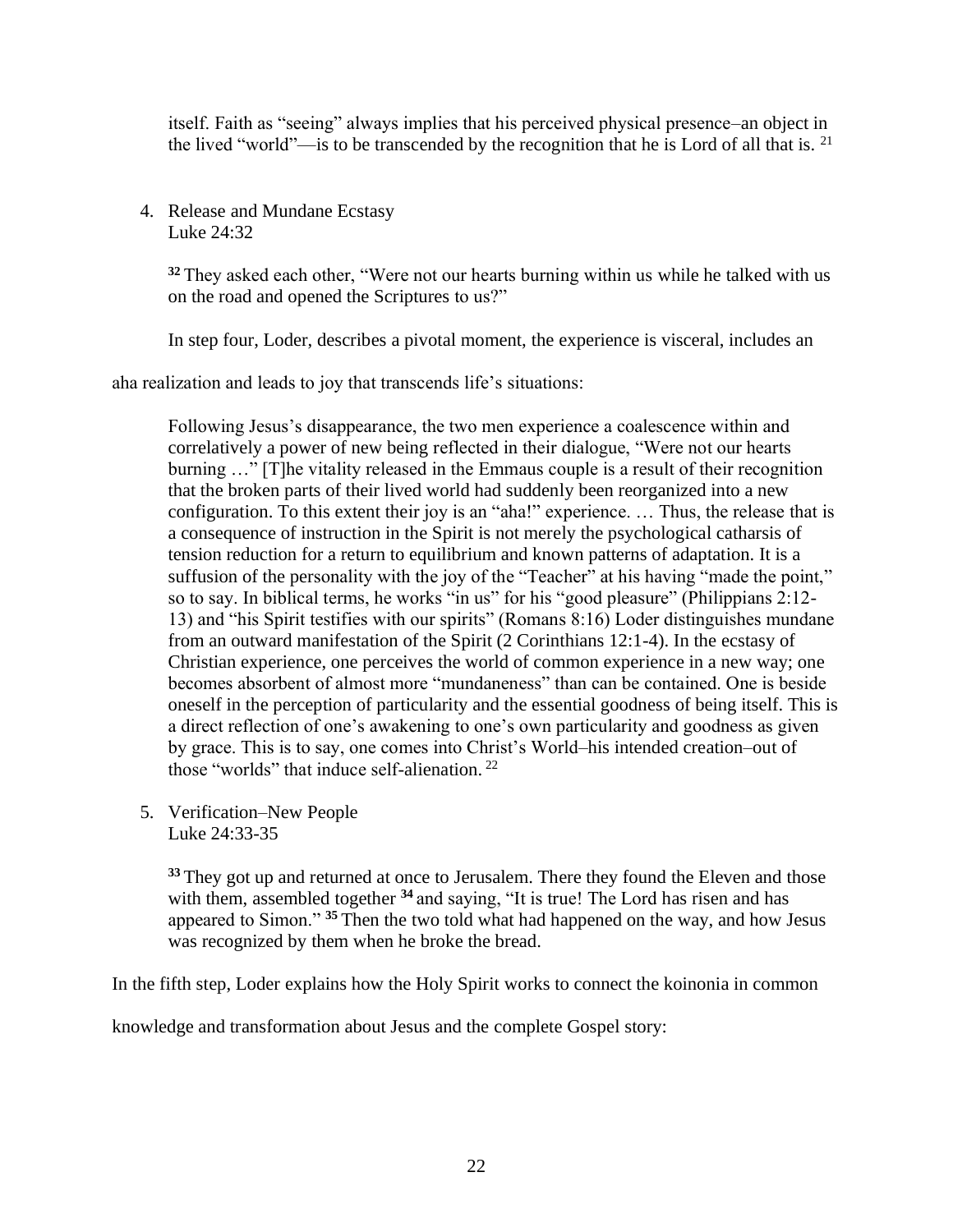When the two men from Emmaus arrive at Jerusalem, they are confronted with the very proclamation they themselves had planned to bring to the Jerusalem disciples. "The Lord is risen indeed, and has appeared to Simon [Peter]! Then told was happened on the road, and how he was known to them in the "breaking of bread." This surprising coincidence points to the unique character of confirmation and congruence in the four-dimensional patterning of transformation. In two-dimensional transformation, the final step is one of investing released energy in a test of the insight or intuition, both for its congruence with the conflict and for its correspondence with some "public" in the new situation.

What appears on the final phase of this narrative is confirmation of synchronistic reversal of expectations. The two [disciples] thought they would tell of Christ's resurrection, but instead they are told. Thus, they are put into a "public" in a way that could only occur by Christ's action independently of any verification process by an established body of experts. The creation of a "new people" is the confirmation of a shared intuition of Jesus as the Christ. <sup>23</sup>

#### 6. Verification–Expanded New Culture Koinonia

In the summary of the Transformational moment in Luke 24 and the Convictional

Knowing process, Loder punctuates our experience in our own intimacy with God during our personal events that the Holy Spirit orchestrates for us, if we are willing to step into them like the disciples on the Road to Emmaus, Simon and Cleopas, "[F]our-dimensional synchronistic pattern is enshrined in nearly every major theological symbol. That is, synchronistic events (such as the Emmaus story and its climax in Jerusalem) do in experience what theological symbols embody at the level of culture. Such events begin in a two-dimensional-context, but they negate every form of two-dimensional connectedness and point to a fourth dimension. Similarly, key theological symbols are based in two-dimensional experience (e.g., father); then, in a third dimension they are negated (e.g., not any ordinary human father); then, finally they are heightened or magnified so as to point toward a fourth dimension, (e.g., heavenly father). The same four-dimensionality is implicit in agape love, Kingdom of God, God's grace, etc. Thus, theological symbols may capture and preserve the unique mode of four-dimensional relatedness that characterizes the koinonia in a cognitive pattern." <sup>24</sup>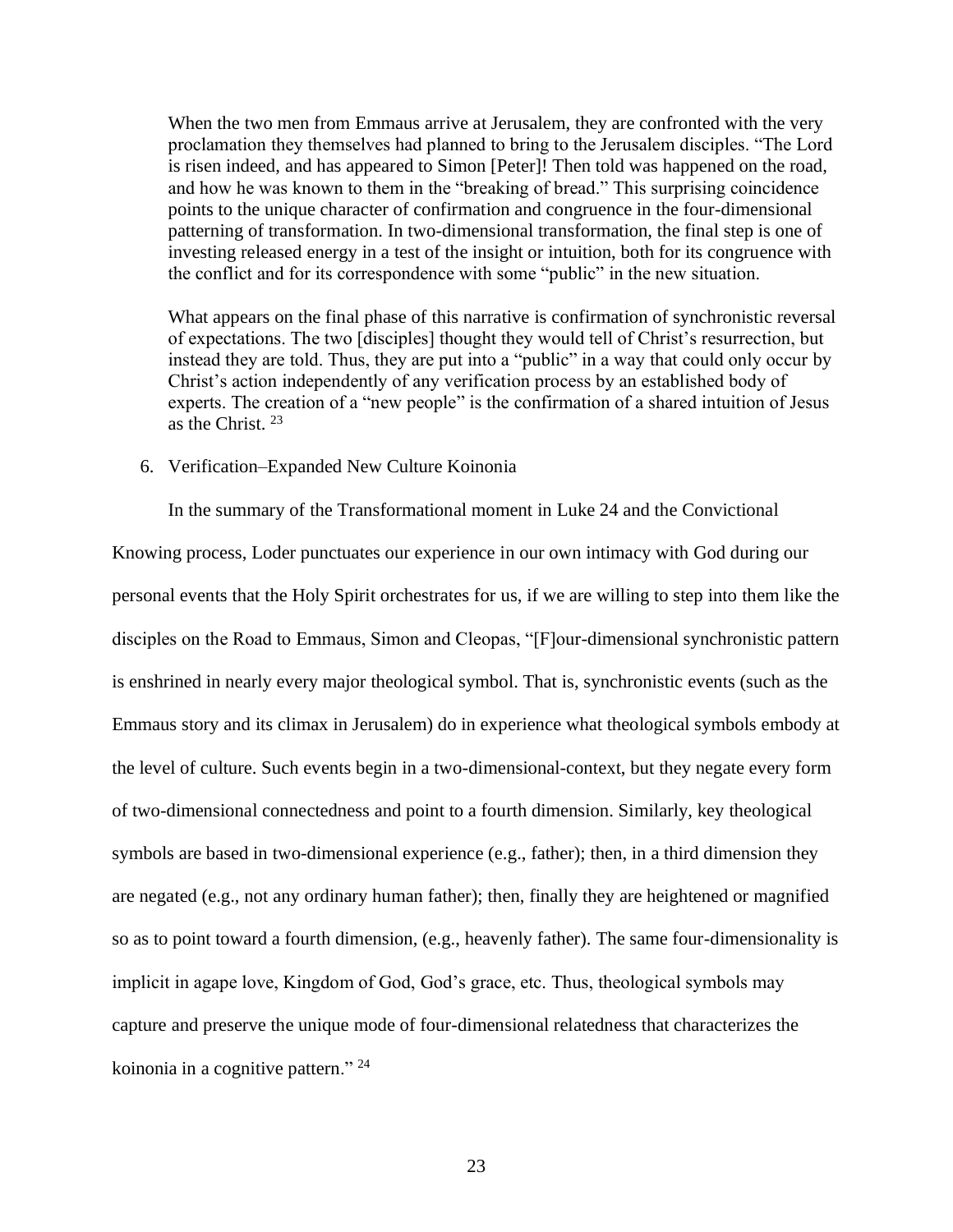Loder adds a caveat on symbols:

However, theological symbols are not best understood analytically–in terms of the modes of activity and relationship that give rise to them. Rather they are best understood as evoking an awareness of the four-dimensional reality that called them into being, the result of Abba in heaven emotive theme … It is only when theological symbols are understood in terms of the higher reality which calls them forth that the synchronistic life behind the symbol is preserved. It is only then that the symbol has revelatory power to reveal the fashion in which the fours dimensions of existence, and especially power to reveal the fashion in which the fourth dimension transforms the other three [Holy impacting lived world, self and void] Of course a supreme example of this is the Eucharistic moment in which Simon and Cleopas recognize Jesus in the breaking of the bread, and are therein transformed.<sup>25</sup>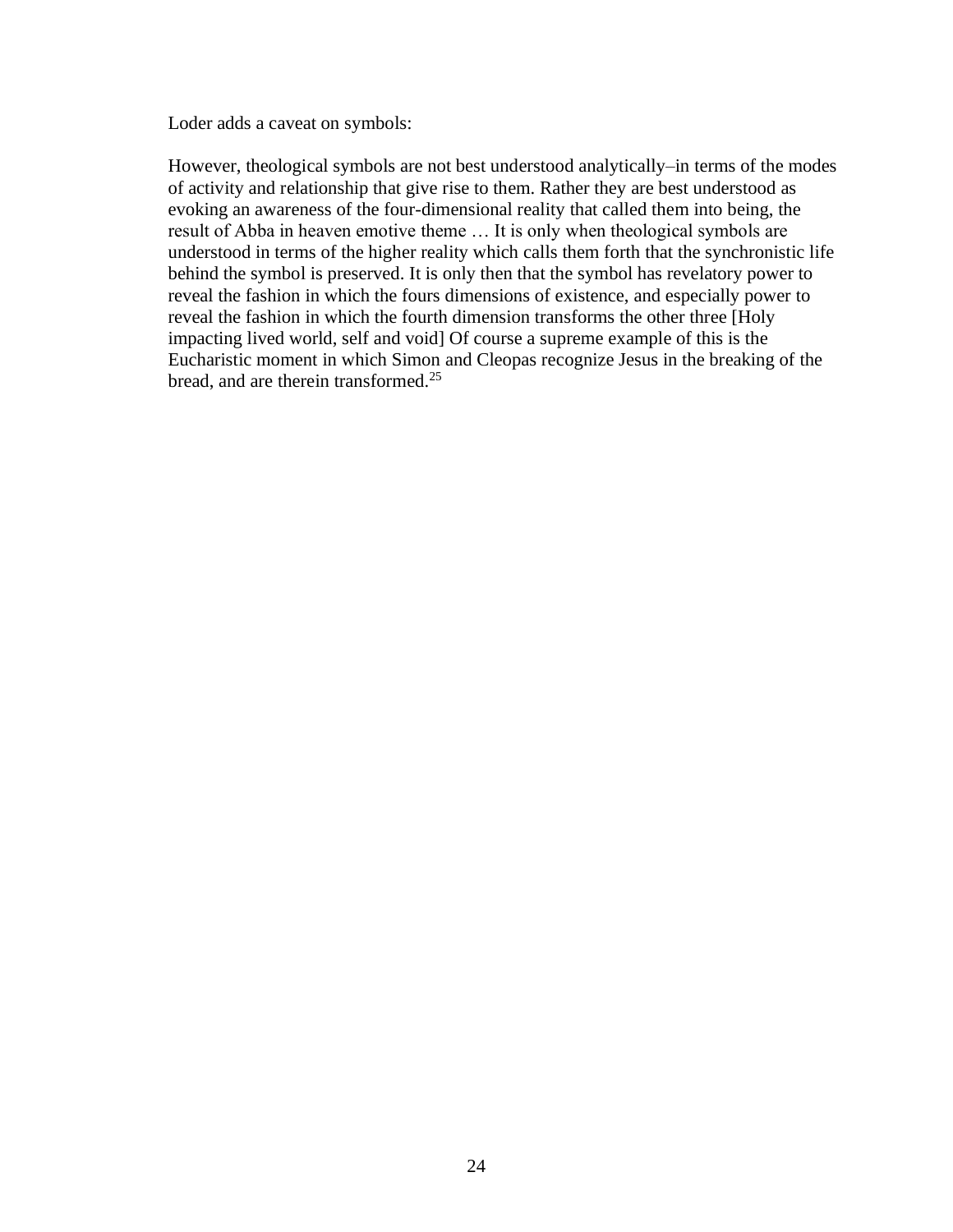#### Notes:

<sup>1</sup> "Placing youth ministry within practical theology left room for youth ministry educators to draw upon contemporary theologians as well as the Evangelical tradition for grounding their discipline. On the east coast of the United States, Kenda Creasy Dean at Princeton Theological Seminary engaged the work of James Loder and Richard Osmer to provide a way to free the youth ministry from the dominance of the social sciences. Concurrently on the west coast, Kara Powell, Cheryl Crawford, and Chap Clark built on the Practical Theology of Ray Anderson to bring the social sciences into the theological discussion of youth ministry." Mark H. Senter III, "History of Youth Ministry Education*." Journal of Youth Ministry*, no. 12 (2), (Spring 2014), 101; Amy Jacober in her book, *Adolescent Journey*, relied on the theology of Loder, 27–28, 66– 70, 82.

However, Jacober points out in n63 of 67, the following contention of Loder by James Fowler, "It is important to note that there are criticisms of Loder's approach. James Folwer, while not in complete disagreement, writes, 'In Loder's worthy effort to focus on process of development, rather than on overly reified stages, I think he falls into a misleading overstatement … If we live more in transition than in stages, why speak of stages at all?' James Loder and James Fowler. "Conversations of Fowler's *Stages of Faith* and Loder's *Transforming Moment*," Religious Education 77, no. 2 (March–April 1982), 146. Loder answers this very question throughout his writing, particularly here: 'It is generally assumed that the transformational process is in the service of and dependent on the stages of development. This is surely true where ego development and inherited structural potentials are concerned, but it is not fundamentally true. The transformational process is more fundamental in that it may (1) transcend stages, reversing arrested development and reinstating repressed structures; also, (2) it may leap ahead bypassing stages and establish an imaginative basis for development that incorporates but is not restricted to the so-called normal sequence. In effect, I am suggesting a figure-ground reversal with respect to stage and process. Whereas most studies of development are concerned with mapping the stages and leave the process to itself, this discussion is concerned primarily with the integrity of the process. I want to let the stages emerge in the context of a primary concern for process, first, because we actually spend more of our lives in transition than we do in equilibrium, and second, because stages, as we will see, must finally become a self-liquidating notion if the transformation of human life is to be consummated in Christ'" (Loder, *Transforming Moment*, 131). Additionally, Andrew Root wrote a foreword for Loder's book, which was published posthumously in 2018, *Educational Ministry in the Logic of the Spirit.*

<sup>2</sup> Senter, 101.

<sup>3</sup> Langford, 90.

<sup>4</sup> Ratcliff, Donald. "Qualitative Data Analysis and the Transforming Moment." *Transformation*, no. 25.2 & 25.3 (2008), 116. Loder found, "a five-step pattern in the work of the human spirit that was relatively consistent across many aspects of life, including major scientific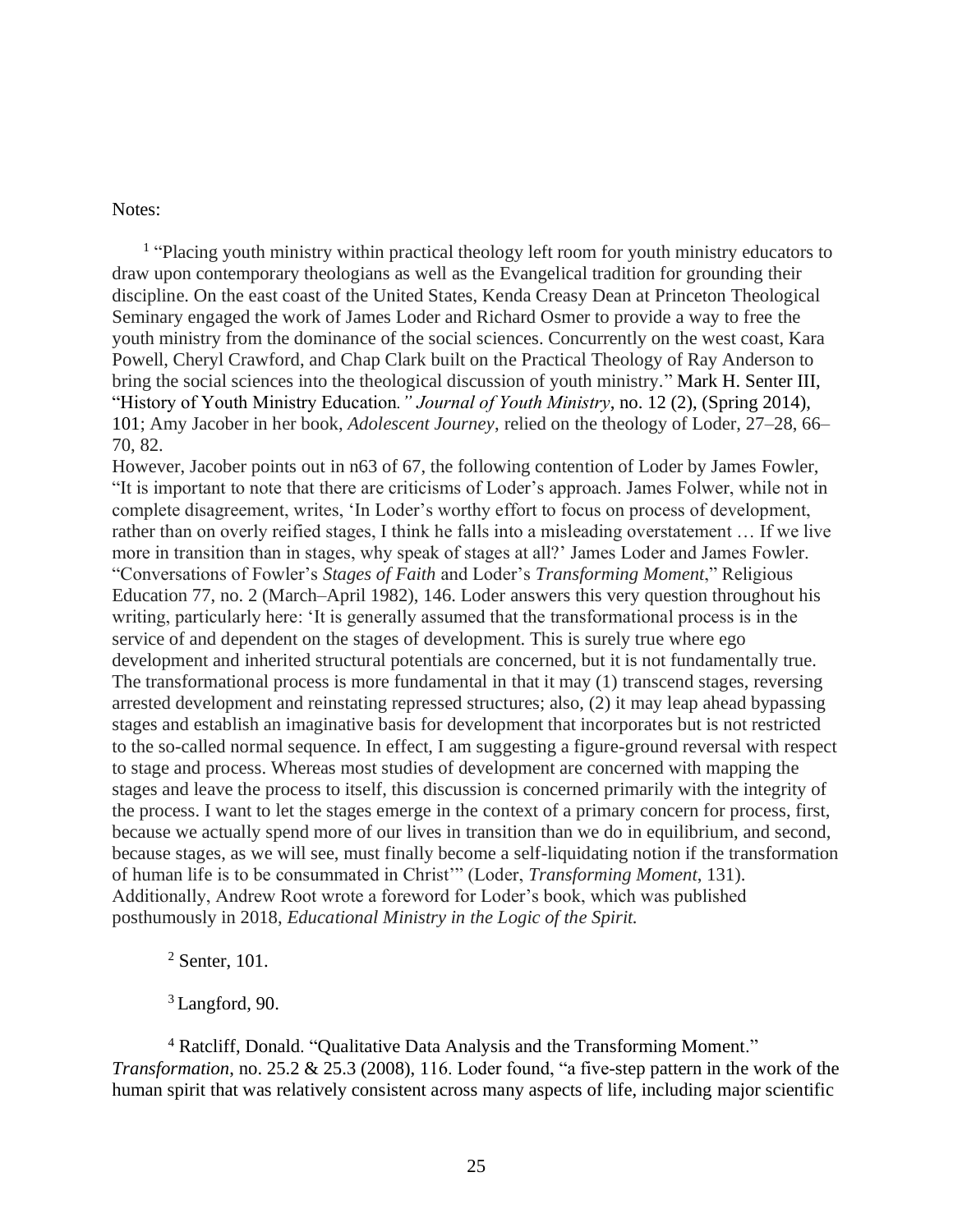advances, ancient Greek insights, psychotherapy, poetry and other forms of 'knowing' in the fine arts, social and cultural transformations, human development processes such as identity formation and personality transformation, and religious conversion, and other spiritual experiences."

<sup>5</sup> Ibid., 119. "While Loder does not clearly differentiate the transforming moment from convictional knowing, it seems clear that several distinctions are implicit from his description. First, convictional knowing is marked by the clear work of God and the Holy Spirit throughout the process, whereas the transforming moment depends upon the human spirit (though not necessarily apart from the Holy Spirit) and the transformation may or may not be spiritual in nature–scientific insights are also regularly described as the product of a transforming moment by Loder. Second, all four dimensions [1. Self, 2. Lived World, 3. Void, 4. Holy] are involved in convictional knowing, whereas only two dimensions are at work in the transforming moment (Loder apparently implies the first two dimensions, but does not explicate this detail.) Third, the 'lived world' and self or 'I' dimensions must themselves be transformed in convictional knowing, as one understands the world very differently, and lives in the world in a new fresh way. This is because the self has also been transformed, one is no longer the same personally."

6 James E. Loder, *The Transforming Moment*, (Colorado Springs: Helmers & Howard, 1989), 122.

7 Ibid.

<sup>8</sup> Wikipedia. [https://en.wikipedia.org/wiki/S%c3%b8ren\\_Kierkegaard.](https://en.wikipedia.org/wiki/S%c3%b8ren_Kierkegaard) Accessed July 15, 2020.

 $<sup>9</sup>$  Loder, 2.</sup>  $10$  Ibid., 3.  $11$  Ibid.

<sup>12</sup> Ibid., 228.

<sup>13</sup> Ibid., 230.

<sup>14</sup> Ibid., 230.

<sup>15</sup> Ibid., 224.

<sup>16</sup> Stanley J. Grenz. *Theology for the Community of God*. (Grand Rapids: Eerdmans, 2000), 200. "One of Calvin's followers, James Arminius (1560–1609), softened the seemingly harsh view of Reformed theology. To do so, Arminius reasserted the semi-Pelagian position that Adam's offspring do not share in the guilt of the sin of our first father. Arminius added a new dimension, however. He theorized that present to the individual is a special, 'prevenient' grace from God. Prevenient grace makes it possible for us to overcome our inherent depravity. The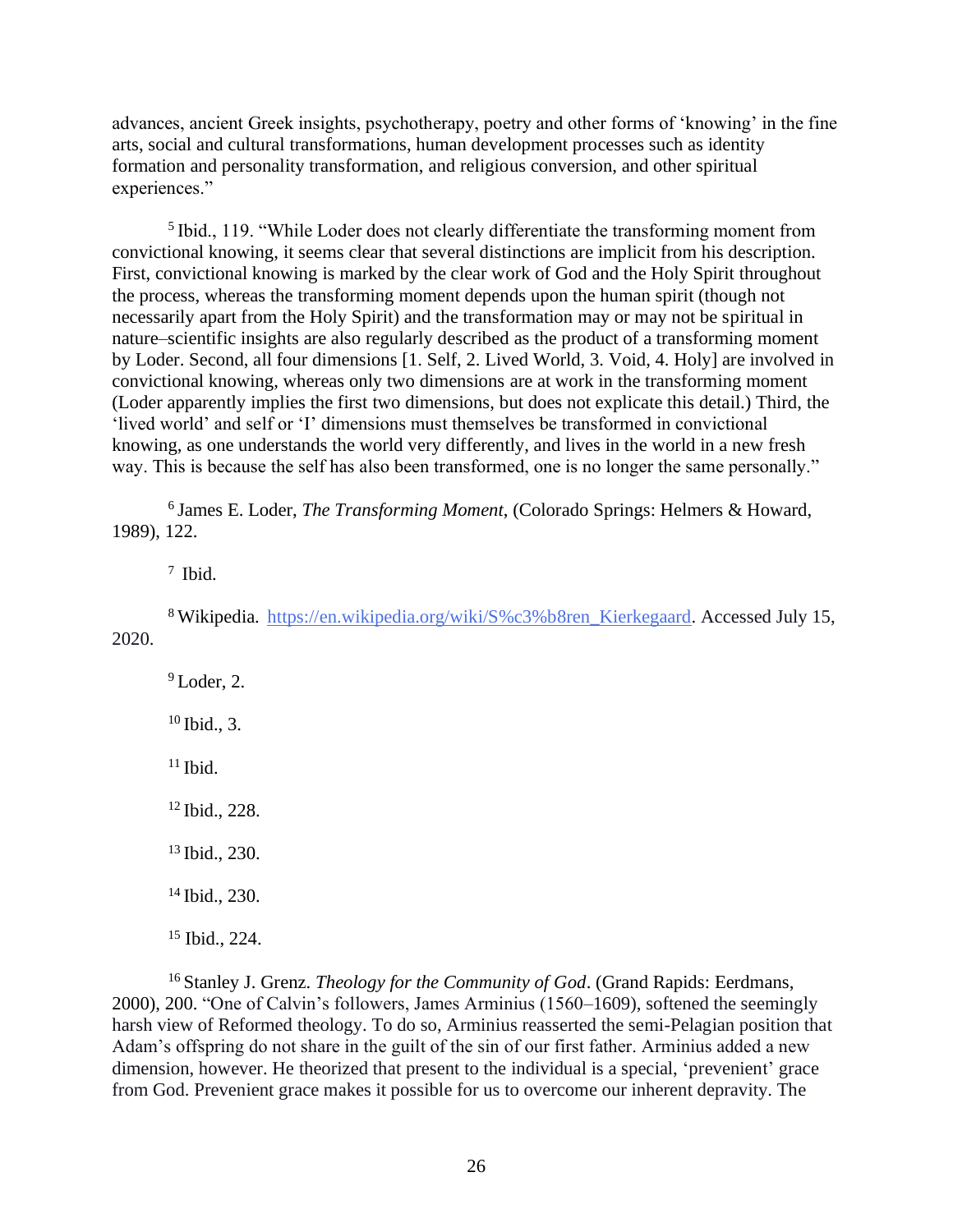Dutch thinker wrote: 'It is this grace which operates on the mind, affections, and the will; which infuses good thoughts into the mind, inspires good desires into the affections, and bends the will to carry into execution good thoughts and good desires.'" James Arminius, "Letter to Hippolytus a Collibus 4," in The Writings of James Arminius, trans. James Nichols and W.R. Bagnall, three volumes (Grand Rapids: Baker, 1956), 2:472.] Above all prevenient grace commences salvation, promotes it, and perfects and consummates it; Wikipedia. Accessed July 15, 2020[.](file:///C:/Users/rr101209/Documents/%20https:/en.m.wikipedia.org/wiki/Arminianism) [https://en.m.wikipedia.org/wiki/Arminianism.](file:///C:/Users/rr101209/Documents/%20https:/en.m.wikipedia.org/wiki/Arminianism)

 Loder, 97. Ibid., 4. Ibid., 97–102. Ibid., 99–100 Ibid., 101. Ibid., 103. Ibid., 108–109. Ibid., 111. Ibid., 113.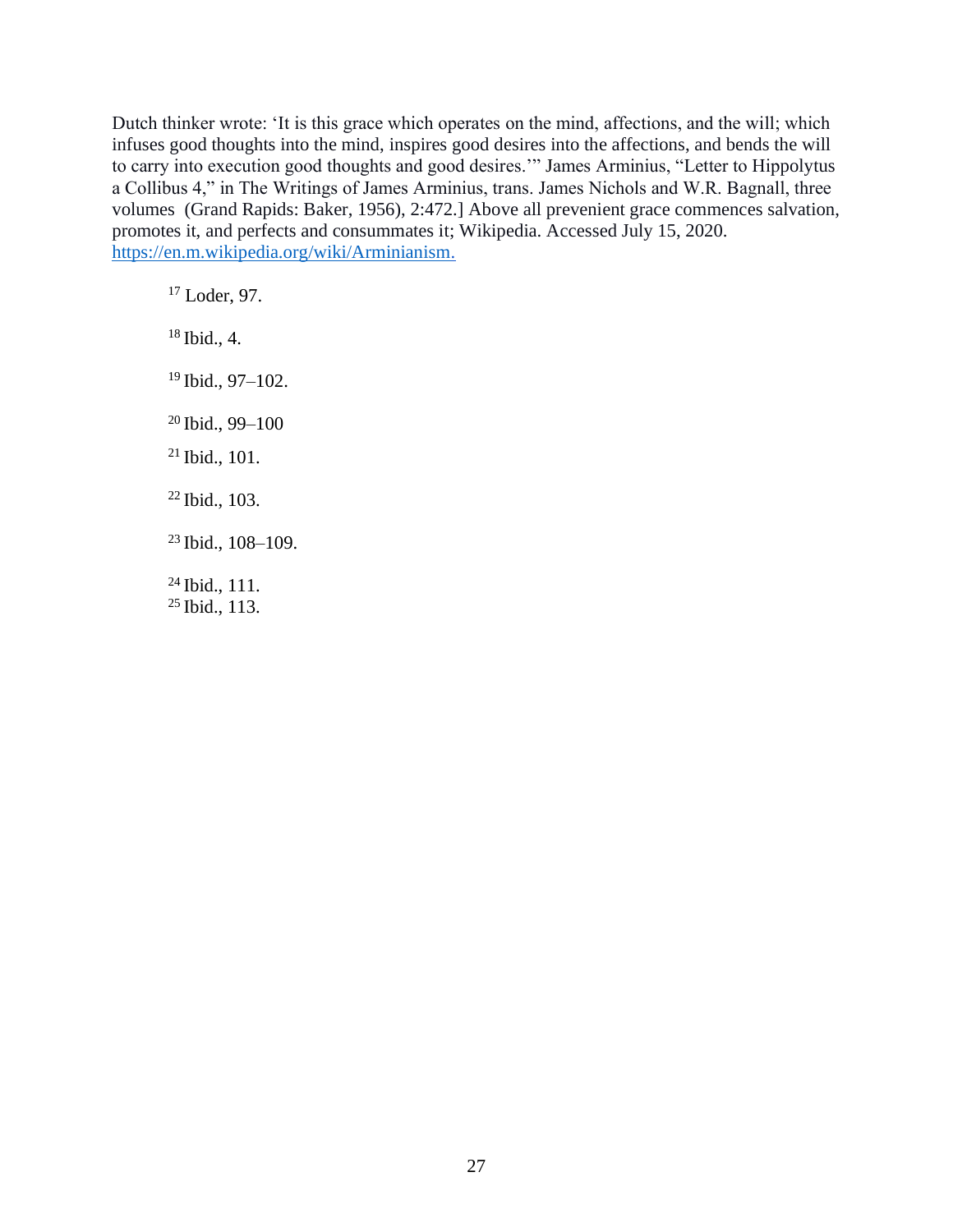## Application of Loder's Lens to Ecclesiological Trends and Secular Challenges Opposing Resilient Discipleship Formation in Adolescence

Adults aiding in spiritual formation of adolescents are in a pivotal *transforming moment–* a paradigm shift—in the postmodern era. Loder's lens applied to the modern-day challenges brought to bear at the beginning of the discussion. In review, we discussed Root's concept of MTD (Moralistic Therapeutic Deism) in the church; screens and their draw of phatic communion among adolescence; and adult abandonment in our society at large. How do we relate the four ontological dimensions Loder outlines: Self, Void, Lived World and Holy, and then the value of Loder's paradigm, transforming moments and convictional knowing?

First, MTD, in retrospect, may be considered a decoy for real intimacy with Jesus planted in hearts by the father of lies. (John 8:44) Replacing the goal of koinonia as God intended and explained by the Apostles, Paul and John (1 Cor. 1:9; 2 Cor. 13:4; Gal. 2:9; I John 1:3-7), defining the Gospel-type of spirituality is in contrast to the masquerading version plucked out by Root— an individualized consumer spirituality operating in only two of the four ontological dimensions, primarily Self and Lived World. Stepping into the transformational moment is not considered in the MTD New Lived World, as seen with Simon and Cleopas when accepting the invitation from Jesus in addressing the Void through the Holy.

Second, screens and their draw due to the ontological truth concerning phatic communion are primarily meeting a need of *longing for relationships of presence.* We can help be present by participating in social media; however, it does not displace the need to be fully present as a community of believers and as we assist in the Spirit-led formation of the next generations. (1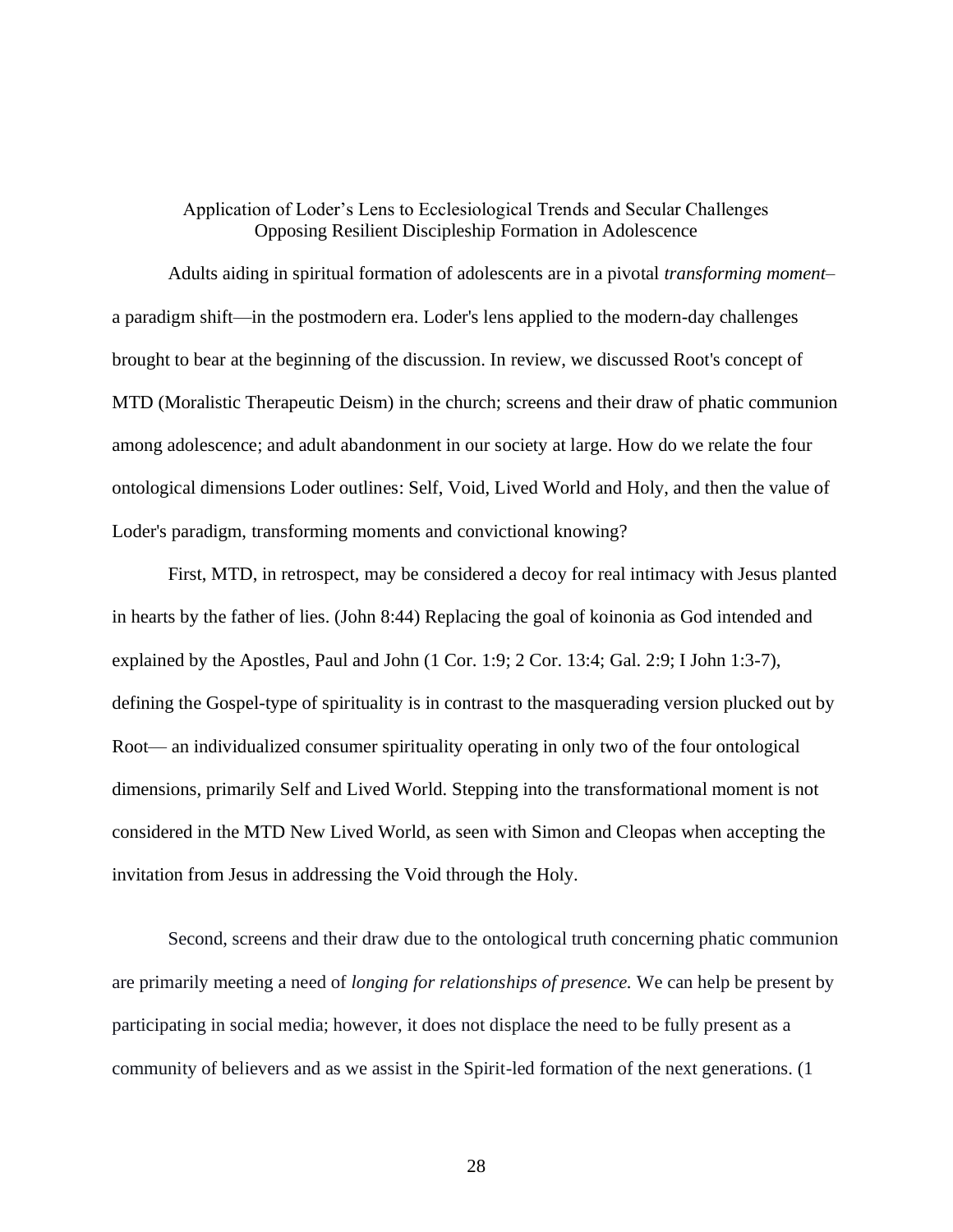Cor. 3:6-7) The desire for phatic communion also implies that the mature adults in koinonia should not be distracted ourselves and consumed in screens, leading to moments of abandonment and non-presence in the Lived World of those around us, including adolescents. When considering Loder's lens as it applies to phatic communion, Self, Lived World, and Void are all involved. If pedagogically, The Holy is impressed on the conscious mind from a multimedia and immersive perspective to bring Jesus alive in our contemporary context for the adolescent, e.g., The Bible Project<sup>1</sup> and spiritual music online, indeed contribute to a New Lived World. Yet, phatic communion accompanied with spiritually curated content streamed through devices may leave behind the primary mooring of the koinonia at large and will fail in ushering a lifetime of episodes to transforming moments and convictional knowing. (Hebrews 10:24-25).

Finally, when considering systemic abandonment in our American culture, as explained by Langford, we begin to directly see the correlation between Loder's model in combatting this particular VOID:

In light of this understanding of four-dimensional reality [Self, Lived World, Void, Holy], abandonment may be considered an instantiation of the Void. But, for the adolescent, abandonment is not merely one negative experience among others that the ego must manipulate in order to maintain a secure sense of self. Rather, abandonment, a particularly violent negation of relationality, strikes at the heart of what it means to be a human, namely, to exist in relationship with God and (therefore), others. And, since questions of identity and community take center stage in adolescence, abandonment strikes heavy blows in the consciousness of youth, against which the ego must put up cowering arms of defense lest the Void show its face. To defend against despair the ego suppresses that which abandonment represents and indicates, and the adolescent is set within two-dimensional reality. Because of this, our cultural system of abandonment is structured to hinder adolescents from knowing God.<sup>2</sup>

Langford builds on the Void's primal significance, a gaping need for the adolescent, by drawing in the dimension of human development articulated by Loder as inter-disciplinary in *The* 

*Transforming Moment*: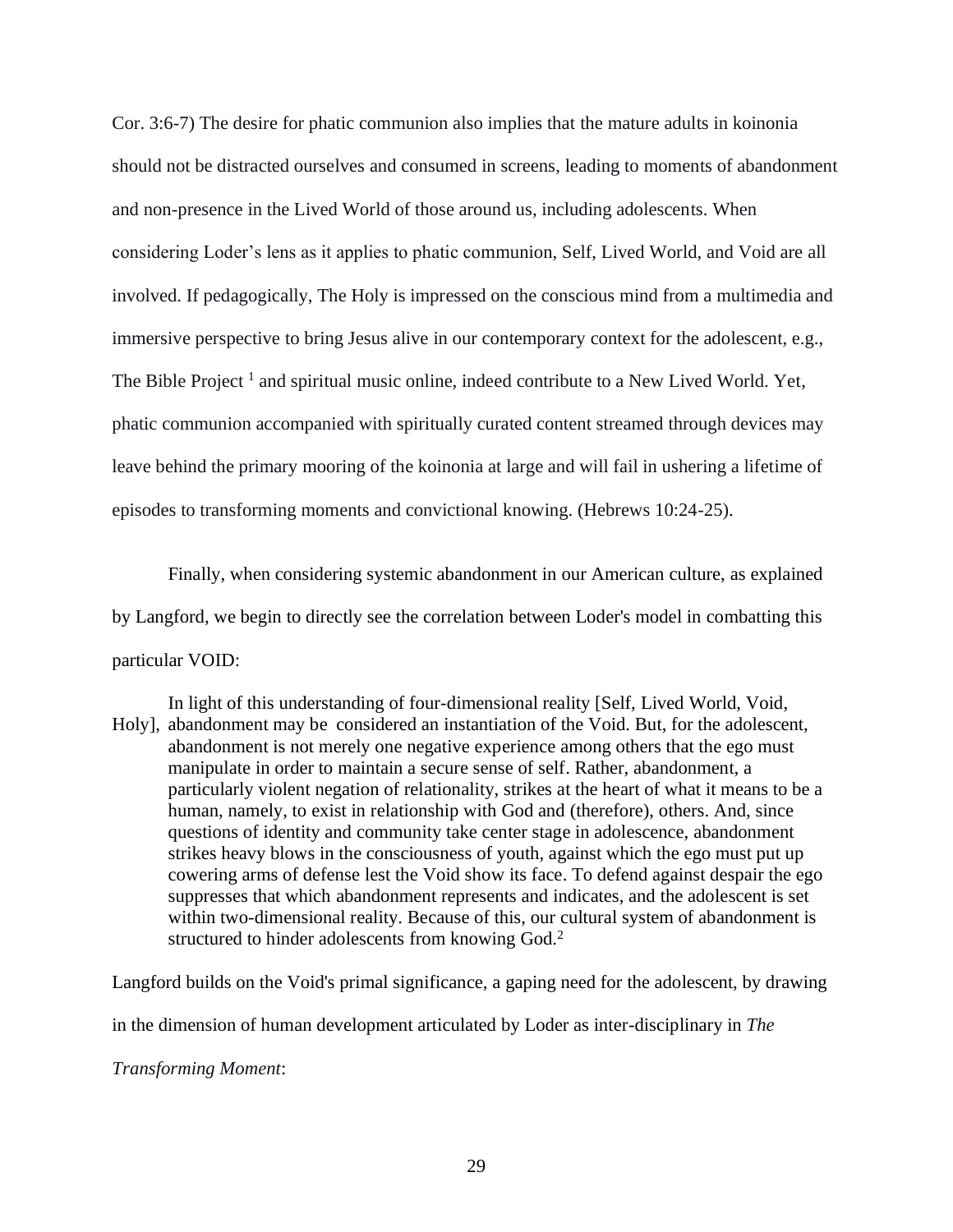The infant does not experience shame at staring, wide-eyed and searchingly, into the faces of all kinds of people of all ages. This shame-free look of the child is gradually abandoned during the first five years of life, but while it lasts is it often a powerful antidote to inner divisions and concealments of the adult mind. The longing for the face that will not go away seems to persist through life as we see how the hardened weary faces of the elderly people so readily warm to a child's innocent look. Something like the primal nostalgia may be behind our own response to the compelling account Martin Buber gives to the "I-Thou" relationship and to the "Thou-I" of Emil Brunner when he speaks of God's addressing us. Luther's powerful longing to look God in the Face was the desire not merely to be rid of guilt and shame but for a fundamental re-centering of his personality on a Face that would not go away.

It should be reiterated that the longing is not for the actual situation of the mother-child relationship of three to six months, but the impact of that experience in which one is given a place in the cosmos, confirmed as a self, and addressed by the presence of a loving other. To say this is "nothing but" regressive wishing is purely reductive; rather, the prototypical impact is set by the first encounter. The longing for a loving other to address the whole person (as before), including the differentiated ego with all its competencies, and to set that whole-differentiated person into the cosmos as self-affirmed and beloved.<sup>3</sup>

In essence, Langford and Loder connect the need for unconditional love, first in the home, then in the koinonia of believers to support the transition of ego identity fully transitioned to the Lordship of Jesus Christ at baptism. Until the adolescent is fully formed—the approximate age of 25— there is continued vulnerability to an adolescent's faith resiliency. Forms of hypocrisy, fear, control or abandonment can devastate positive effects and growth until faith and human development are fully formed together in adulthood leading to maturity and resilient discipleship. (Matth. 18:6; Eph. 6:4) However, this does not mean the discipling of teens and young adults should not include challenging their characters or faith. In the next section, the discussion continues on to Spirit-led roles in the community to help spiritually formation of resilient faith in adolescents.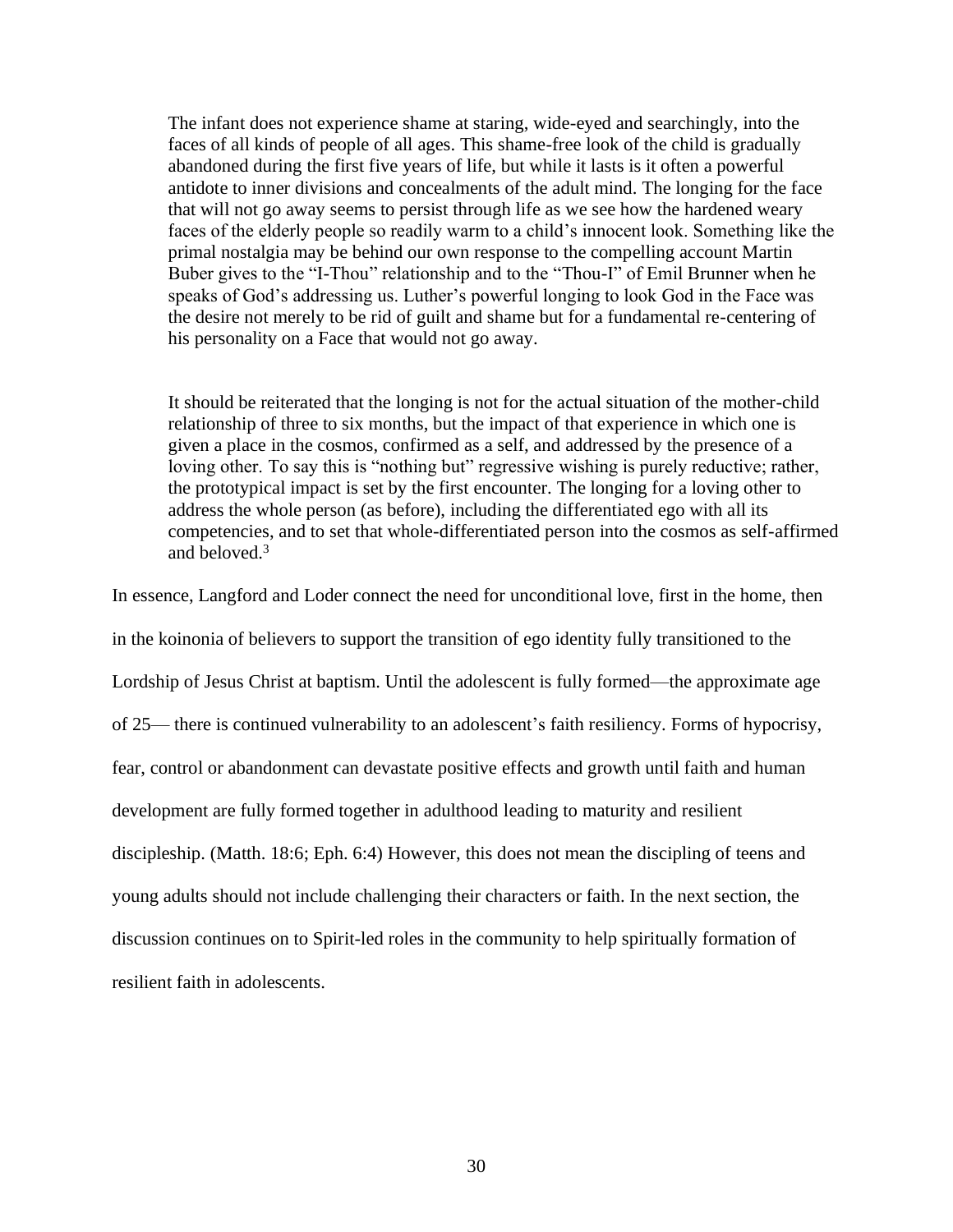Notes:

<sup>1</sup> Ibid.

<sup>2</sup> Bible Project, [https://bibleproject.com/,](https://bibleproject.com/) Co-Founders Dr. Tim Mackie and Jon Collins, [https://bibleproject.com/tim-mackie/.](https://bibleproject.com/tim-mackie/) Accessed July 18, 2020.

<sup>3</sup> Langford, 96.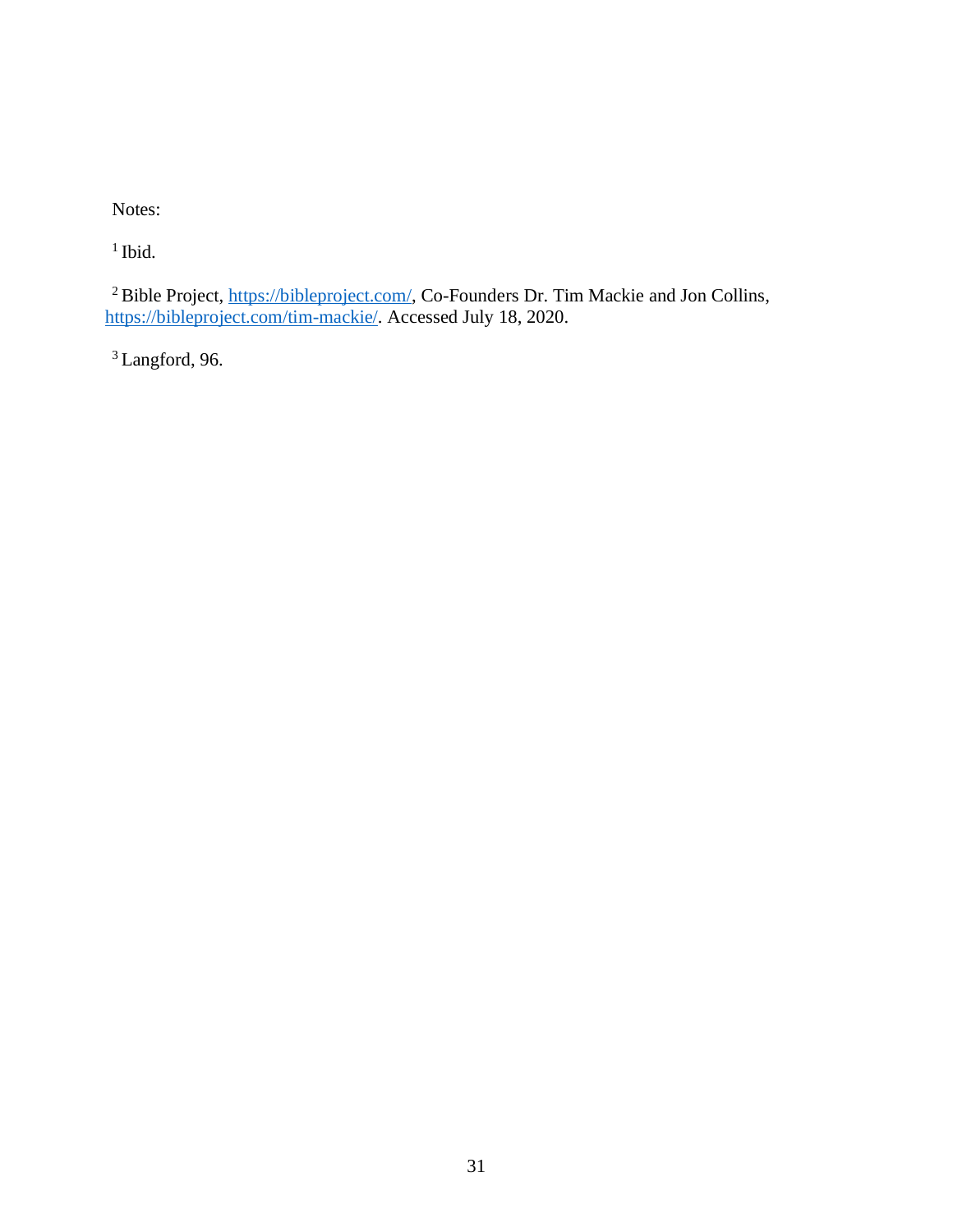Application of Loder's Lens in Understanding Roles in Concentric Koinonia featuring Dr. Houston Heflin

The Holy koinonia in the Gospel, Acts, and the epistles are rooted and inspired by the persons of the triune God: Father, Son, and Holy Spirit. In considering their unity and love for one another, a touchstone of perfect relationship is modeled. Stanley Grenz explains their economy and each person's intentionality:

[E]ach of the trinitarian persons has a specific role within one economy of the one God. The Father functions as the source or originator. As such, he sends the Son and the Spirit. The Son, in turn bears claim of the Father into the world, in order that the Spirit may be sent. The Spirit's role is that of completing the divine task, so that the eschatological community of the triune God may indeed come in its fullness.

The specific role of the Spirit within the economic Trinity—as completer of the divine design—arises from his fundamental identity within the immanent Trinity. To see this, we must remind ourselves that God's program in the world itself is an overflow of the dynamic within the eternity of the triune God.<sup>1</sup>

Expanding out from the triune God as in concentric circles of koinonia within an adolescent's life, the first significant koinonia are the individual relationships with an adolescent's mother and father. Loder explained the idea of a newborn seeking the face of their mother and then, their father, and of course, that natural progression being affected by the tangible reflection of the triune God of koinonia in a healthy marriage, as Paul describes in the household codes of both Ephesians and Colossians. (Ephesians 5:21-6:9; Colossians 3:18-21) Beyond the concentric circles of the mother, father, and immediate family of koinonias are the relationships in the church, including peer friendships, mentoring adults, and the church.

Before moving to a youth ministry discussion, there are two noteworthy critical factors in the household for a healthy environment to begin the journey of resilient discipleship for an adolescent. First, parents demonstrating the character of God in the home as experienced in the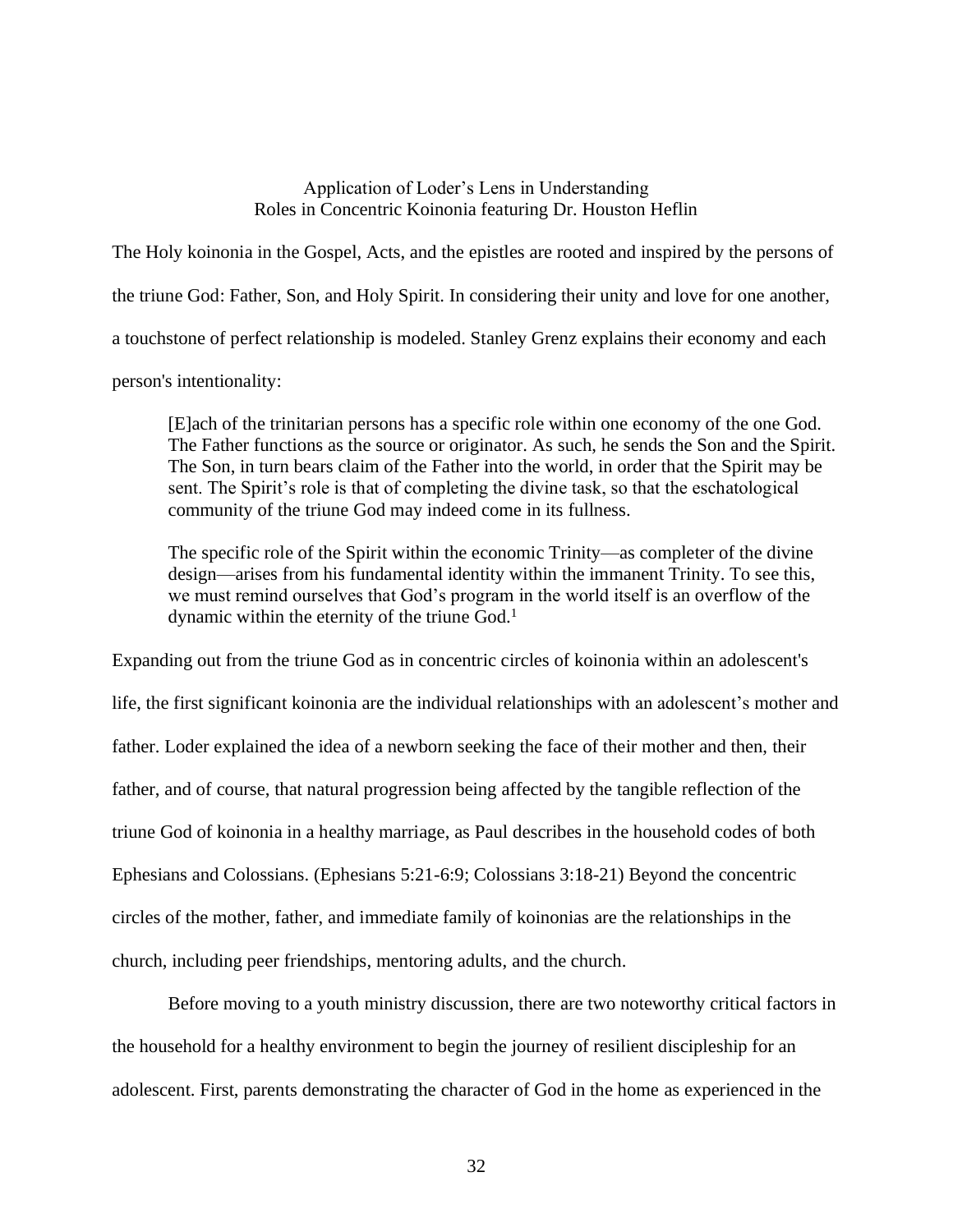mutuality, respect, and love within the Trinity, will facilitate the koinonia environment for resilient discipleship to emerge. Perry W.H. Shaw explains, "the significance of parenting in reflecting God's nature–a child's search for God is colored by human relationships. As the parent-child dyad is the most direct and sustained relationship children experience in their early formative years of life, it should not be a surprise that this relationship profoundly impacts children's understandings of God." <sup>2</sup>

Furthermore, according to G. Sabra, "God's fatherhood is not simply a psychological extension of our experience of human fatherhood, but rather the scriptural portrayal of God's fatherhood judges and corrects our understanding of human fatherhood and motherhood. The biblical witness to the character of God focuses not on domination and control but on love, care, grace, life, and goodness, leading to health and peace—not neurosis." <sup>3</sup>

The second critical noteworthy factor related to the dynamic of God's economy is the intentionality of godly parenting. (Deuteronomy 6:4-9;20-25) Perry further likens our relationship with our children to that of Jesus and the Spirit's intentionality for maturation through spiritual formation:

Throughout the Gospel narrative, central themes emerge: Immanuel, incarnation, *paraklesis.* In Christ, God is with us in the flesh to come alongside his people and point the way. In Christ, God demonstrates his desire to enter into the world of his children as a means of directing his children to the good. Christian parenting that reflects God's character involves comparable entering in the world of our own children to point them along the way. An essential element of this form of "parakletic" parenting is the recognition that children are (like us) on a pilgrimage; we should neither expect them to be anything other than children, nor should we expect from them a sinlessness that we ourselves do not live.<sup>4</sup>

To complement the trinitarian theological model found in the New Testament, Hanan Alexander provides a rabbinical model based on *A Jewish View of Human Learning* reflecting Deuteronomy 6:7, "Impress them on your children. Talk about them when you sit at home and when you walk

33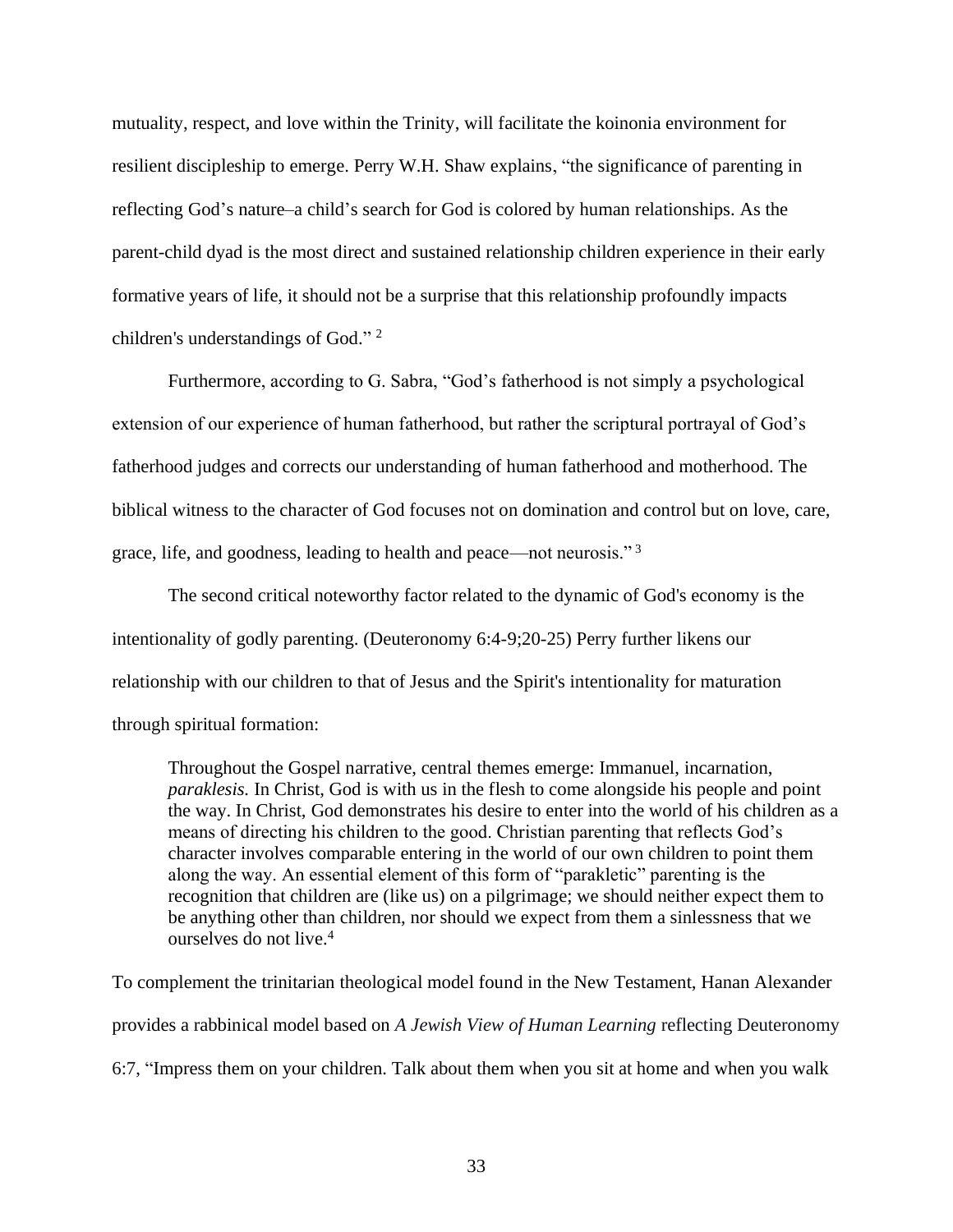along the road, when you lie down and when you get up." Alexander explains the benefits of

applying the rabbinical model for the spiritual and character formation of children:

Implicit in the rabbinic reading of the Hebrew Bible is a conception of human learning. Although in many circles it has become a source of stories for children, the [Hebrew] Bible mainly addresses adults. It does not speak of how children learn in particular but rather sets forth an approach to life-long study and spiritual growth. Childhood, as we understand it today, is a product of post-Enlightenment romanticism.<sup>5</sup> The Bible, therefore, contains no clearly defined picture of the child. It does, however, offer a sophisticated picture of how people—young and old—can be initiated into a community of meaning and memory.

We can gain a glimpse of this conception and its concomitant pedagogy by considering the following pairs of concepts that are central to the rabbinic understanding of the biblical tradition:

> *ahavah* (love) and *mitzvah* (commandment), *she-eilah* (questioning) and *hagadah* (telling), *shemiah* (hearing) and *asiah* (doing), and *het* (sin) and *teshuvah* (repentance). <sup>6</sup>

According to Alexander, the aim of rabbinical teaching is not for learning information. Instead, "central to this pedagogy is the view that education is fundamentally an ethical activity whose purpose is to nurture and affirm the moral potential of each person through the internalization of divine teaching." <sup>7</sup>Moreover, in considering Jesus as a rabbi, blending the rabbinical Alexander learning construct with Loder's ontological construct in the spirit of Shaw—parenting that reflects godly character—brings together practical knowledge and teaching frameworks and posture for parents in the koinonia of the household. Loder's dimension of *Holy* among the four dimensions of ontological existence is reflected in Alexander's pairs of pedagogy that can lead to episodes of transformational moments and convictional knowing at the early ages of human development. Reflecting on Jesus as Rabbi and, for example, hearing his parables come to life give beautiful examples of the spiritual, moral, and ethical teaching outlined by Alexander. Consider three types of parables Jesus used similitude (the lost coin, Luke 15:8-10); more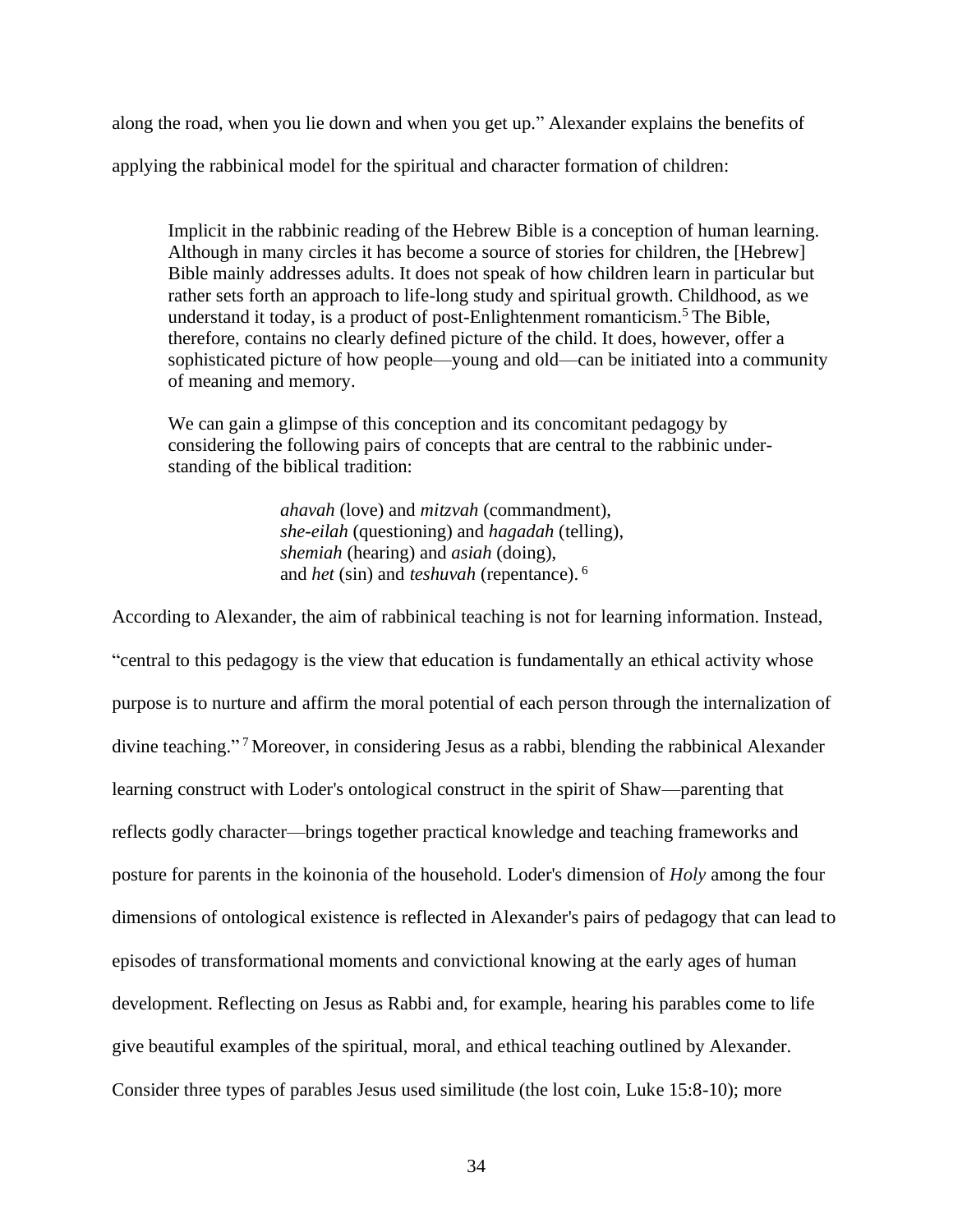extended than a similitude is a parable (the persistent widow Luke 18:1-8); and exemplary story (the good Samaritan, Luke 10:30-35).<sup>8</sup>

The research is now expanding further out from the concentric circles of influence starting with trinitarian koinonia, parental koinonia, and now leaning into the church and youth ministry's koinonia. Houston Heflin (Ed. D) is an accomplished scholar and professor at Abilene Christian University in spiritual formation and youth ministry. Heflin explains the critical posture parents need to express towards youth ministry and cautions away from the following temptation:

Hiring youth ministers has unanticipated consequences. For example, when churches hire a youth minister, it becomes easier for parents to slip into a perspective that assumes the hired professional has the job covered. Too often this creates a dangerous environment: parents have been tempted to back off intentional discipleship, the adult church family assumes young people are being mentored sufficiently, and the youth are not engaging with the people and opportunities they most need if they are to mature. This isn't always the case, but it's been happening more often than it should and mark a stark change from how faith communities operated in the past. For millions of people over thousands of years, it was clear that the members of a faith community all bore responsibility in teaching their young. Today, some faith communities aren't sure whose job it is. This is especially true for churches who have hired a youth minister.<sup>9</sup>

Furthermore, Heflin explains that the dynamic of youth and family ministry is a "relationship

between professional youth ministers and families within churches [and] must be—if nothing

else—a collaboration, as these two groups partner for the education and spiritual formation of

youth and families." <sup>10</sup> Moreover, Heflin's mission of the partnerships is, in its essence:

Youth and family ministry is the Spirit-led discipleship process by which Christian adults lead teens and families into a relationship with God and Christlike maturity in the church's context.<sup>10</sup>

Heflin echoes the concern represented by the statistics of low resilient discipleship in churches globally found in Kinnaman and Matlock's research, *Faith for Exiles*, and reflects the negative results of Root's construct of MTD praxis: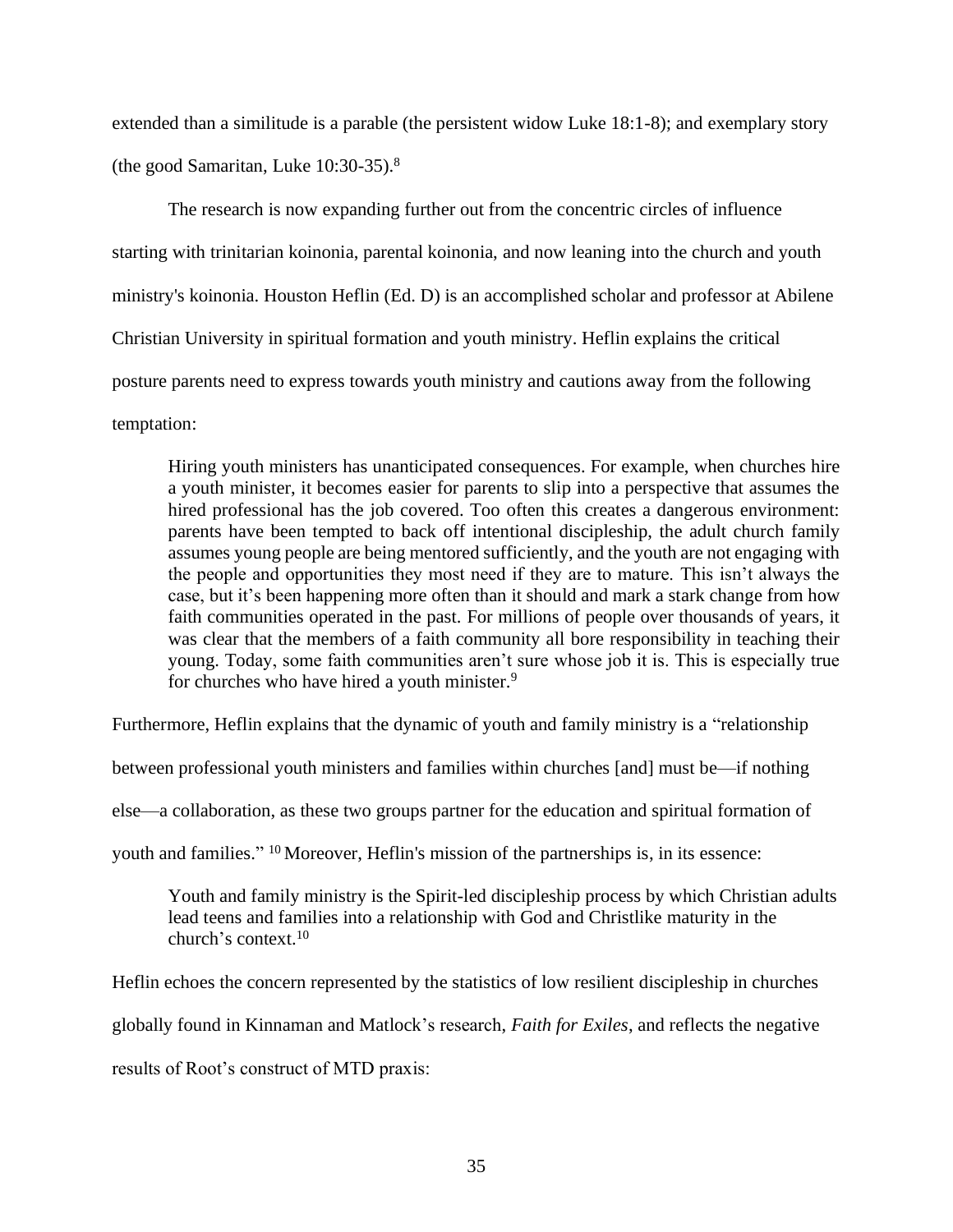In addition, churches must address the unpleasant reality of the vast number of youth who grow up in churches but reject Christian faith once they graduate from high school. There are simply too many who were active in youth and family ministry, but cease to be active in church once they leave home. It's possible that we are perpetuating this problem by allowing youth ministries to function divorced from the larger church body. The members of these organizations (the youth) feel loyal to the organization (the youth group), but not to the church. These youth ministry "organizations" have become surrogate caretakers of youth when the adult members of faith community should be fulfilling this role. For too many young people, participation in youth ministry insulates them from significant adult relationships. Youth ministries should be doing the exact opposite of this by facilitating mentoring relationships between adults and youth.<sup>12</sup>

Heflin posits a solution by reframing youth ministry's construct into specific roles required for the spiritual formation of adolescents. Heflin's model compliments Loder's model in the four ontological dimensions—Self, Lived World, Void, and Holy—in the roles of youth ministers. Ultimately the roles proposed by Heflin enable the opportunity for transforming moments, and convictional knowing through youth ministers and the new lived worlds they create in partnership with the Spirit. The support for the roles is grounded theologically throughout the scriptures and directly connects to the church's mission to proclaim the Gospel to the nations. The support for the various roles of influence Heflin posits comes from the apostle

Paul, *becoming all things* in youth ministry (1 Corinthians 9:19-22):

Paul understood the need for relevance in specific contexts. While among the Jews he lived like a Jew. Among the Gentiles he was a Gentile. To the weak (persons of low social status) he became weak and to the strong he was strong. Paul's goal was always "to win as many as possible" (1 Corinthians 9:19) and to serve in such a way that "by all possible means [he] might save some" (9:22). Paul had to play many roles and alter his approach for each unique situation he encountered. Ministry today is no different. … This ministry requires contextualization and adaptability. It demands that youth workers change and grow and lead in new environments and amid unpredictable conditions. This high calling must be accompanied by constant prayer and reflection.<sup>13</sup>

According to Heflin, "Based on the precedence set by God's servants in the Bible and the tasks beneficial to current-day youth ministry, I propose ten roles of professional and volunteer youth workers. These roles are–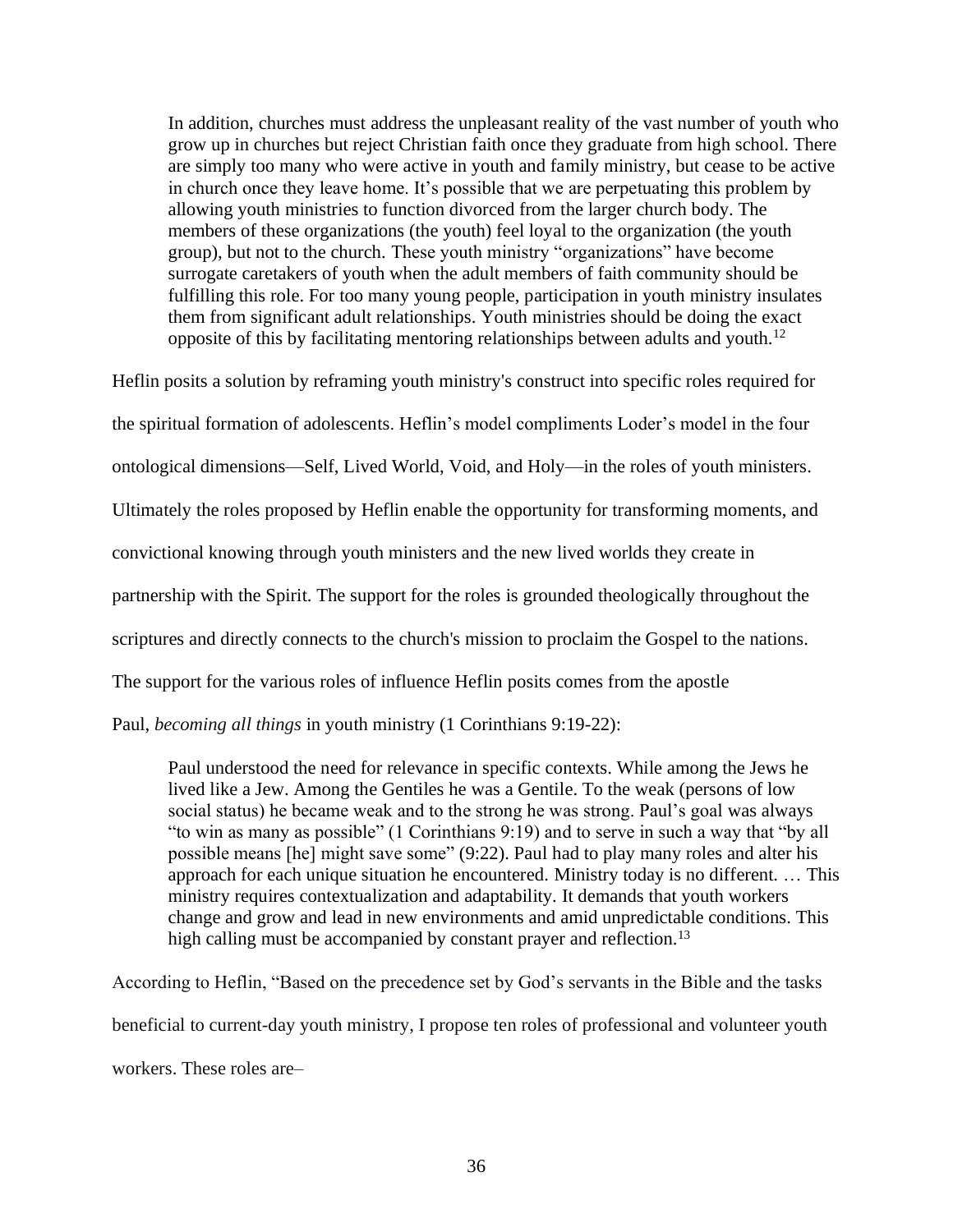- 1. Evangelistic missionary,
- 2. Discipling teacher,
- 3. Pastoral shepherd,
- 4. Organized administrator,
- 5. Bold prophet,
- 6. Compassionate priest,
- 7. Spiritual friend,
- 8. Equipping recruiter,
- 9. Visionary leader,
- 10. Faithful teammate.

I have grouped them into five framing identity dyads, each of which reflects a specific

inclination of ministry."<sup>14</sup>

Pair One–Educational: Evangelistic Missionary (youth in the world) & Discipling Teacher (youth in the church)

Pair Two–Time Allocation: Pastoral Shepherd (presence in youth's life) & Organized Administrator (manage programs)

Pair Three–Advocacy: Bold Prophet (God's truth teller) & Compassionate Priest (intercedes before God)

Pair Four–Relationship: Spiritual Friend (earn trust as counselor and mentor) & Equipping Recruiter (invest in parents and volunteers, fortify)

Pair Five–Division of Ministry Responsibility: Visionary Leader (direct in youth lives) & Faithful Teammate (to God the Father and in relation to parents, staff, volunteers) 15

Heflin explains four essential reasons for his construct of youth ministry roles. First,

"these roles have their origin in Scripture. They reflect the work of God's servants who have embodied these identities. Jesus himself uniquely fulfilled each of these roles." <sup>16</sup> Second, the list of all ten ministry identities supports the mission: "Youth ministry is a Spirit-led discipleship process by which God works through Christian adults to lead teens into a relationship with God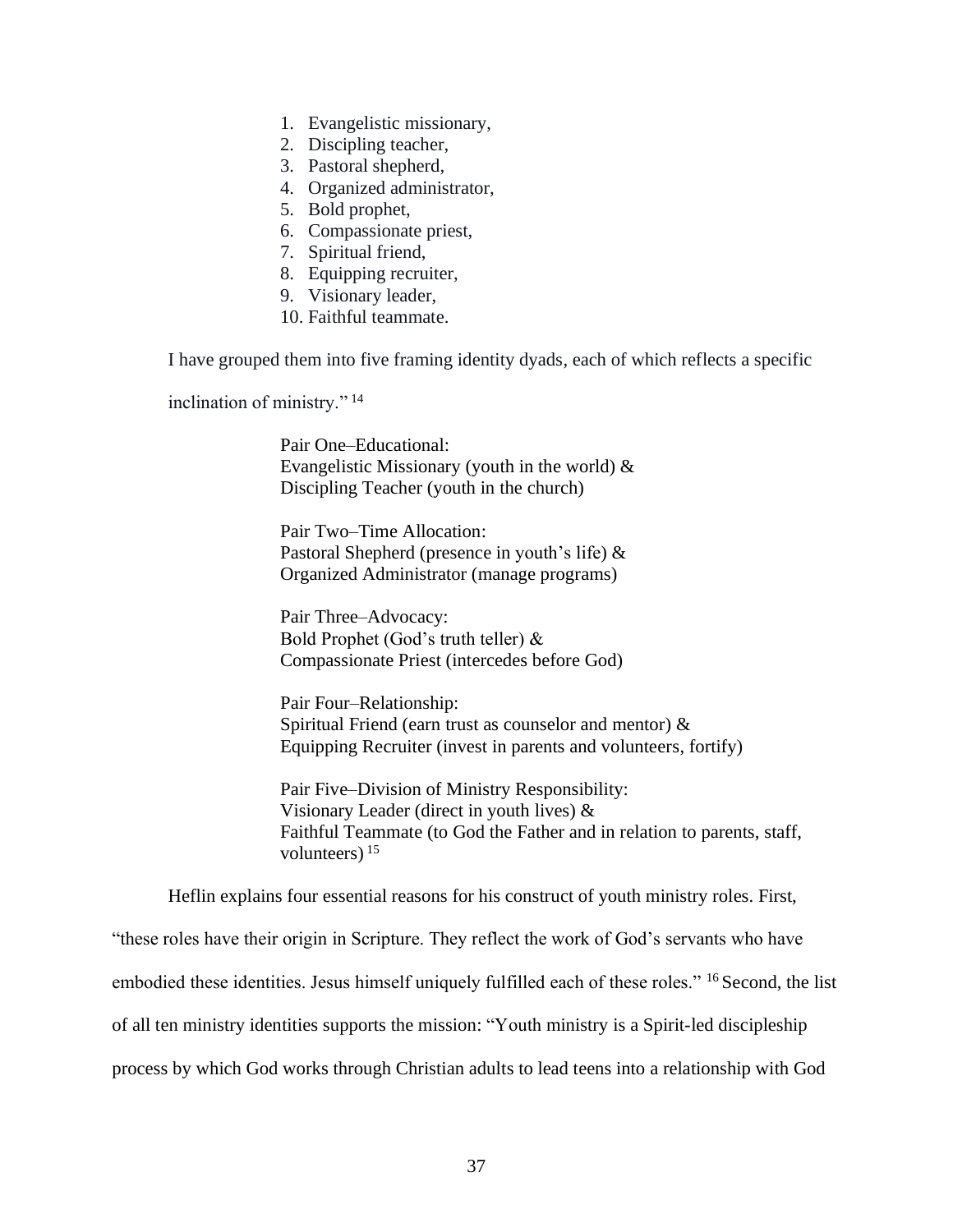and to Christlike maturity as part of the body of Christ, the church." <sup>17</sup> Third, "[L]iving out these roles gives youth examples of ways they can be in ministry. Furthermore, "it is nothing less than an imitation of God for God's servants to play several roles: God is our Righteous Judge and Defender, our Merciful Father and Kinsman Redeemer, our Warrior and our Refuge. God's Son is Prophet and Priest, King and Servant, Good Shepherd and Lamb. God's Holy Spirit is Counselor and Convictor, Teacher and Interpreter.<sup>18</sup>

Moreover, Heflin admits, "it is hardly feasible for any one person to become all things to all people all the time. Contextualization is key. When youth workers consider their identity in a specific context, they get a clearer picture of their mission and a renewed enthusiasm for work. Then they will bask in the blessings of the Gospel (1 Corinthians 9:23) and, by God's power, accomplish the audacious hope of youth ministry." <sup>19</sup>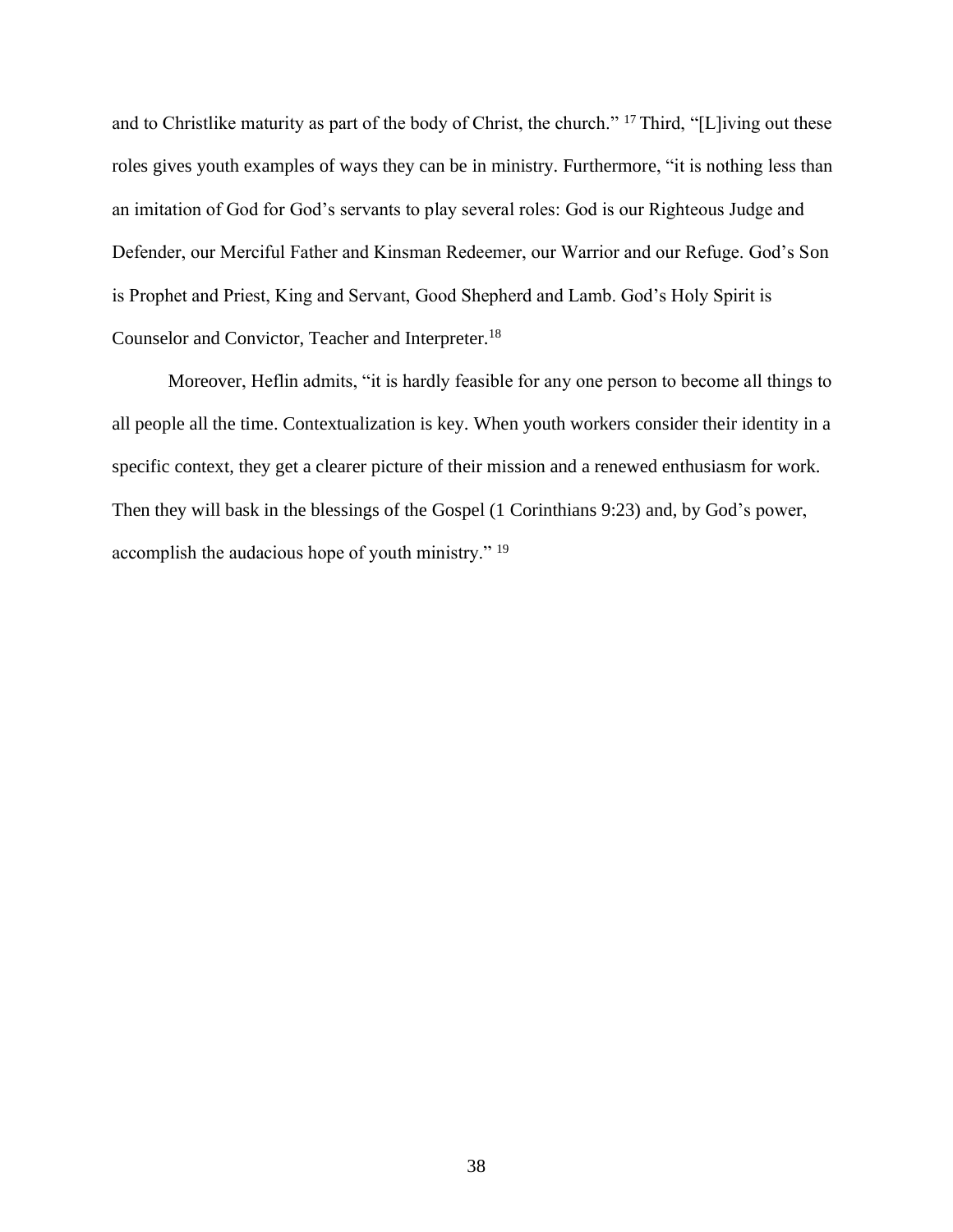Notes:

<sup>1</sup> Loder, 165–166. Consider also scientific aspects of mother infant connection designed by God in our biochemistry, according to Barbara L. Fredrickson, "The clearest evidence that oxytocin [*often called the love hormone*] rises and falls in synchrony with people comes from studies of infants and their parents. When an infant and a parent–either mom or dad–interact, sometimes they are truly captivated by each other, and other times not. When an infant and parent do click, their coordinated motions and emotions show lots of mutual positive engagement. Picture moms or dads showering their baby with kisses, tickling their baby's tiny fingers and toes, smiling at their baby, and speaking to him or her in that high-pitched, singsong tone that scientists call *motherese.* These parents are super attentive. As they tickle and coo they're also closely tracking their baby's face for signs that their delight is mutual. In step with their parent's affectionate antics, these attentive babies babble, coo, smile, and giggle. Positivity resonates back and forth between them. Micro-moments of love blossom." Barbara L. Fredrickson. *Love 2.0, Creating Happiness and Health in Moments of Connection*, (New York: Penguin), 2013, 51–52.

<sup>2</sup> Grenz, 375; Genesis 1:1–2; John 15:26–27; 2 Corinthians 1:21–22; 2 Corinthians 3:17; 1 John 5:7–8; 1 Peter 1:1–2.

<sup>3</sup> Perry W.H. Shaw. "Parenting that Reflects the Character of God." *Christian Education Journal* 13, no. 1 (3), (2016), 45.

4 Ibid., 57. Reference Dr. George Sabra (2008, June.) *Our Father (and mother?) Who Art in Heaven.* Lecture presented at the Near East School of Theology, Beirut, Lebanon. Dr. Sabra is President, Dean and Professor of Systematic Theology. Accessed August 2, 2020 <http://www.theonest.edu.lb/en/About-NEST/Faculty-Staff>

5 Ibid., 48.

<sup>6</sup>Hanan A. Alexander. "A Jewish View of Human Learning." *International Journal of Children's Spirituality* 4, no. 2, (1999): 155. Alexander quotes Phillippe Aries, *Centuries of Childhood: A Social History of Family Life* (New York: Random House, 1962), 33–49

7 Ibid. Expounding on the four dyads: first, *ahavah* (love) and *mitzvah* (commandment), The words of Deuteronomy 6:4–5 were believed to be so essential to God's teaching that they replaced the ten commandments as the centerpiece of the synagogue service and evolved during the first centuries of the common era. The liturgy introduces this passage as follows–Philip Birnbaum, trans. *Daily Prayer Book: Ha-Siddur Ha-Shalem*, (New York: Hebrew Publishing Company, 1977), 75–76: "With a great love has thou loved us, Lord Our God; great and abundant mercy hast thou bestowed upon us … (T)each us to understand, and discern, to perceive, learn and teach, to observe, do and fulfill gladly all the teachings of thy *Torah.* Enlighten our eyes in thy Torah; attach our heart to thy commandments; unite our heart to love and reverence thy name" (156); *she-eilah* (questioning) and *hagadah* (telling), the second dyad appeals to the pattern in scripture such as Deuteronomy 6:20, "In the future, when your son asks you, 'What is the meaning of the stipulations, decrees and laws the Lord our God has commanded you?' Alexander explains, '[M]uch of the rabbinic corpus is built around a process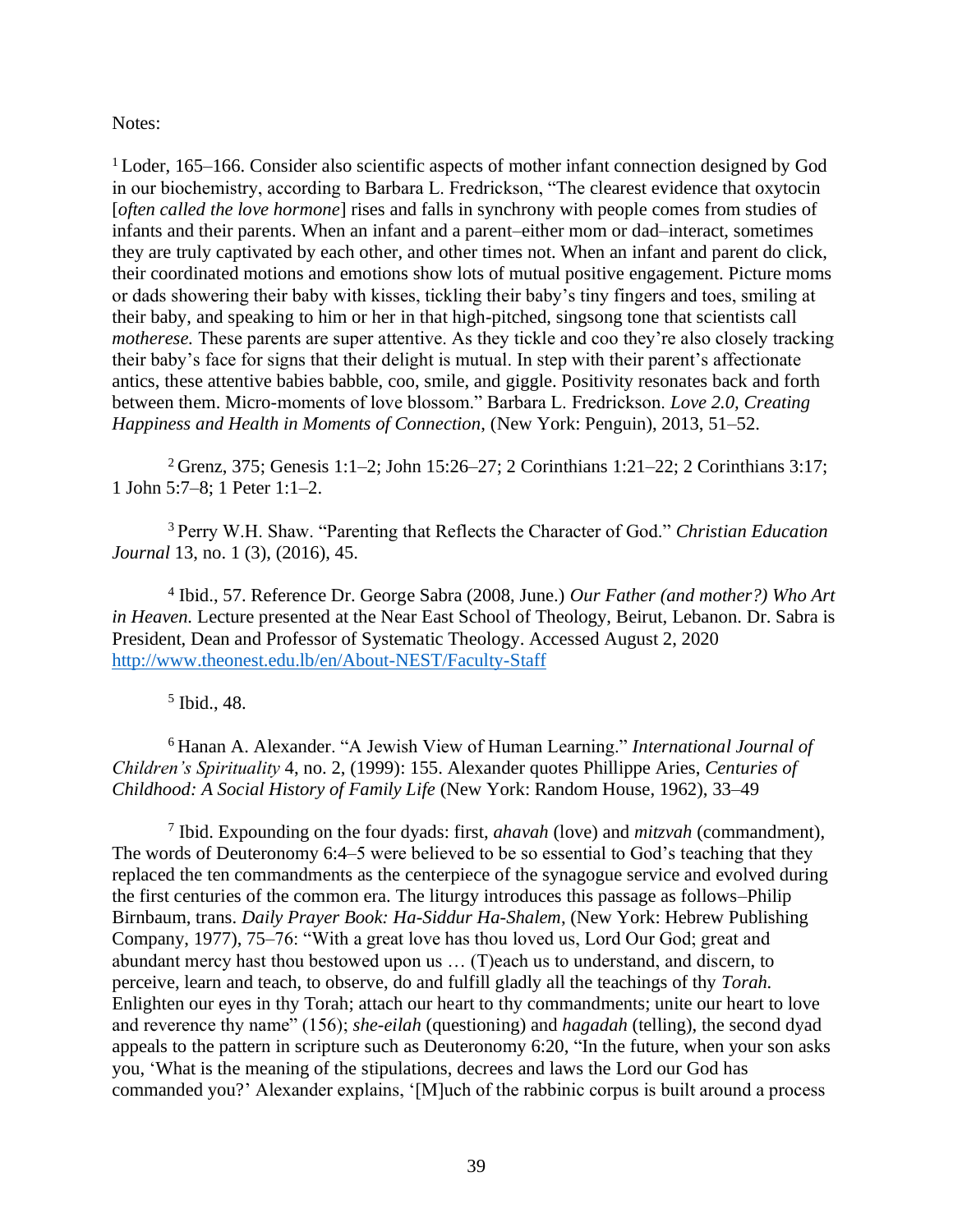of raising and struggling with questions. This tradition of queries and responses is rooted in the biblical text itself'" (157); *shemiah* (hearing) and *asiah* (doing), Alexander with the help of Martin Buber and Franz Rosenzweig, explains the third dyad this way, "What distinguishes mere learning from teaching, or dry law from enlivening commandment is what Buber called 'inner power', the willingness to accept that which is learned not merely as objective knowledge, but as a knowledge that has sufficient subjective meaning to drive one's life-path" (160); and for the final dyad, *het* (sin) and *teshuvah* (repentance), Alexander sums up, "[T]he biblical conception of learning is a moral rather than a psychological category which presupposes that human beings are free to choose how they wish to live and capable of understanding–and taking responsibility for–the consequences of their choices. This freedom is expressed not by means of caprice or through fulfillment of momentary desires or spontaneous feelings, but rather a love of God disciplined through adherence to His instruction. This love is transmitted through familial and communal practices which give rise to natural curiosity and several sorts of questions: wise, rebellious, innocent, and unarticulated" (162).

<sup>8</sup>Ibid., 155.

<sup>9</sup> Madeleine Boucher, *The Parables,* Frontline from Jesus to Christ April 1998. Accessed August 2, 2020.<https://www.pbs.org/wgbh/pages/frontline/shows/religion/jesus/parables.html>

<sup>10</sup> Houston Heflin, 2017. "What is a Youth Minister's job, Then?" *In Owning Faith*, *Reimagining the Role of Church & Family in the Faith Journey of Teenagers*, edited by Dudley Chancey and Ron Brunner, (Abilene: Abilene Christian University Press, 2017), 62–63.

 $11$  Ibid., 65.

 $12$  Ibid.

<sup>13</sup> Ibid., 64.

<sup>14</sup>Houston Heflin. *Youth Pastor: The Theology and Practice of Youth Ministry.*  (Nashville: Abingdon Press, 2009), 12.

 $15$  Ibid.  $16$  Ibid., 13.  $17$  Ibid.  $18$  Ibid., 14. 19 Ibid., 14–15.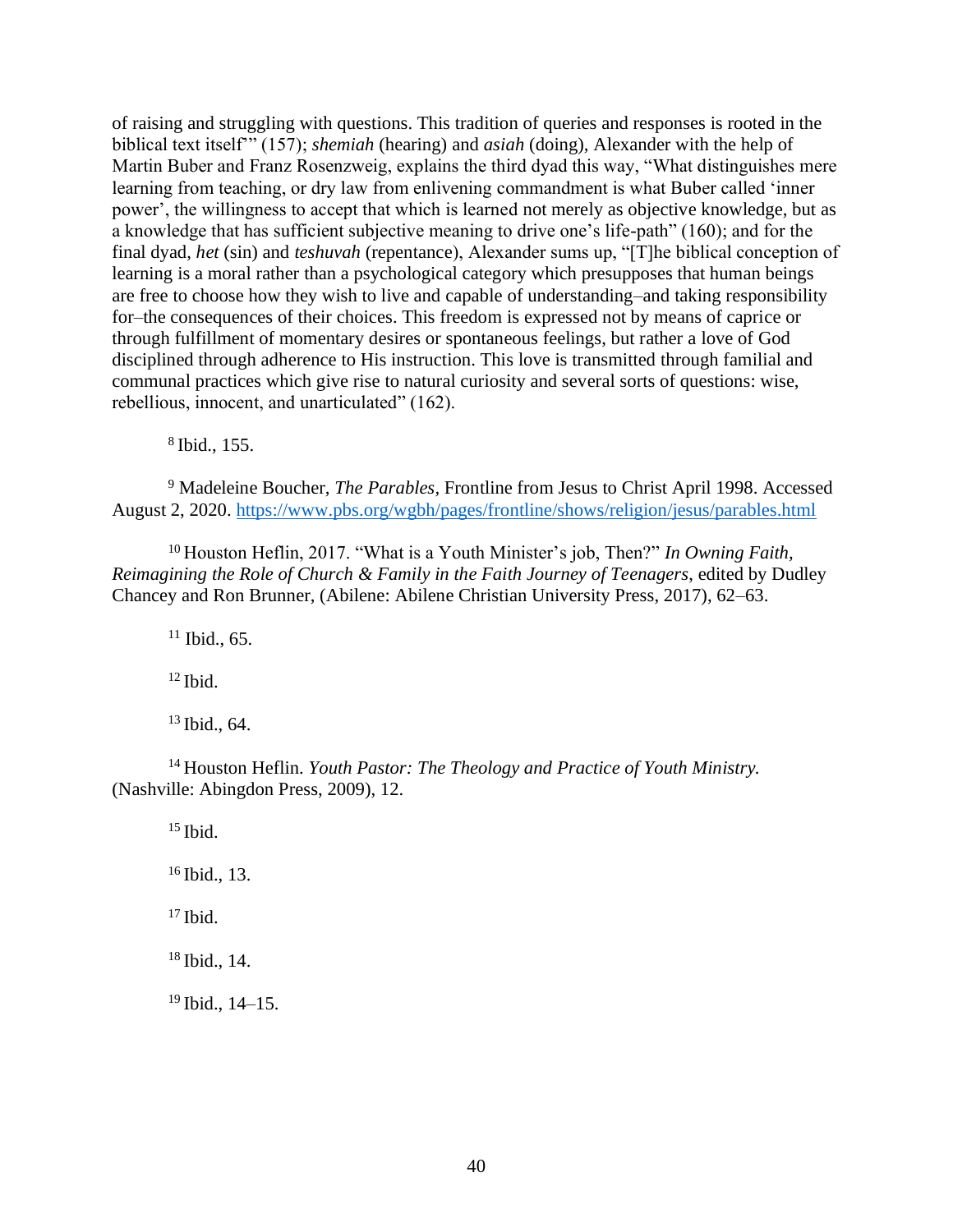Best Practices in the Chicago Church of Christ and Midwest (ICOC) from the Vantage Point of Resilient Disciples that are Youth Ministers by Vocation

Inspired by the book *Youth Ministry Across the Continents—*editor and contributor, Fraser Keay—the paper includes primary research applied to Midwest Youth and Campus Ministers of the International Churches of Christ (ICOC) and their praxis on the impact of resilient discipleship as defined by Kinnaman and Matlock. A subset of Keay's youth ministry qualitative categories were considered for interview questions crafted for the ICOC minister research.<sup>1</sup> The qualitative research method and questions are in Appendix I. The number of onehour virtual interviews conducted was twenty. However, the researchers discovered a pattern among the interviewees. Nine out of the twenty had three unique qualities: 1. Millennials raised in the ICOC, 2. Resilient disciples, and 3. Are or have been youth or campus ministers professionally. For this paper's context, the results of only the nine participants are reflected (See results Appendix II Summary of Theme Discovery). The findings in their entirety for all twenty interviews will be published later as a Pathway Project for ACU. As with any qualitative research, it is essential to note the conclusions are categorized into themes and are not cause and effect statements. As mentioned in the introduction, the prototype research ethnographically connects to a specific region in the United States. Further research may be required for other areas of the world to identify their relevant themes ethnographically.

The nine interviews' cumulative results are valid—although not statistically significant as in a correlation coefficient found in quantitative research—from the perspective of "thin-slicing." (Millennial Youth Minister' Results found in Appendix II) Thin-slicing was developed by John Gottman and popularized by Malcolm Gladwell's book *Blink: The Power of Thinking without Thinking*:

41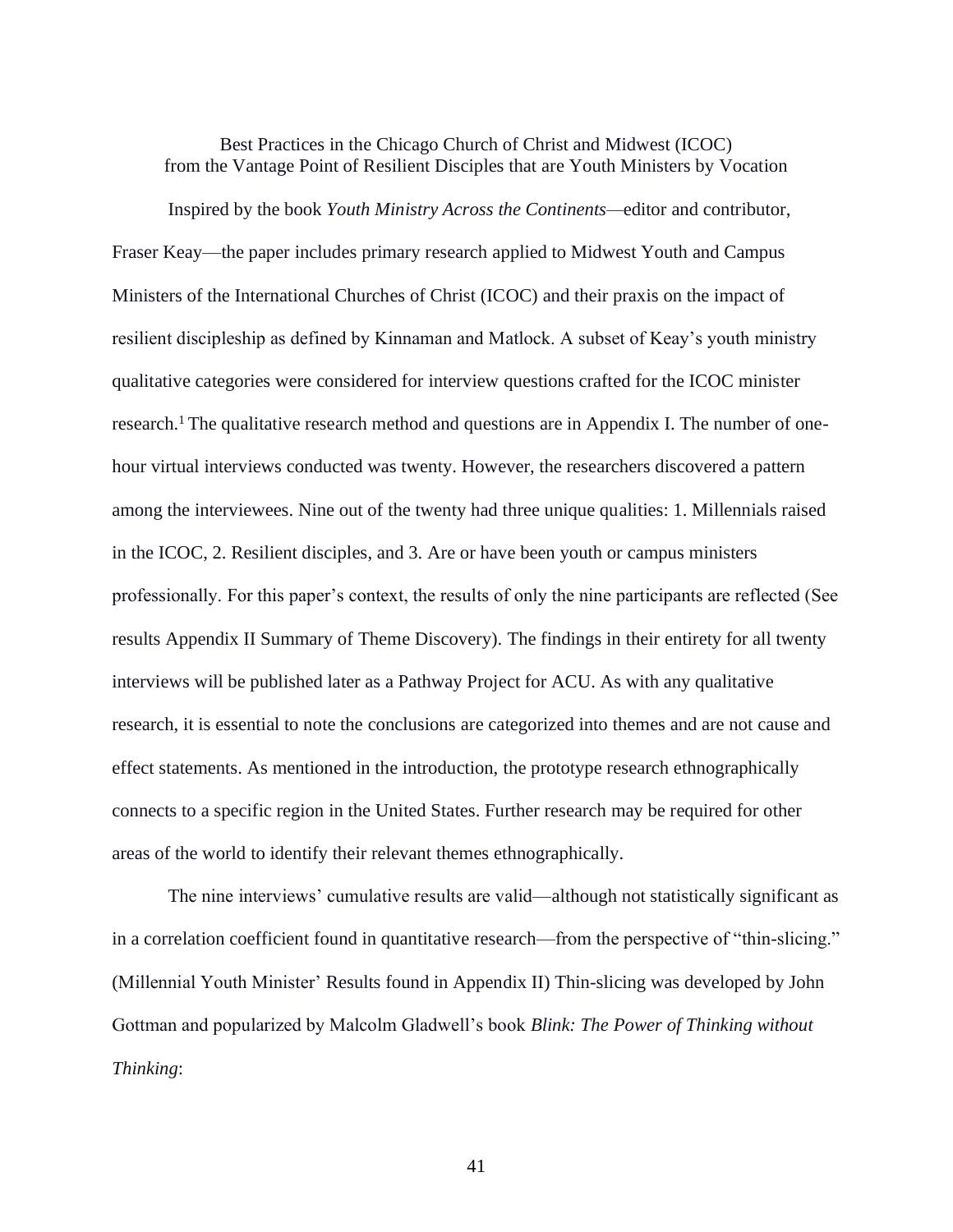[G]ottman it turns out, can teach us a great deal about a critical part of rapid cognition known as thin-slicing. "Thin-slicing" refers to the ability of our unconscious to find patterns in situations and behavior based on very narrow slices of experience. … Thinslicing is a part of what makes the unconscious so dazzling. But it's also what we find problematic about rapid cognition. How is it possible to gather the necessary information for a sophisticated judgment in such a short period of time? ... What we are doing is an automated, accelerated unconscious version of what Gottman does with videotapes and equations [input experiences as data points to understand stimulus and effect.] $2$ 

The interviews covered three areas of inquiry: First, overarching most essential themes in the adolescent's spiritual lived world to influence resilient discipleship; then, ministry and pastoral influence themes; and finally, parenting influence themes observed by the youth ministers. There were three overarching primary themes: resilient discipleship in the home; multiple significant Christian spiritual relationships; and healthy peers to create a counterculture environment compared to the secular world. Second, the ministry and pastoral care primary themes: ministers are Christlike teachers and mentors with vulnerable transparency; maintain rhythms of presence in an adolescent's life, facilitate a healthy peer teaching environment, and deep teaching for intentional biblical literacy—no formula is unique to a group or individual. Finally, the minister's observed useful parenting themes, whether from their own parents' training or what they have witnessed in other family dynamics of the adolescents they have nurtured. The primary parenting themes are parents are authentic Christlike resilient disciples; parents maintain rhythms of spirituality for themselves and their children; the home is a spiritual sanctuary; and parents influence the identification of other spiritual mentors for their adolescents. One clear harmonized message among all the ministers is that there is no formula, and there are exceptions. There must be room for the mystery of God that gives us hope in all lived worlds of adolescence. (Find more detail in Appendix II)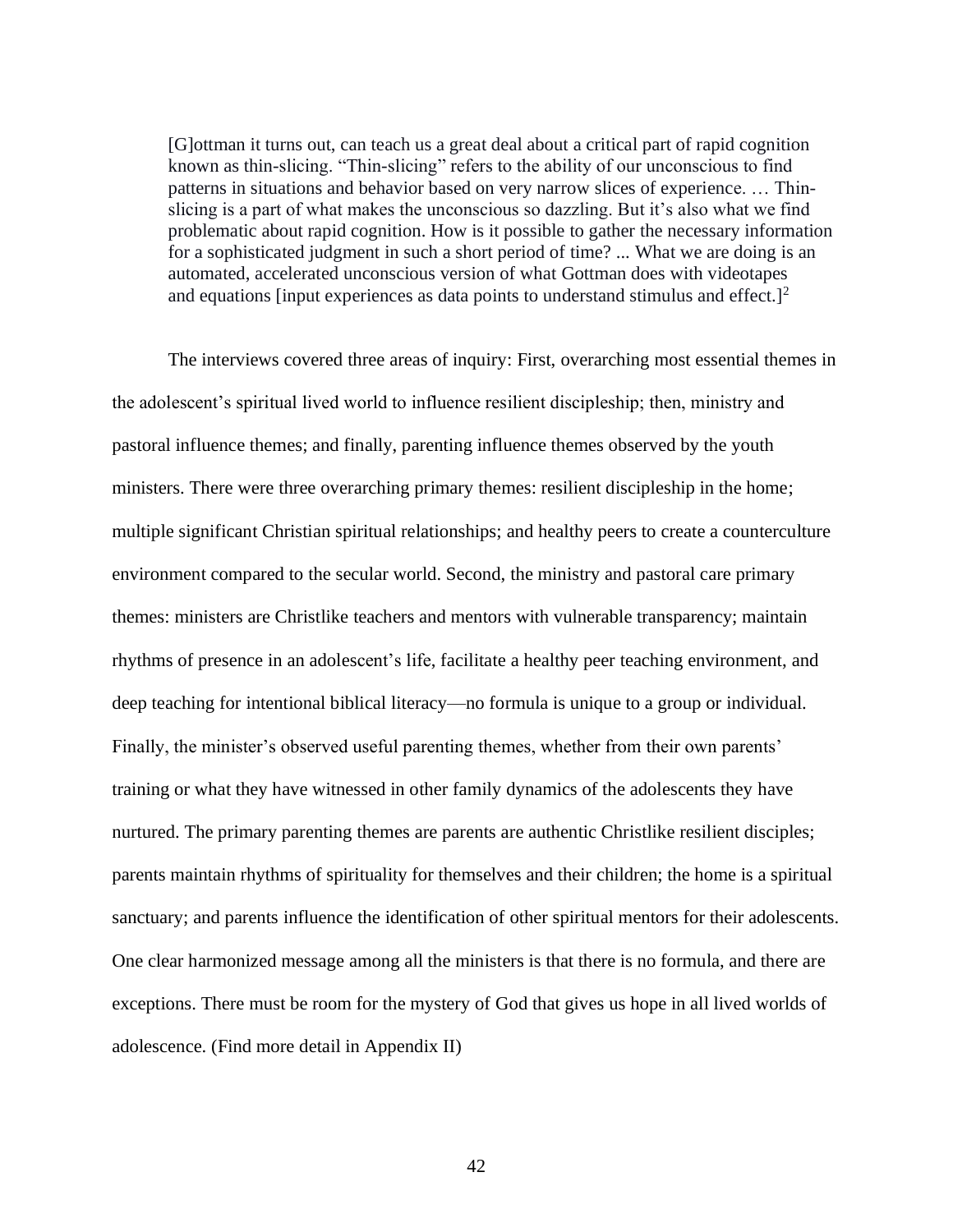Here are some examples of these overarching themes and practices among the youth

ministers, and their observations of parental practices that influence resilient discipleship:

So, I would say family has a unique opportunity that nobody else really has, and it's because the teens see the parents all the time. The parents have the most unique opportunity to show that discipleship is real, whereas anybody else, I don't see their whole life I can have a mentor that meets with me a couple of hours a week, or I have these people at church that I see, but I don't know their whole lives. I do know my parent's lives, I can see so if they are genuine in their faith, and we see them repenting and we see them engaged, that goes a long way. And the opposite is true, if they're not, then it has the potential to discount all of it, because these are the people I know the most, these are the people that should really be this great example and they're not... I wonder who else is not real. So, I would say that example in that genuine faith, genuine conviction, willingness to repent, seeing all of that stuff at home on a consistent basis is huge, and if they don't see it, then that can color their whole perception on the church and discipleship. Maybe everybody else is kind of fake too.

> Jeremy Lefler Chicago Youth Minister & Congregational Teacher

I think they [adolescents] see duplicity really, really well; they see hypocrisy really, really well, because I think that's a pretty formative thing in their minds, so I would say, [parents] don't have to model perfection. Something my dad used to always tell me is: "As disciples of Jesus, we are called to be the best repenters." "We don't have everything figured out, but we know repentance better than anyone else."

The older I've gotten, the more profound those statements have become to me, It's not about having everything figured out, it's just about being really good at repenting, really good at turning back to Jesus when we see it or when someone presents to us and that involves humility and all these other characteristics. So, my parents would regularly apologize to us if they said something wrong, or they got in an argument or they were working through something, or they had a critical thought about something and they shared it out loud in a way they shouldn't have, they were not afraid to apologize to us, and share their repentance and they would also call us to repentance, if we needed to... And then my parents also modeled personal faith, my parents prayed on the front porch together, they've probably missed five days in their entire marriage, and we were always taught growing up that do not interrupt them during that time, if the phone rings, take a message, they'll call them back, but that was there every morning they would do that, and it was usually 30-45 minutes, sometimes an hour, it wasn't just a short little five-minute thing. And then, as we got older, it would be things like if one of our parents were out of town, he would ask one of the kids to come out and sit with them in in the morning until I would take my dad's place and pray with my mom, if my dad was out doing something or whatever, so that was a huge thing for me was to see them... Yeah, it wasn't just a show. and it wasn't just words.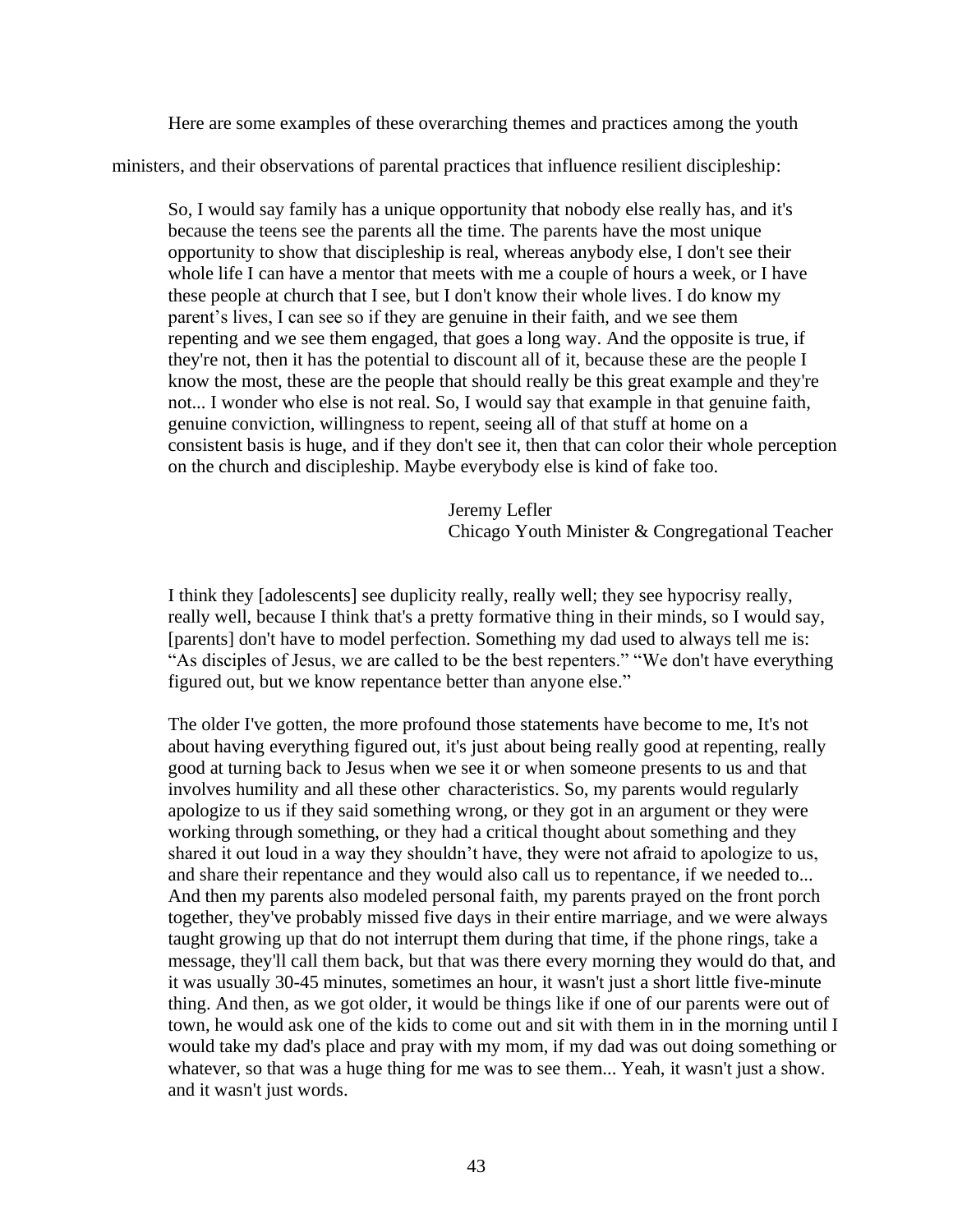Tanner Versage Evangelist & Chicago Campus Minister

I've recently had some conversations with my parents as well, because I have now children of my own. "When did you start [teaching and training] doing this?" I want to be [imitate them] because a lot of times as a child of Christians growing up in that home environment and children of leaders in the church, many times people will ask, "Didn't you feel so much pressure from your parents to become a Christian or to get baptized, or just to be in the Bible or whatever?" And my answer has always been, "No, I never felt a single drop of pressure, I experienced hope and urging, "Hey, this is going to help you do you want to \_\_\_\_\_\_\_? But if you don't, that's up to you" That was very clear to me. I understood that, that [my spirituality] was my choice. I'm sure behind closed doors, my parents were grieving and fearful for me. I know going off to college, my mom said she cried many tears because I was not a disciple … that's a very scary feeling to launch your kid into the world and they have not chosen to be faithful. I remember I asked them, I said, "I don't remember any pressure. How did you create that environment as leaders in the church?" Because I know now being in the ministry–eight years only–that our job is full of problems. It's about 75 to 80% problems and issues and hard conversations, and not just the preaching … "So how did you deal with the pain and stressors of the job at hand of the Kingdom and not bring that in the home?" And their answers were, "[The concerns] had nothing to do with you, it had nothing to do with our children. We're called by God to raise you in the way you should go, and so we want to build great memories, have great conversations, family devotionals, dinner times, and family time."

> Jessica Versage Chicago Women's & Campus Minister

And obviously what I'm doing isn't working. I'm not finding anything or any answers. And again, even though I'm familiar with the story of the cross, I'm familiar with Jesus dying for my sins. I think seeing it with fresh eyes and seeing it very personally, not like this was a story or that this is what God did for everybody and Jesus died for the whole world, but really personalizing my faith. I think even that connection of, he fully knows me. I'm fully known by God. I'm fully known by Jesus, and they still chose me. They still love me. They still want me, and that was something for me personally, I was really wrestling with because I didn't think anybody fully knew me because I would put on a different hat for different people, and so therefore I didn't feel loved because how could you–you don't fully know them. And so, I think I felt this really deep love and deep acceptance from God in those ways–that's even something for youth that grow up, even in church. I try to get them to see the Bible with fresh eyes. We can read about Jesus and we can go, "Oh yeah, and then he healed the blind, and then He raised Lazarus from the dead, and those are the most incredible, amazing things you've ever seen," and so I think we can get so familiar that that hinders our faith and our walk with God. And so, I think really trying to bring life to scriptures and stories that they've heard over and over and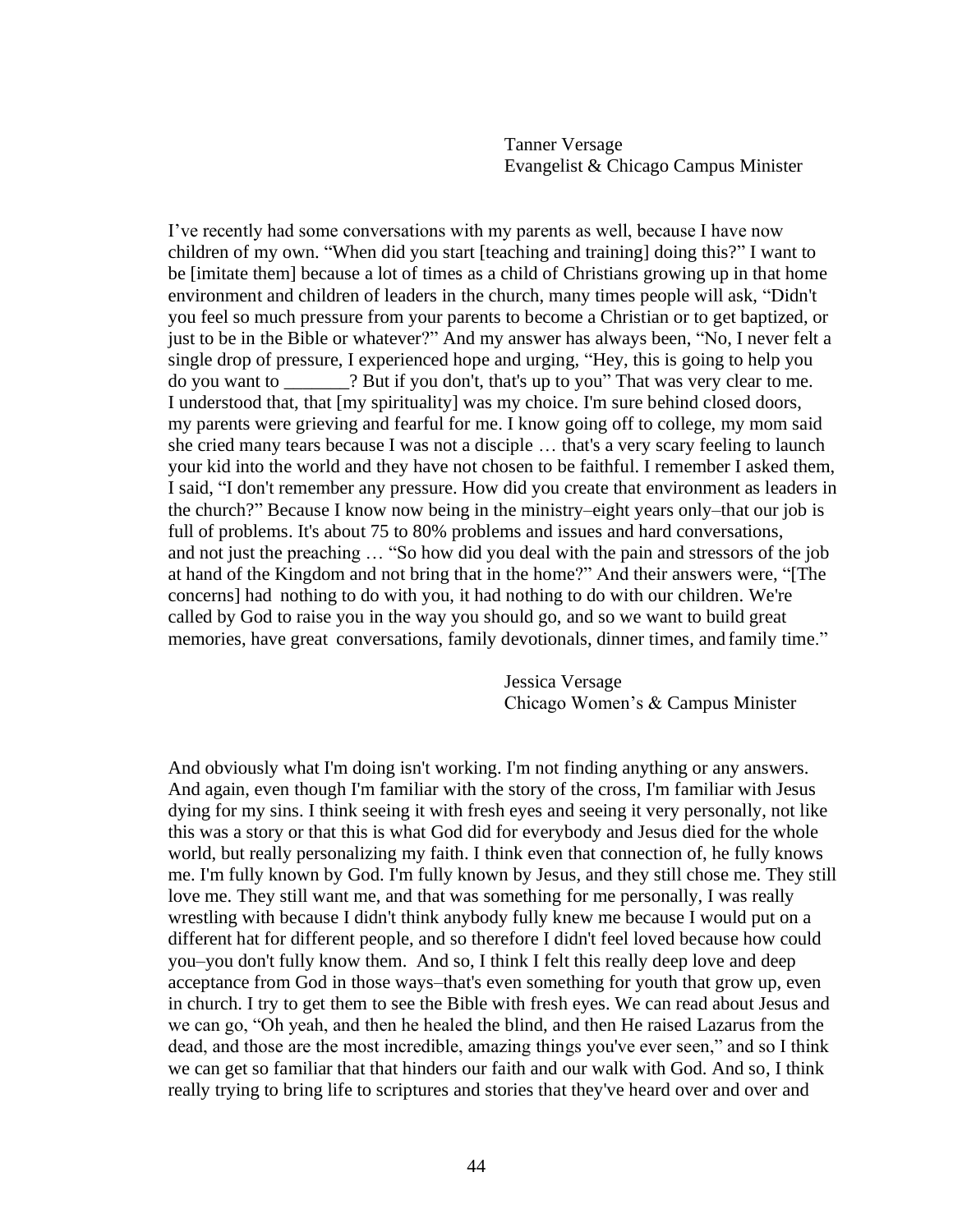over again, to help them see really truly how amazing God is, how amazing Jesus is, and then how personal God and Jesus are, and that they care about what's going on in my heart–Jesus was tempted in every way as we are. He felt all emotions and all the feelings we and especially as adolescents in your emotions and everything are constantly all over the place. You're figuring out who you are. You're figuring out so many things. I think it's one of Satan's greatest things to make us feel very alone in that time. I think really helping people to see, "No, Jesus can understand even \_\_\_\_\_\_\_\_." And that's a big teen thing, "Nobody can understand me, my parents can't understand me." But even if we can feel that way, kind of finding that truth of that Jesus understands. He's been through these things and you can trust in him because he's been through these things. He knows how to pull you through them.

> Christie Larr Chicago Women's Minister

[What's] interesting [about] kids who grew up in the church–one thing I learned–I just stumbled on it and found it to be effective was with teens who grew up in the church or spend a large part of their life in the church–they could go through the motions. They knew how to talk, the talk, but we would have a Bible study where I would say, "We're going to learn how to pray." And ideally if weather allowed we would go to a park and be outside. We'd sit on a bench or picnic table or something and look at a few passages [of scripture]. I would then say, "But when we pray here, we're just going to... pour our hearts out to God. I don't want you to have any filter necessarily [–be real]." [And they would respond], Are you for real?" And I would emphasize, "Hey, no filter, no filter. But whatever is on your heart, God wants to hear it. And as you pray, I want you to really try to connect with the fact that God is in our presence. And he's hearing what you're saying." Then I would pray first, and I would try to practice what I preach, and so emulate it and then have them pray. You could always expect it, the first couple of minutes was awkward. And then they just started opening up. And then by the end of it, they'd be like, "Oh, that was amazing!" [I shared with them] that's what it's like to pray to God, or that's what it's like to walk with God. And expressed, "Yeah, yeah, you can have this any time you want that's what a walk with God is like."

> Clint Larr Chicago Evangelist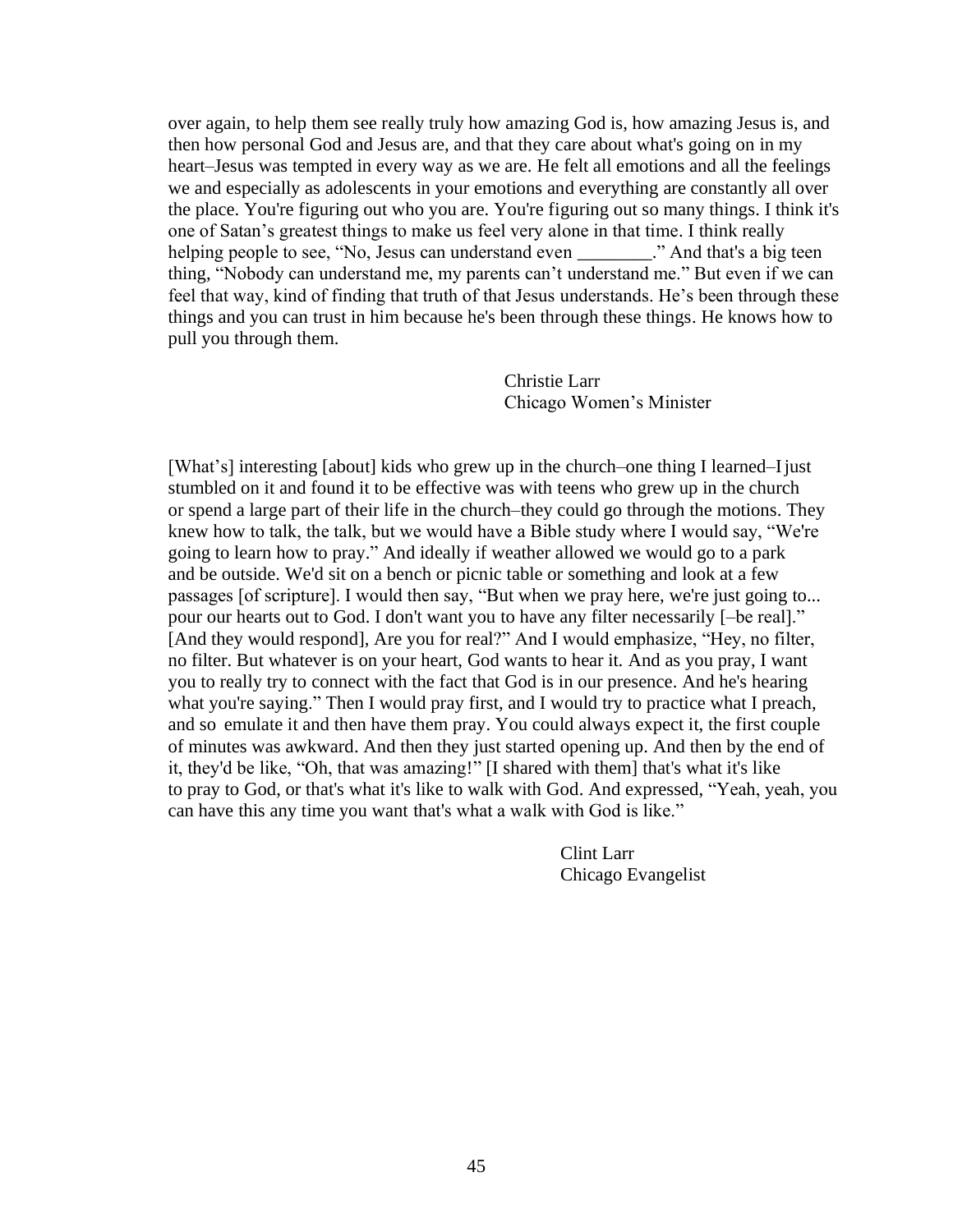Notes:

- 1.) Ibid., 15.
- 2.) Fraser Keay, ed., *Youth Ministry Across the Continents, Eleven Youth Pastors from Ten Countries on the Key Building Blocks for Effective Youth Work Leadership in the Local Church.* (United Kingdom: First Half Leadership, 2016), 1–3.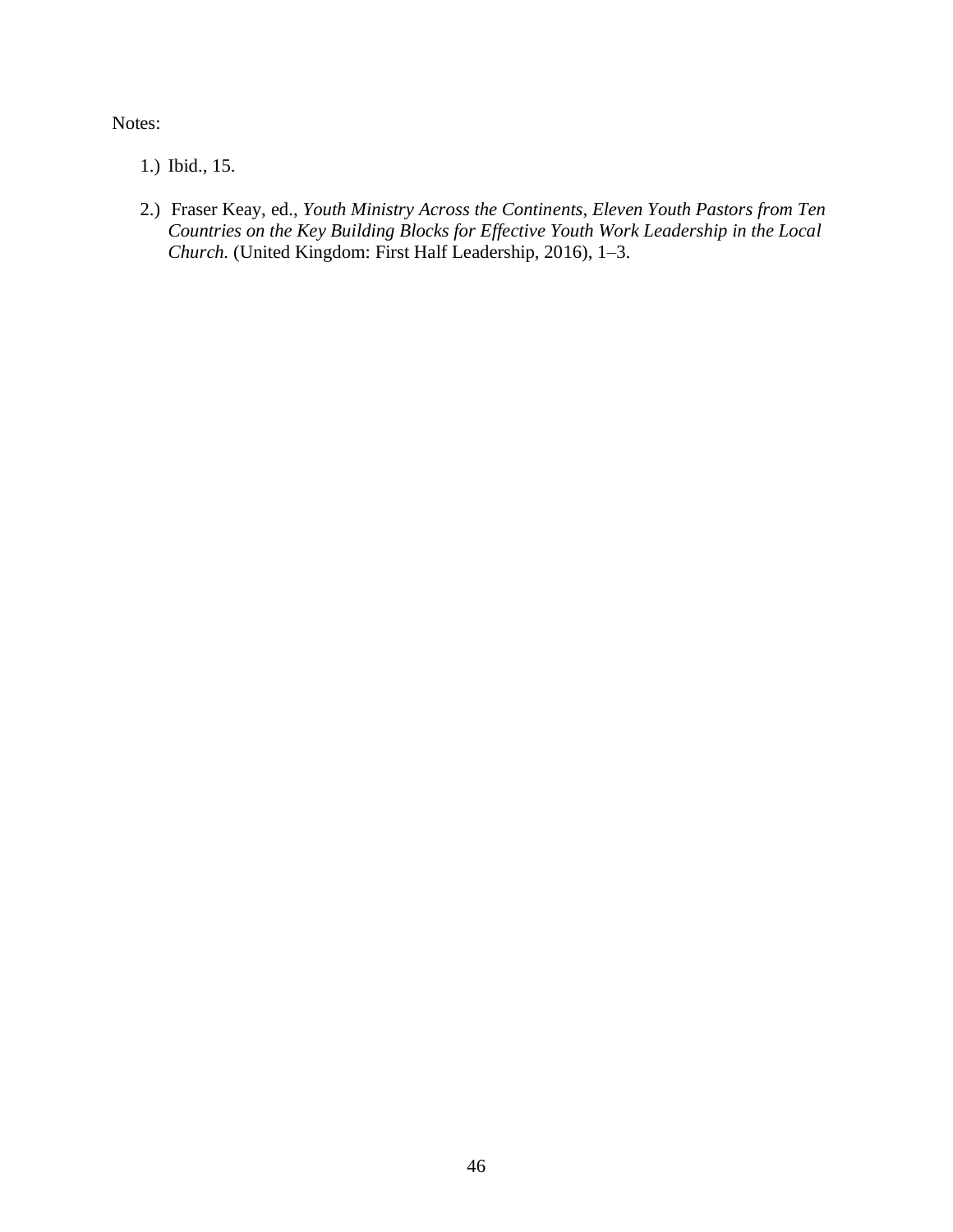#### **Conclusion**

Application of Loder's Lens and Other Scholars in Understanding *Why?* Best Practices of Youth Ministers in the Chicago Church of Christ and Midwest (ICOC) from the Vantage Point that Resilient Disciples Are Effective

Two parallel paths have been explored to find answers for what influences resilient discipleship of Jesus by adolescents. First, mining scholarship for the critical voices and paradigms of forming an intimacy with Jesus—one of the foundational reasons discovered by Kinnaman and Matlock— contributing to resilient discipleship. Second, conduct primary qualitative research among youth ministers within a specific ethnography with some socioeconomic and racial variances within a region in the United States. The congruence and intersections of both paths' findings offer alignment and discernment of why praxis of youth ministers influence the long-term sustainability of an adolescent's faith. (See Appendix III Alignment of Theological Pedagogical Ethos of the ICOC Interview Themes with the Voices of Scholarship including Loder, Alexander, Shaw, and Heflin enhancing *Transformative Moments* and with consideration to Current Lived World challenges of Adolescence from Root (MTD), Zirschky (Phatic Communion) and Langford (Systemic Abandonment)). There are distinct connections between the youth ministers' practices and observations of parental best practices and the ethos of scholarship.

The exercise applied in Appendix III of blending theory and practice may be considered a fundamental switch in the research from understanding best practices and elevating them to praxis. According to Duncan Forrester, there is a distinction between practice and praxis:

When the term "praxis" is preferred to "practice," the emphasis is on the reflective or meaning content of behavior, the integral interaction between theory and practice. Praxis usually refers to transformative practice.<sup>1</sup>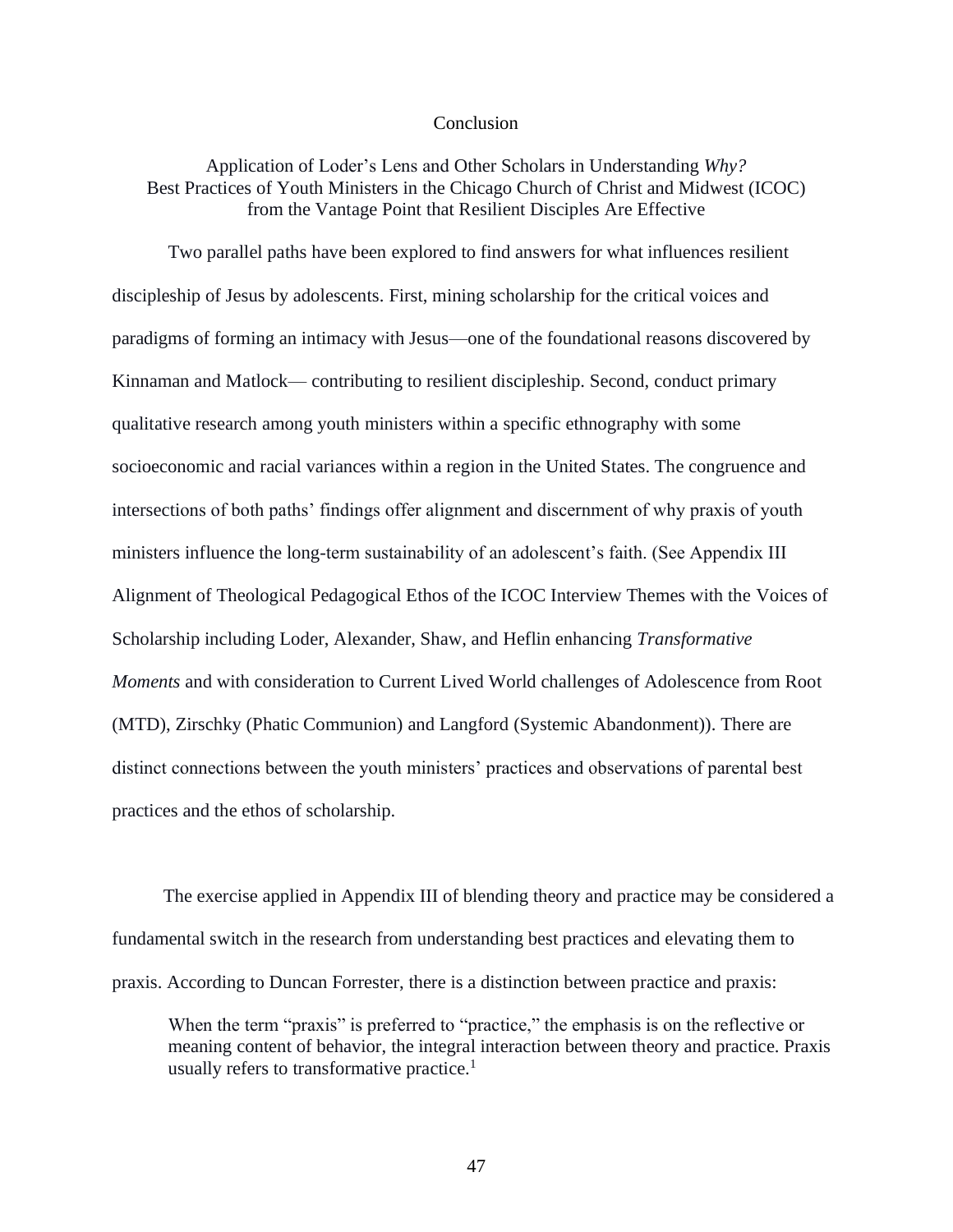Furthermore, Amy Jacober explains, "Praxis is more than practice. It recognizes that no action is

value-free but rather requires an analytical critique, including examining one's own

presuppositions and biases. It is a hermeneutical dialogue between practice to theory and back to

practice (or vice versa)."<sup>2</sup>

In Appendix III, the following summaries for each category of inquiry and the

intersection with a scholarship are as follows—from theory to practice to praxis resulting in

resilient discipleship of adolescents:

# Overarching Themes

Primary and secondary themes align and reflect Loder's 4-Dimensional Convictional Knowing–The Lived World, Self, Void, and Holy to result in a New Lived experience– The resurrected Life in the Koinonia. Also, the emphasis of Shaw's "parenting that reflects godly character." And, Alexander's Rabbinical model of teaching also reflected in the home and shepherded in general by the parents, "*ahavah* (love) and *mitzvah* (commandment), *she-eilah* (questioning) and *hagadah* (telling), *shemiah* (hearing) and *asiah* (doing), and *het* (sin) and *teshuvah* (repentance). The implied underlying theme under "knowing the good you should do," is to mitigate MTD, balance phatic communion, and eliminate systemic abandonment.

Youth & Campus Ministry Teaching & Pastoral Care Themes

Primary and secondary themes align and reflect the roles outlined by Heflin of youth ministers: Evangelistic missionary, Discipling teacher, Pastoral shepherd, Organized administrator, Bold prophet, Compassionate priest, Spiritual friend, Equipping recruiter, Visionary leader, and Faithful teammate. Youth ministers facilitate teaching to reflect Loder and Alexander models for transformative moments—bridging home, church, and significant transitions in community. Also, mitigating MTD, balance phatic communion, and alert to helping eliminate systemic abandonment.

### Parenting Themes

All parental themes are intertwined and aligned with: Shaw (parenting that reflects godly character), Alexander (holistic Rabbinical-type moral teaching in the home), Loder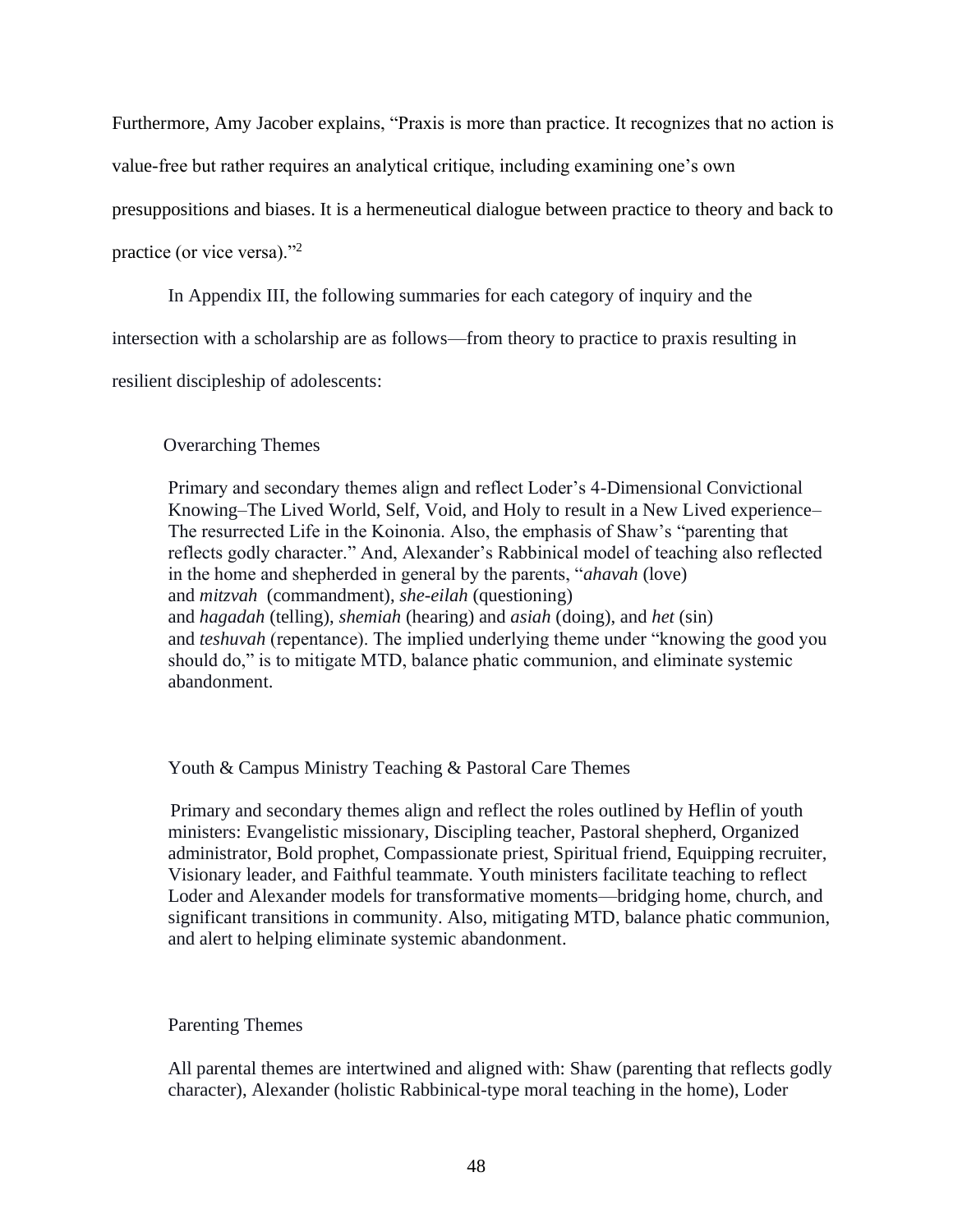(mindful of the 4-dimensions of transformation), Root (mitigating MTD "playing church," Zirschky (balance phatic communion on devices) and Langford (eliminate parental systemic abandonment.).

It is critical to note that most of the interviewees among the twenty youth ministers in their "thin-slicing" reflected a typical response. There is no formula. Allow for the mystery of God. By faith, there is always hope for the adult children of God—well beyond adolescence. Therefore, the conclusion becomes in the majority of cases: They witnessed that the praxis outlined resulted in resilient discipleship. However, with some exceptions, households with authentic, resilient disciple parents may have some children who do well spiritually and others who do not. On the other hand, families with spiritually single parents or severe marital dysfunction become thriving, resilient disciples.

 The meta-theme for the research is influencing resilient discipleship. In closing, perhaps a tandem meta-theme to be considered for koinonias—parents, marriages, youth ministry, the church at large—to bear Christ's witness to the children of God and the world is the notion of resilient koinonia. The closest word in Greek to resilience is in the word ὑπομονῇ (hupomone). The thirty-two occurrences in the New Testament are rich with meaning and inspiration. Multiple English words help describe the word's literary purposes:

ὑπομονῇ def: the capacity to hold out or bear up in the face of difficulty, patience, endurance, fortitude, steadfastness, perseverance.<sup>3</sup>

Paul uses hupomone in 2 Corinthians 6:3-14. He is an excellent example of the notion of an hupomone disciple trying to influence hupomone koinonia in a *resistant* church: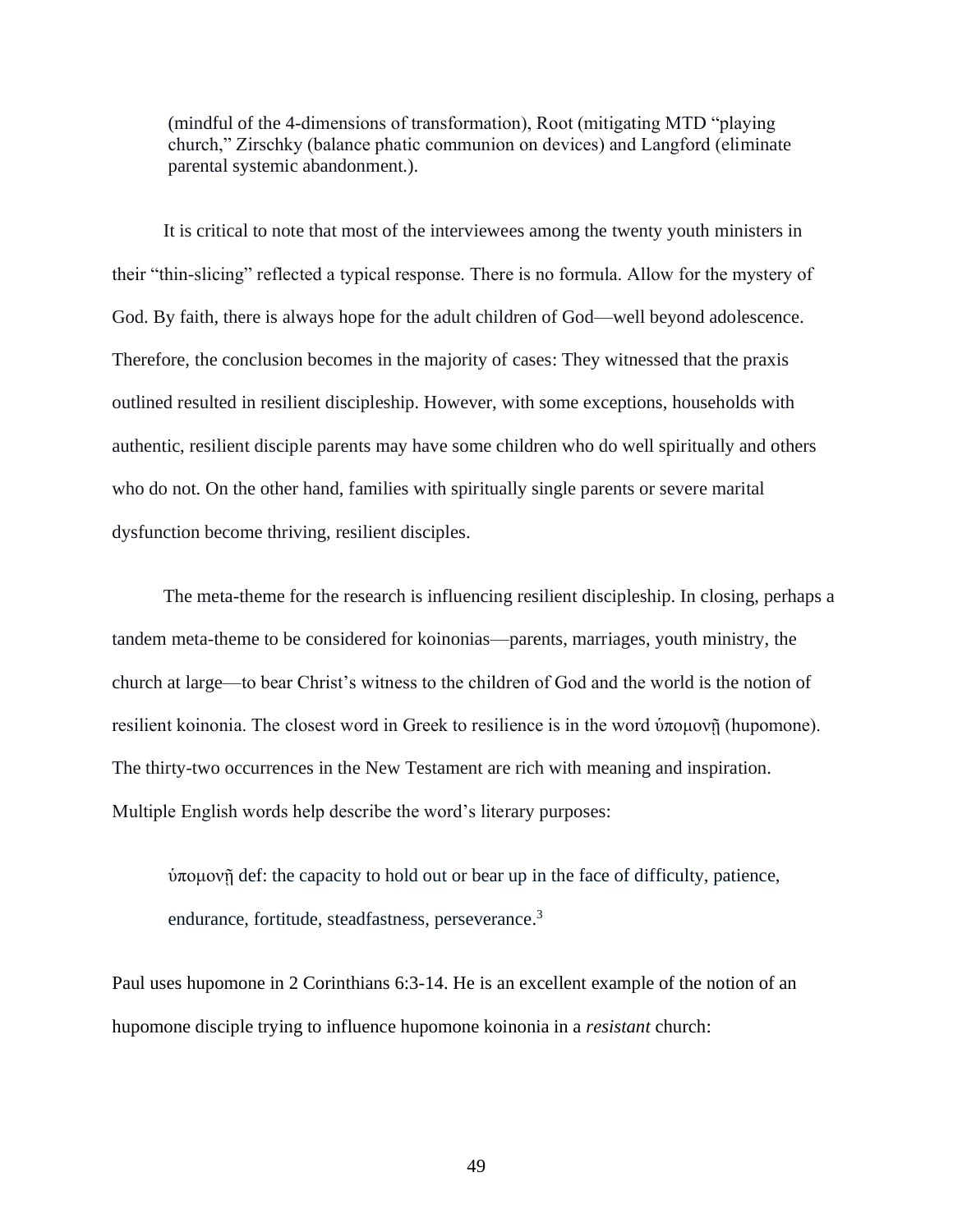We put no stumbling block in anyone's path, so that our ministry will not be discredited. Rather, as servants of God we commend ourselves in every way: in great *endurance* [for emphasis]; in troubles, hardships and distresses; in beatings, imprisonments and riots; in hard work, sleepless nights and hunger; in purity, understanding, patience and kindness; in the Holy Spirit and in sincere love; in truthful speech and in the power of God; with weapons of righteousness in the right hand and in the left; through glory and dishonor, bad report and good report; genuine, yet regarded as impostors; known, yet regarded as unknown; dying, and yet we live on; beaten, and yet not killed; sorrowful, yet always rejoicing; poor, yet making many rich; having nothing, and yet possessing everything.

We have spoken freely to you, Corinthians, and opened wide our hearts to you. We are not withholding our affection from you, but you are withholding yours from us. As a fair exchange—I speak as to my children—open wide your hearts also.

The heart of Paul and Jesus reflected in Amy Jacober's concept of *shalom justice* also supports

the notion of hupomone koinonia—an otherness type of Lived Resurrected World:

Shalom justice clears the path to the righteousness of God without compromising his holiness and fully recognizing our brokenness. It removes the focus from the individual and replaces it with a focus on God.

By his very life, teachings and passion, Christ transforms the lives of the people around him and the relationships between them. Jesus, teaching to a crowd on the mountain, reverses the *lex talionis*. "An eye for an eye and a tooth for a tooth."

I say to you, do not resist an evildoer. But if anyone strikes you on the right cheek, turn the other also; and if anyone wants to sue you and take your coat, give your cloak as well; and if anyone forces you to go one mile, go also the second mile.

### Matthew 5:38-41

Jesus teaches shalom as the ultimate goal, God's intent for the community or society. It is in community that the weak are to be strengthened by the strong. It is in community where those who lack are provided for by those with plenty. Restoration to right relationship with God is the ultimate community. His justice takes a communal approach to each individual with eternal significance. The transformation of the individual within the community occurs within the shift from justice as determined by distribution to justice as determined by the end result of shalom. This is not only a viable approach for youth ministry but allows for authentic and distinct ministry, not simply another youth organization.4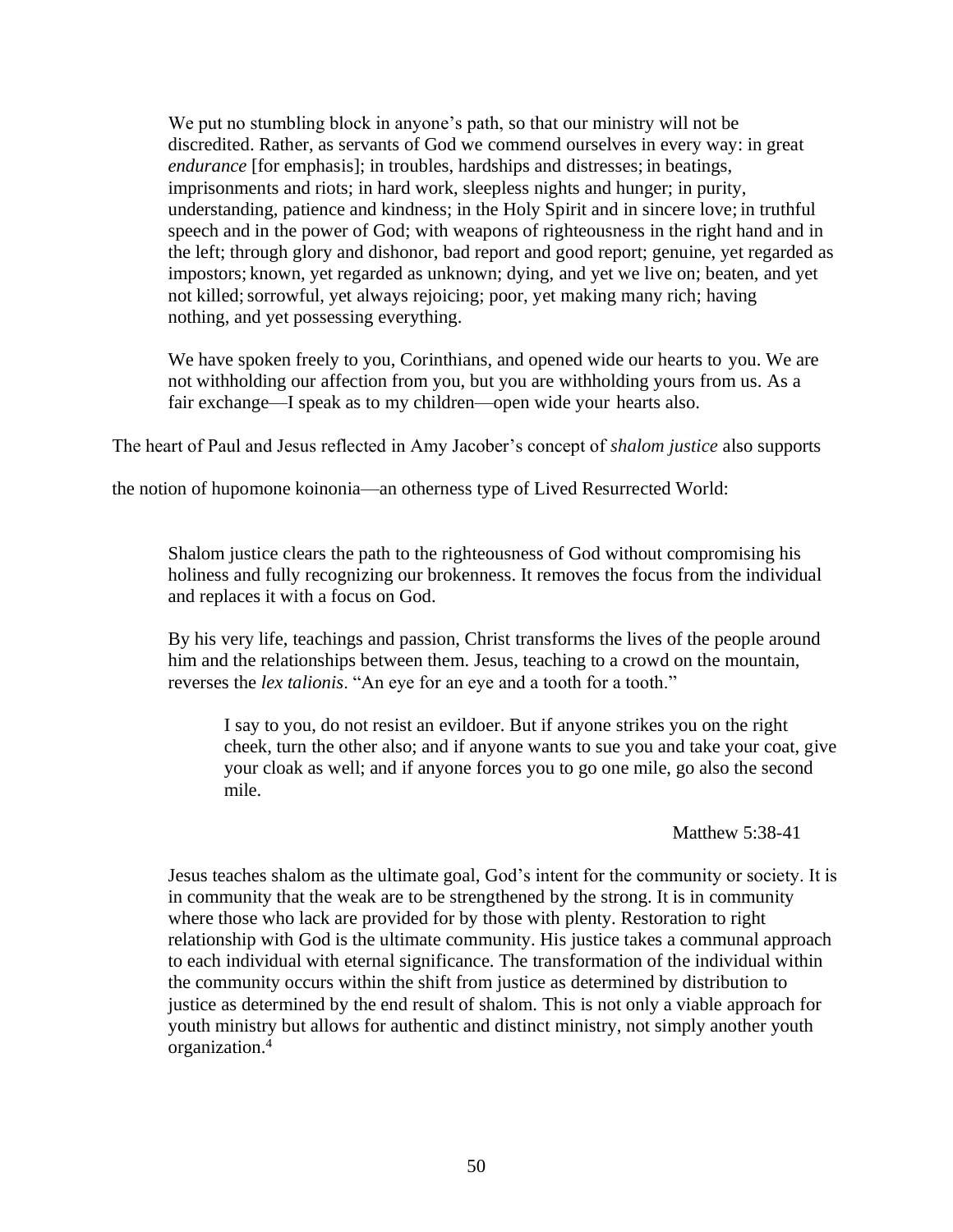As the extended hupomone koinonia—beginning with the triune God, Father, Son, and Spirit parents, youth ministers, and mentors, are here to offer the most freeing and life-giving solution to adolescence—the whole lived Gospel of Jesus Christ. Their lived world speaks the truth about their existence without God. It has no resolution for adolescence as expressed by Georgia Hardstark and Karen Kilgariff, pop-culture authors and influencers:

When has anyone in this world defended thirteen-year-olds? They are the absolute worst, and everyone agrees. They are rude and sullen and no fun. They think they know everything, but they actually don't know anything at all, which is very embarrassing and painful to be near. But, this age is the hardest because of all the chemicals and hormones raging through your body at the same time. It's like you are being drugged and then woken up with speed on a daily basis. Plus, your skin and hair and privates are all changing, and you start to smell, and you're suddenly aware of every pore on your face. Meanwhile, all social structure implodes and resets in a totally unfamiliar way. You are simultaneously the oldest version of a child and the youngest version of an adult. So, you don't belong anywhere and the only people who truly understand you are going through the same thing. As much as they empathize, they can't connect with you because they are dealing with the same horror you're going through, plus whatever curveballs adolescence might be throwing at them. So, it's very lonely. You're not cute anymore. Everyone criticizes you. You don't get babied, and you don't get respect.<sup>5</sup>

Jesus's and Paul's countercultural teaching within the church—hupomone koinonia—

bears fruit that will last as found in Philippi. The passage still resonates with the church today

nearly 2000 years later and furthermore offers great hope to adolescents, their parents, and youth

ministers:

Do everything without grumbling or arguing, so that you may become blameless and pure, "children of God without fault in a warped and crooked generation." Then, you will shine among them like stars in the sky as you hold firmly to the word of life. And then I will be able to boast on the day of Christ that I did not run or labor in vain.

Philippians 2:14-16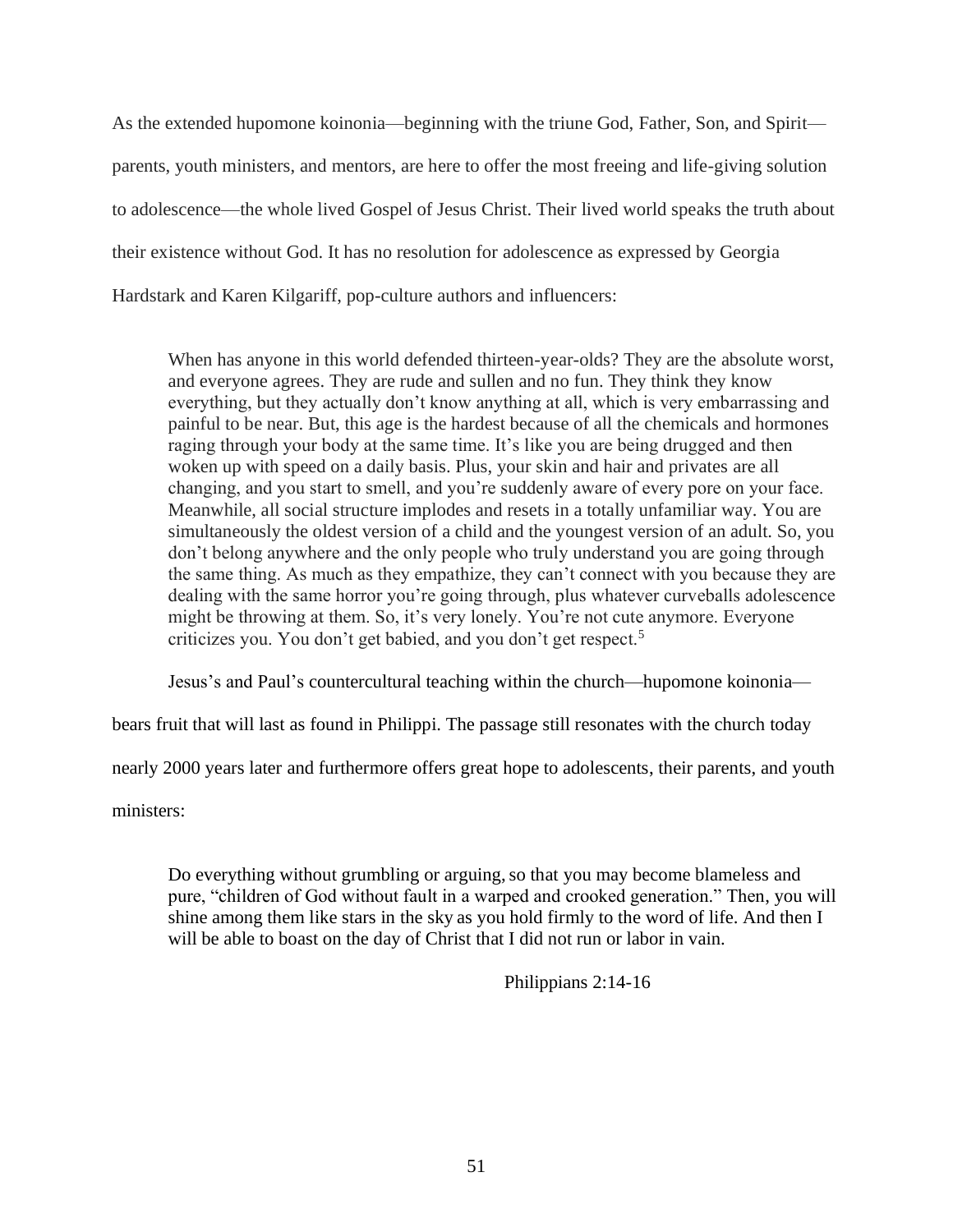Notes:

<sup>1</sup> Malcom Gladwell. *Blink: The Power of Thinking without Thinking*. (New York: Little, Brown and Company, 2005), 23.

<sup>2</sup> Duncan Forrester. *Theological Fragments: Explorations in Unsystematic Theology.* (New York: T& T Clark, 2005), 7.

<sup>3</sup> Amy Jacober. *The Adolescent Journey, An Interdisciplinary Approach.* (Downers Grove: InterVarsity Press, 2011), 32–33.

<sup>4</sup> ὑπομονῇ definition Danker, Frederick W., Walter Bauer, and William F. Arndt. *A Greek-English Lexicon of the New Testament and Other Early Christian Literature*. (Chicago: University of Chicago Press, 2000), 1039.

5 Jacober, 138.

<sup>6</sup>Georgia Hardstark and Karen Kilgariff. *Stay Sexy and Don't Get Murdered: The Definitive How-To Guide.* (New York: Macmillan, 2019).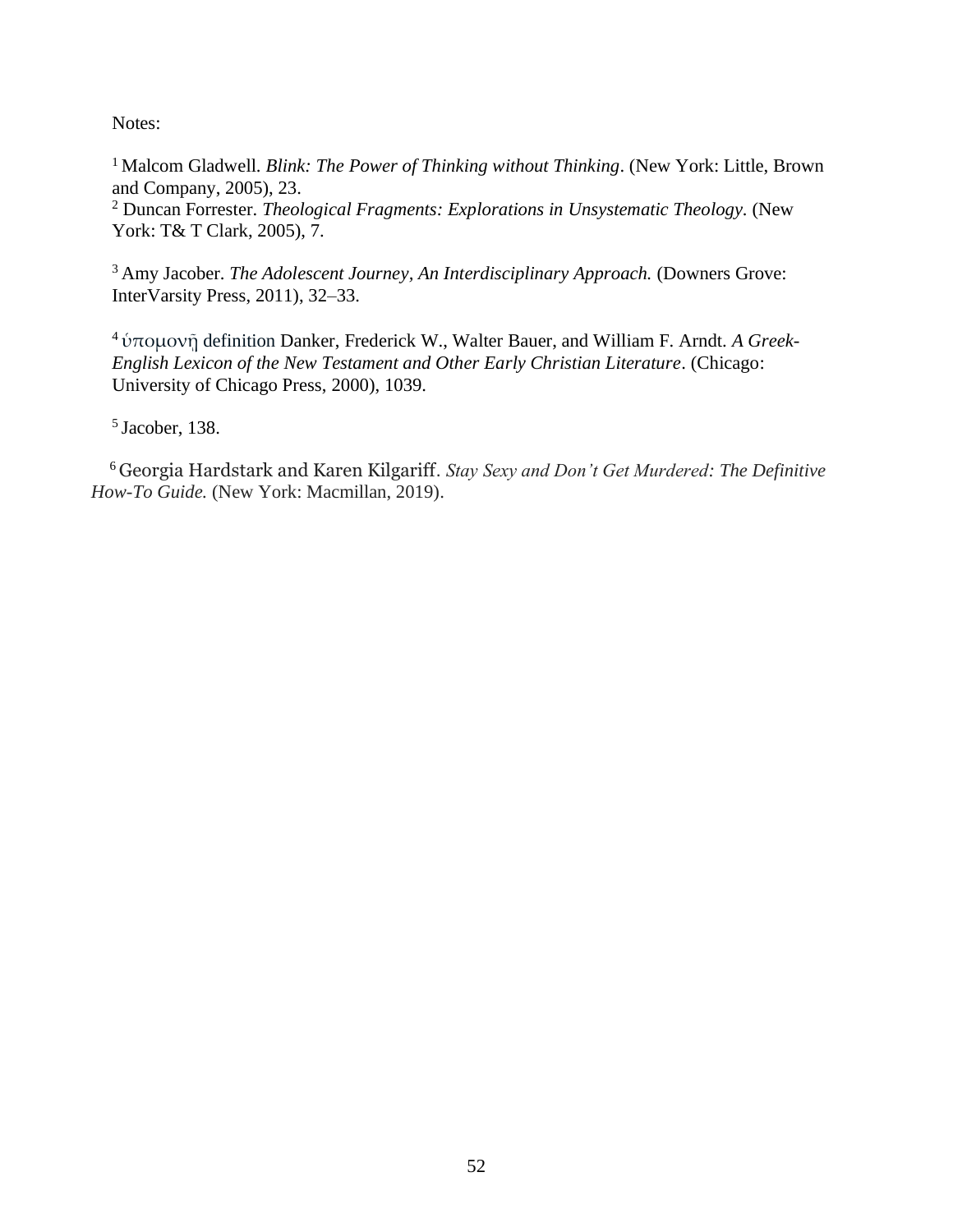Appendix I Research Youth Minister Interview in Chicago (ICOC), Global Prototype

Collaboration: Mentored by Jaques Genis, Youth Minister Johannesburg Church of Christ, formally trained in research methodology in Industrial Psychology. The process was peerreviewed by Steve Staten, MA Conflict Management and Teacher, Chicago Church of Christ.

## Purpose

A prototype discovery process among youth ministers in the Chicago Church of Christ intended to document experience, insights, and wisdom on the best practices in ministry and parenting influencing the long-term trajectory of spiritual formation that is sustainable through an intimate relationship with Jesus, resulting in resilient discipleship.

# Methodology

Virtual interviews with couples in the full-time ministry—youth and family or campus—will be conducted for 30-minute intervals separately—men and women—to understand their unique perspectives. The interviews transcribed through AI. (Scrible.com) The qualitative data will be reviewed for patterns of insights among the group collaboratively. If time allows, a focus group will facilitate confirmation of cultural consensus of best practices in Chicago.

### Interviewee Roster

Document demographic information of each participant including first name, last name, gender, a maiden name for women, current role in the ministry, number of years in adolescent ministry service, and if beyond one, the number of generations of disciples in the family both mother and father reported separately.

### Assumptions

Findings of a recent study published by Barna in *Faith for Exiles*: *5 Ways for a New Generation to Follow Jesus in Digital Babylon* (Kinnaman & Matlock, 2019). The distilled findings identified the underlying reasons why the 18-34-year-olds professing Christians across Christendom are exemplifying devoted faith they call "resilient disciples." Barna's critical findings on cause and effect are as follows (Kinnaman & Matlock, 13):

Practice 1 To form a resilient identity, experience intimacy with Jesus

Practice 2 In a complex and anxious age, develop the muscles of cultural discernment

Practice 3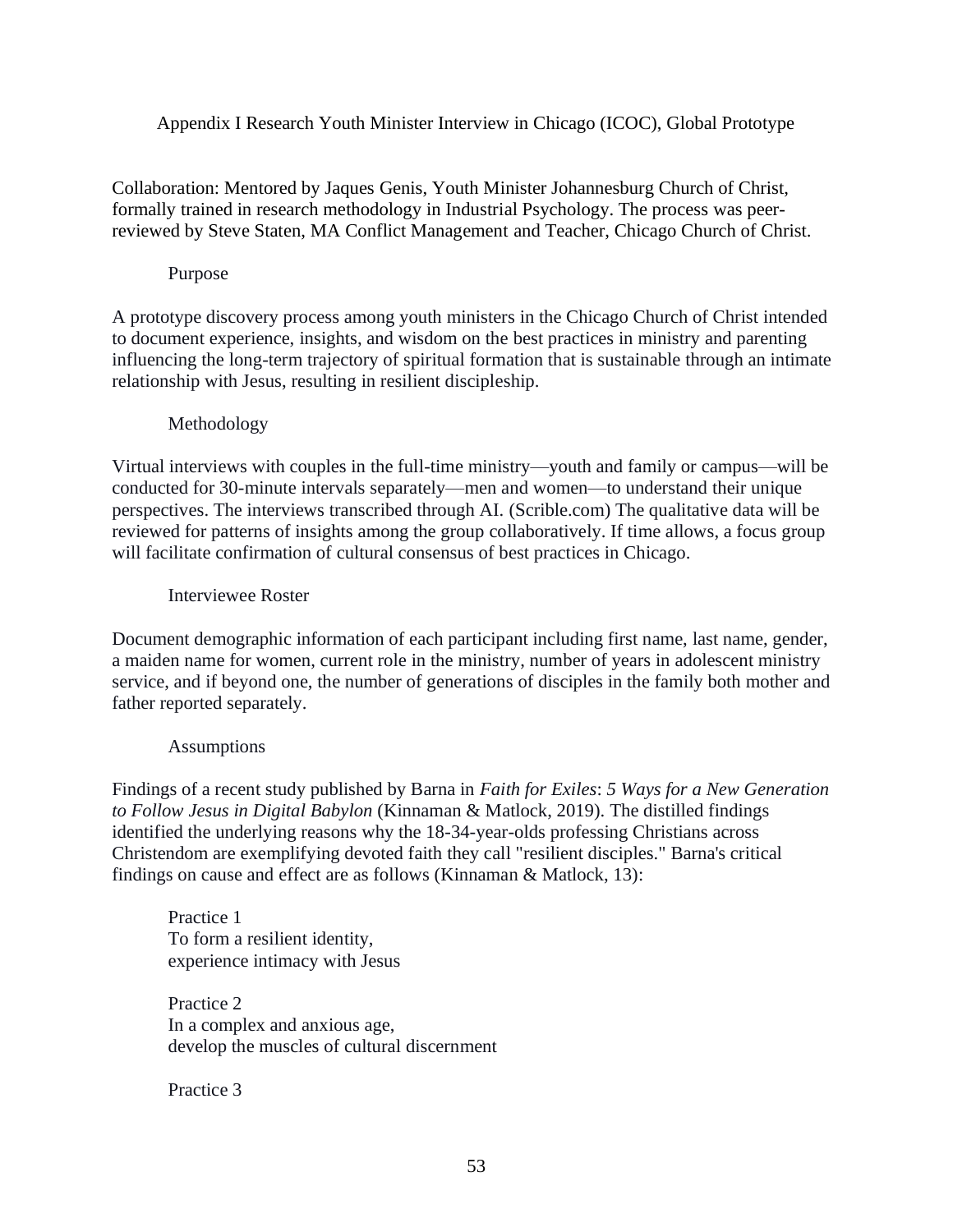When isolation and mistrust are the norms, Forge meaningful, intergenerational relationships

Practice 4 To ground and motivate an ambitious generation, train for vocational discipleship

Practice 5 Curb entitlement and self-centered tendencies by engaging in countercultural mission

For our purpose, the interview questions will narrow the scope of interest to Practice 1. We can all assume and in agreement with Kinnaman and Matlock that to form a resilient identity is dependent on intimacy with Jesus (implying Father, Son, and Spirit.) We will also assume the theological premise and for common language of their definition of *a resilient disciple*:

Christ followers who (1) attend church at least monthly [adapted for ICOC purposes change to "consistently attend" replaces "attend church at least monthly," Hebrews 10:26] and engage with their church more than just attending worship services; (2) trust firmly in the authority of the Bible; (3) are committed to Jesus personally and affirm he was crucified and raised from the dead to conquer sin and death; and (4) express desire to transform the broader society as an outcome of their faith.

Interview Question Series: Overarching Principles, Teaching Approach & Methods, Parenting

### Overarching Principles

In your experience, what are the top 3 essential factors that influence helping an adolescent become (and remain) a "resilient disciple"? Do you have examples of adolescents influenced by the 3 factors? How do you see resilient discipleship exemplified in their lives? Keep these examples in mind as we continue with the rest of the interview.

### Teaching Approach & Methods

In your experience, what are the most effective ways to teach the gospel to adolescents that help them develop intimacy with Jesus? Suggestions speak to the following categories: content, e.g., particular bible stories and lessons; context, e.g., one-on-one or public; and form, e.g., multimedia, oral teaching, private reading, other types of activities.

In your experience, what are some of the best practices concerning shepherding or pastoral care in nurturing adolescents to become resilient disciples of Jesus?

In your experience, what are the best practices concerning communicating with adolescents in teaching them intimacy with Jesus and training them to become resilient disciples? Suggestions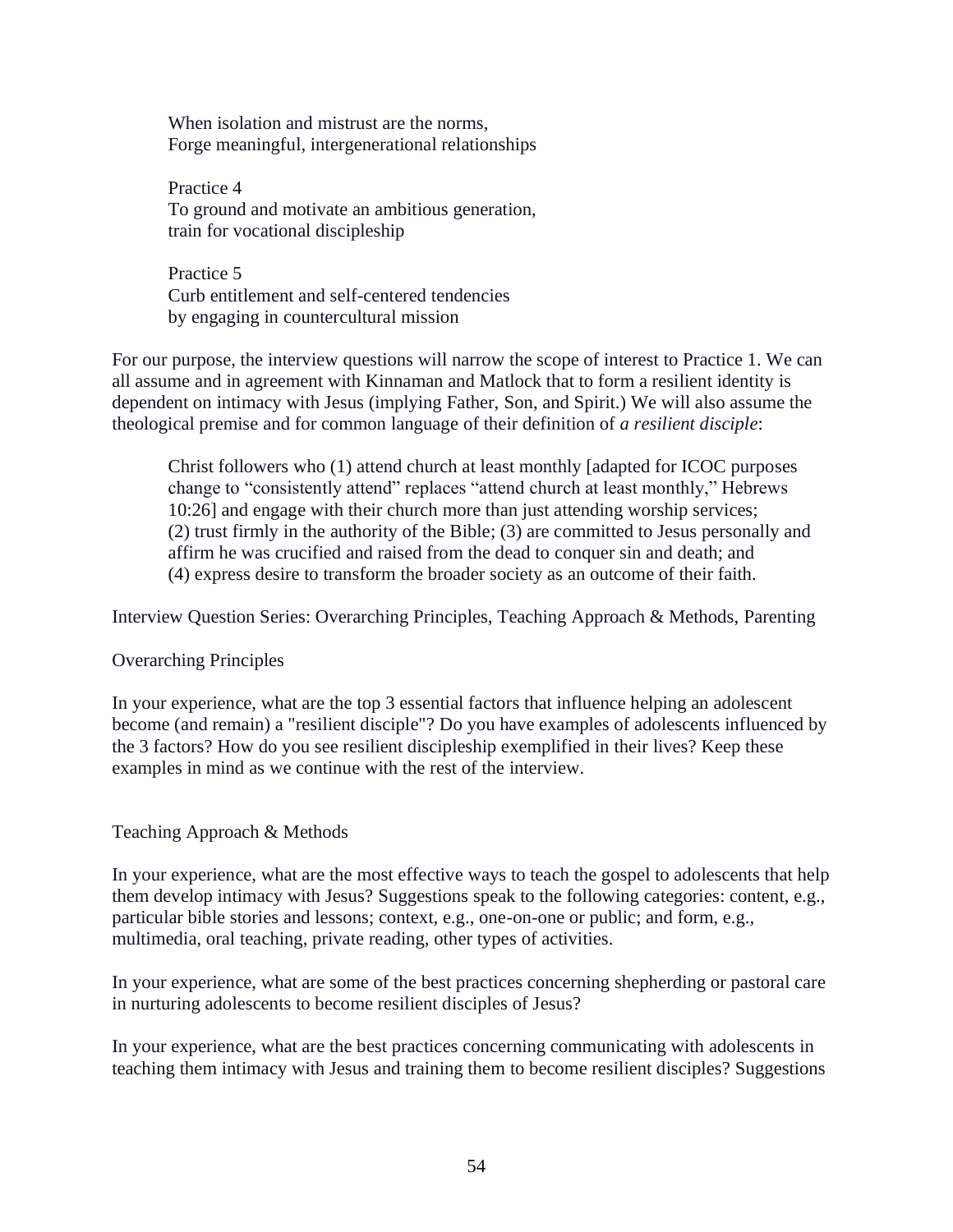speak to the following categories: content, e.g., tone, messaging, principles, context, e.g., oneon-one or public; and form, e.g., in-person face-to-face, virtual voice-to-voice or face-to-face, or texting.

What role do you think healthy peer relationships play to help an adolescent develop intimacy with Jesus?

#### Parenting Practices

How do the immediate family environment influence and make conducive an adolescent's ability and desire to develop intimacy with Jesus?

In your experience, what are the best practices you witnessed in parents that influenced adolescent's intimate personal relationship with Jesus and forged character that supported resilient discipleship?

What in your opinion is the retention rate of a baptized teen disciple through maturation into adulthood?

The interviews were conducted during the period of June 8, 2020-July 15, 2020. Depending on time and scope of data findings, the depth of analysis will be reported based on time allotment before the final paper is due. Initially, a total of sixteen interviews will be conducted, both male and female youth ministers across the ministry centers of the Chicago Church of Christ and the Midwest sister churches. **(You may want to include that you ended up conducting 20-21 interviews?)**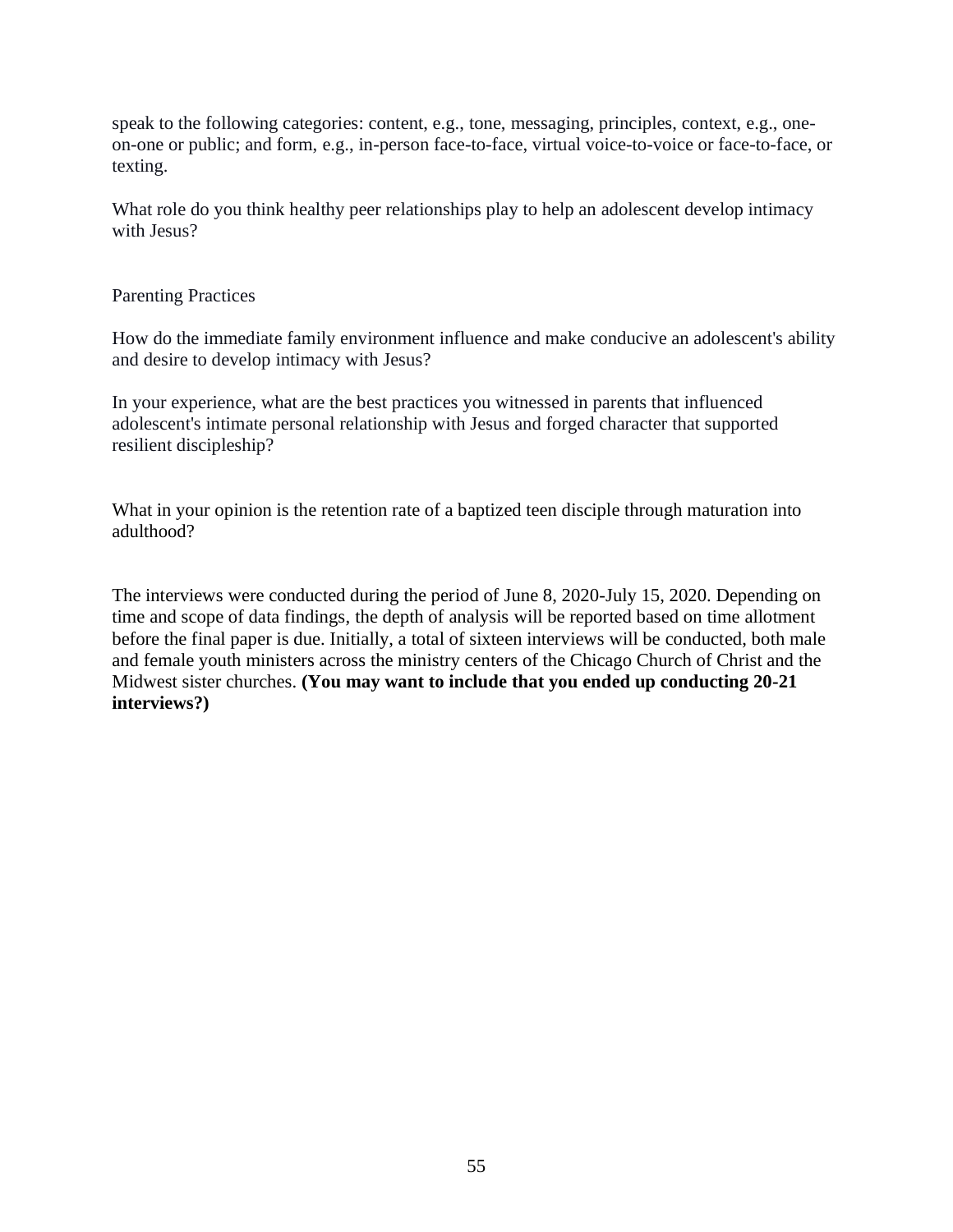Appendix II Qualitative Interview Theme Discovery for Resilient Discipleship of Adolescence

# International Church of Christ (ICOC)

Midwest Youth & Campus Ministers 9 of 20 Interviews aka *Kingdom Kids*

–a subset of interviewees that processed three qualities:

1. Millennials raised in ICOC 2. Resilient disciples 3. Professional ministers

## Overarching Themes

Primary

- Resilient authentic discipleship in the home.
- Multiple significant Christian spiritual relationships.
- Healthy peers to create counterculture environment compared to *Secular World*.

### **Secondary**

- Nurturing the feeling of this is *my* church.
- Relationships call and empower to serve.
- Teens in addition to being challenged need to be accepted and respected.

### Caveat

• There is no formula.

### Youth & Campus Ministry Teaching & Pastoral Care Themes

### Primary

- Minister Christlike teacher and mentor with vulnerable transparency.
- Maintain rhythms and cycles of presence in adolescent's life.
- Facilitate healthy peer teaching environment.
	- Normalize God's kingdom/church living.
		- Encourages resilient discipleship.
		- Place to wrestle through counterculture topics.
		- Contrast pure fun in the kingdom/church vs. the world.
	- Make sense of romantic interests for trajectory of spiritual life.
- Deep teaching for intentional biblical literacy
	- –no formula unique to group and individual.
		- Identify with relevant characters in biblical narrative.
		- Understand there is a unique place for each of us in
		- God's meta-story.
		- Teach self-awareness, critical thinking and communication skills. Connect heart with spiritual disciplines and habits.
		- Understand the full nature of God including justice and honor, and reverence of His holiness.
		- Train the next generation of leaders.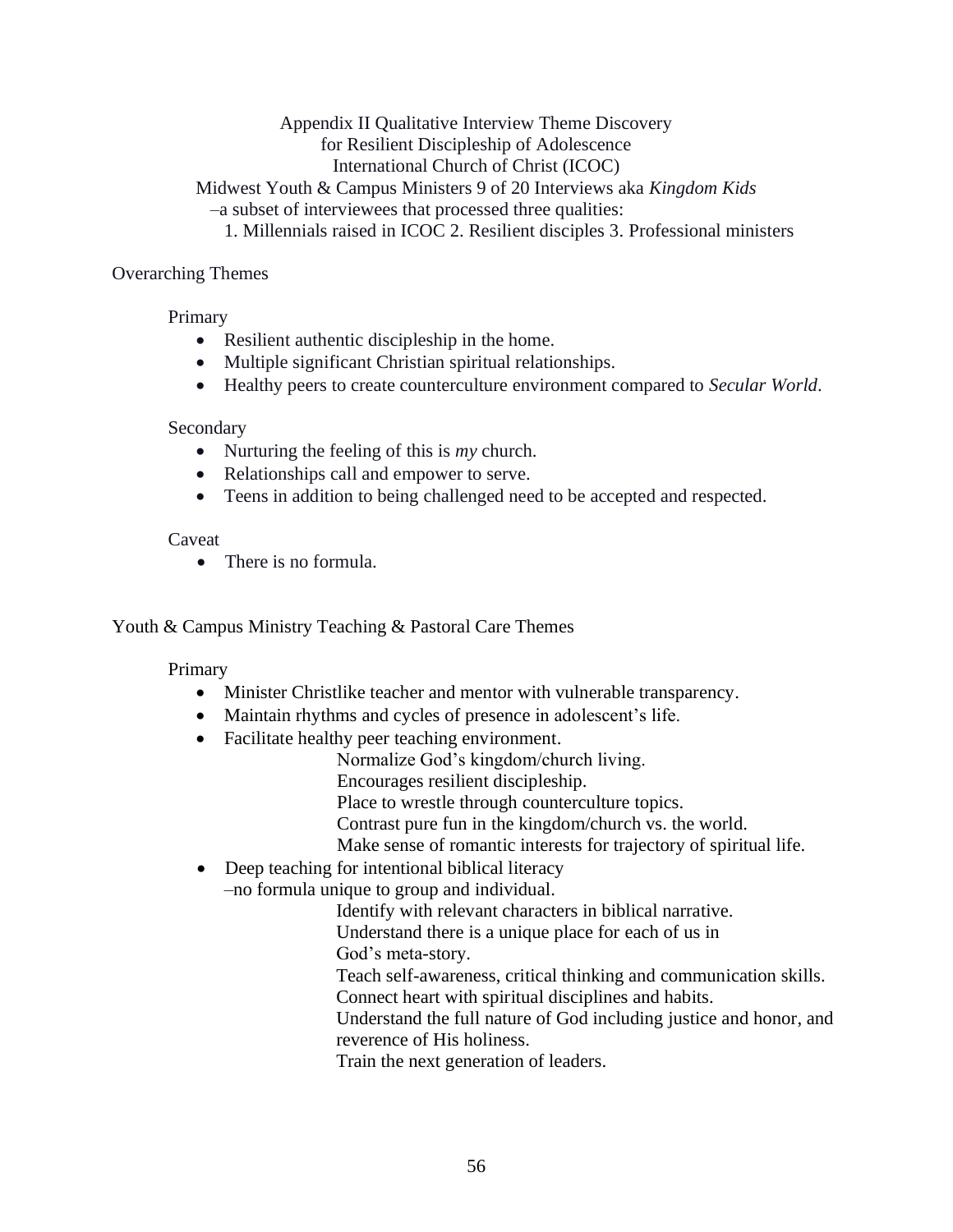# Secondary

- Engage parents in teaching models as primary mentor.
- Blended model teaching & mentoring venues, e.g., group, one-on-one, virtual communication, zoom, text, social media.
- Special care and planning during transition from teen to college ministry.
- Campus ministry balanced with call to mission and presence of pastoral care.

## Parenting Themes

# Primary

- Parents are authentic Christlike resilient disciples.
	- Model repentance not perfection;
	- priority of spiritual being and activities.

Teach the importance of spiritual being and activities.

- Maintain rhythms of spirituality for themselves and their children.
- Home is a spiritual sanctuary
	- from the world and its tensions.
	- from behind the scenes tensions in adult Christian relationships.
	- a place where free-will can be exercised.
	- a non-judgmental environment.
	- a place of fun and memory making.
	- a place of character-building and challenging spiritual talks.
	- a place of spiritual rhythms, parental presence and mentoring.
- Parents influence identifying other spiritual mentors for their adolescents.

# Secondary

- Getting advice on parenting.
- Consider and change parental mentoring with each new stage of adolescence.
- Intentionality in planning for high school to college transition—not only future vocational needs, but more importantly spiritual needs.

Caveats

- There is no human formula—allow room for the mystery of God.
- Households with the presence of authentic resilient disciples may have some children that do well spiritually and others that do not.
- Households with spiritually single parents or other severe marital dysfunction become thriving resilient disciples.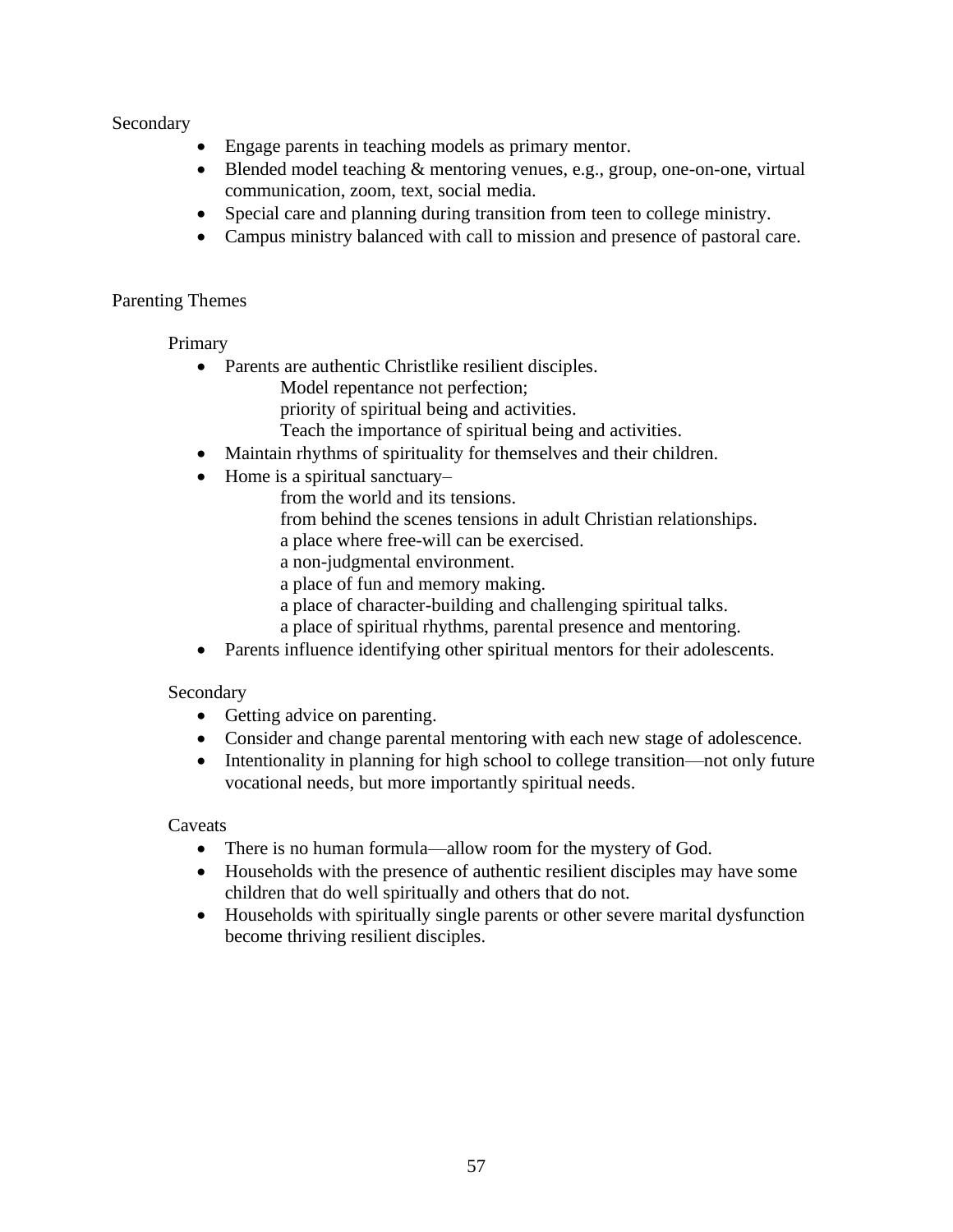Appendix III Alignment of Theological Pedagogical Ethos of the ICOC Interview Themes with the Voices of Scholarship including Loder, Alexander, Shaw and Heflin enhancing *Transformative Moments* and with consideration to Current Lived World challenges of Adolescence from Root (MTD), Zirschky (Phatic Communion) and Langford (Systemic Abandonment).

# Overarching Themes

Primary and secondary themes align and reflect Loder's 4-Dimensional Convictional Knowing– The Lived World, Self, Void, and Holy to result in a New Lived experience—The resurrected Life in the Koinonia. Also, the emphasis of Shaw's "parenting that reflects godly character." And, Alexander's Rabbinical model of teaching also reflected in the home and shepherded in general by the parents, "*ahavah* (love) and *mitzvah* (commandment), *she-eilah* (questioning) and *hagadah* (telling), *shemiah* (hearing) and *asiah* (doing), and *het* (sin) and *teshuvah* (repentance). The implied underlying theme under "knowing the good you should do," is to mitigate MTD, balance phatic communion and eliminate systemic abandonment.

### Primary

- Resilient authentic discipleship in the home.
- Multiple significant Christian spiritual relationships.
- Healthy peers to create counterculture environment compared to *Secular World*.

# **Secondary**

- Nurturing the feeling of this is *my* church.
- Relationships call and empower to serve.
- Teens in addition to being challenged need to be accepted and respected.

# Caveat

• There is no formula.

# Youth & Campus Ministry Teaching & Pastoral Care Themes

Primary and secondary themes align and reflect the roles outlined by Heflin of youth ministers, Evangelistic missionary, Discipling teacher, Pastoral shepherd, Organized administrator, Bold prophet, Compassionate priest, Spiritual friend, Equipping recruiter, Visionary leader, and Faithful teammate. Youth ministers facilitate teaching to reflect Loder and Alexander models for transformative moments—bridging home, church, and major transitions in community. Also, mitigating MTD, balance phatic communion, and alert to helping eliminate systemic abandonment.

# Primary

- Minister Christlike teacher and mentor with vulnerable transparency.
- Maintain rhythms and cycles of presence in adolescent's life.
- Facilitate healthy peer teaching environment.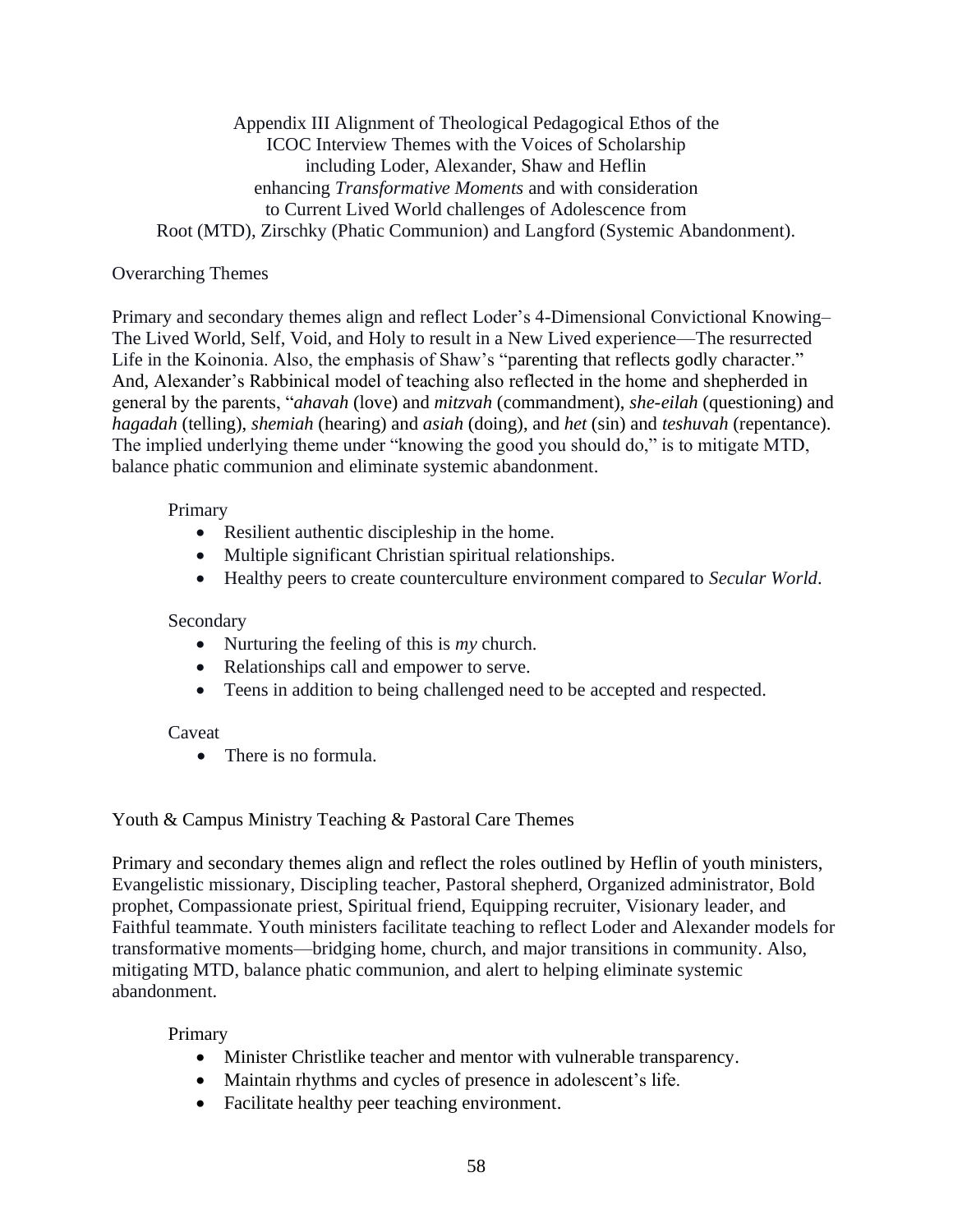Normalize God's kingdom/church living.

Encourages resilient discipleship.

Place to wrestle through counterculture topics.

Contrast pure fun in the kingdom/church vs. the world.

Make sense of romantic interests for trajectory of spiritual life.

• Deep teaching for intentional biblical literacy

–no formula unique to group and individual.

Identify with relevant characters in biblical narrative.

Understand there is a unique place for each of us in

God's meta-story.

Teach self-awareness, critical thinking and communication skills.

Connect heart with spiritual disciplines and habits.

Understand the full nature of God including justice and honor, and reverence of His holiness.

Train the next generation of leaders.

# Secondary

- Engage parents in teaching models as primary mentor.
- Blended model teaching & mentoring venues, e.g., group, one-on-one, virtual communication, zoom, text, social media.
- Special care and planning during transition from teen to college ministry.
- Campus ministry balanced with call to mission and presence of pastoral care.

# Parenting Themes

All parental themes are intertwined and aligned with Shaw (parenting that reflects godly character), Alexander (holistic Rabbinical moral teaching in the home), Loder (mindful of the 4 dimensions of transformation), Root (mitigating MTD "playing church", Zirschky (balance phatic communion on devices) and Langford (eliminate parental systemic abandonment.).

# Primary

• Parents are authentic Christlike resilient disciples.

Model repentance not perfection;

priority of spiritual being and activities.

- Teach the importance of spiritual being and activities.
- Maintain rhythms of spirituality for themselves and their children.
- Home is a spiritual sanctuary
	- from the world and its tensions.

from behind the scenes and tensions in adult Christian relationships.

a place where free-will can be exercised.

- a non-judgmental environment.
- a place of fun and memory making.
- a place of character-building and challenging spiritual talks.
- a place of spiritual rhythms, parental presence, and mentoring.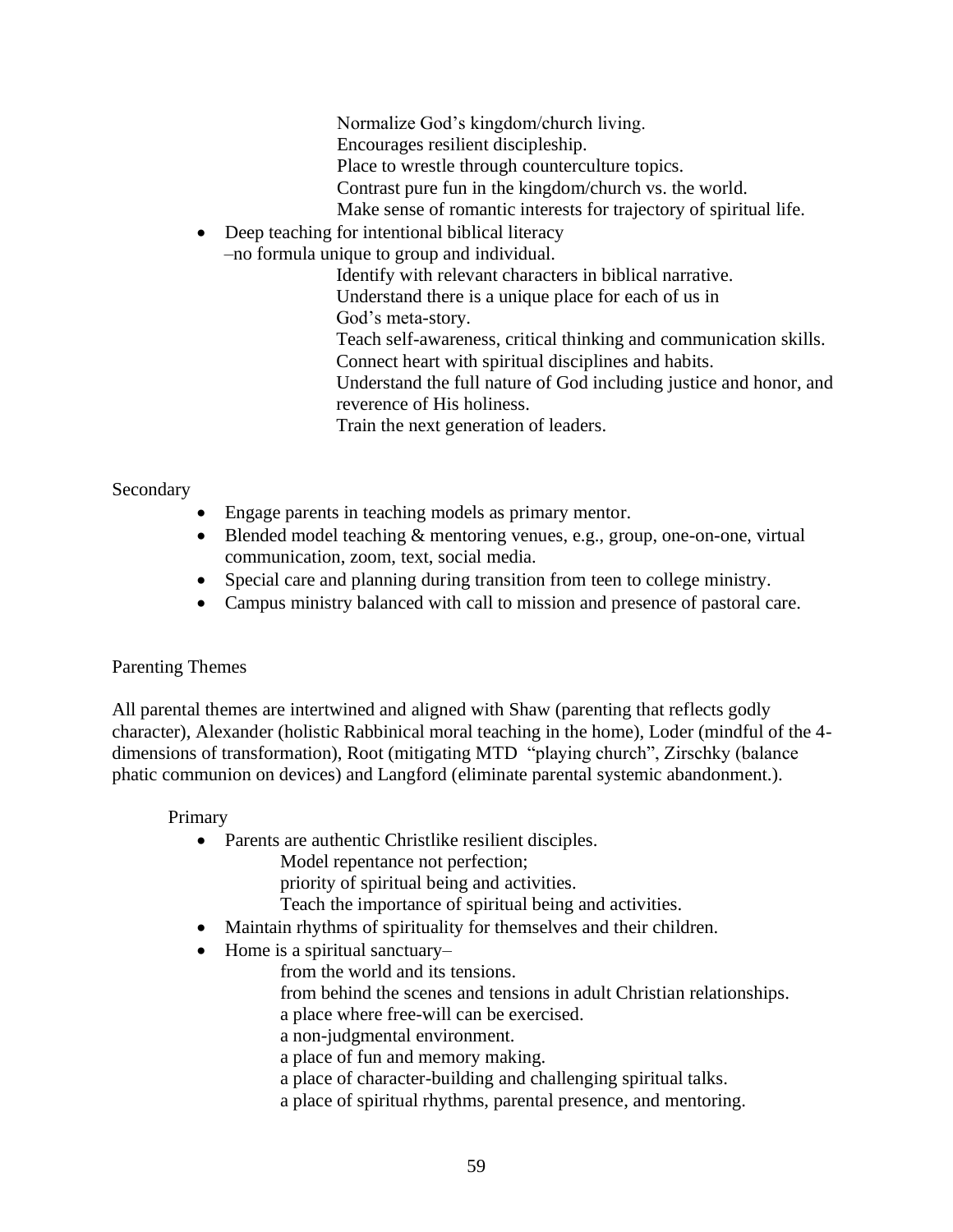• Parents influence identifying other spiritual mentors for their adolescents.

## Secondary

- Getting advice on parenting.
- Consider and change parental mentoring with each new stage of adolescence.
- Intentionality in planning for high school to college transition—not only future vocational needs, but more importantly spiritual needs.

### Caveats

- There is no human formula—allow room for the mystery of God.
- Households with the presence of authentic resilient disciples may have some children that do well spiritually and others that do not.
- Households with spiritually single parents or other severe marital dysfunction become thriving resilient disciples.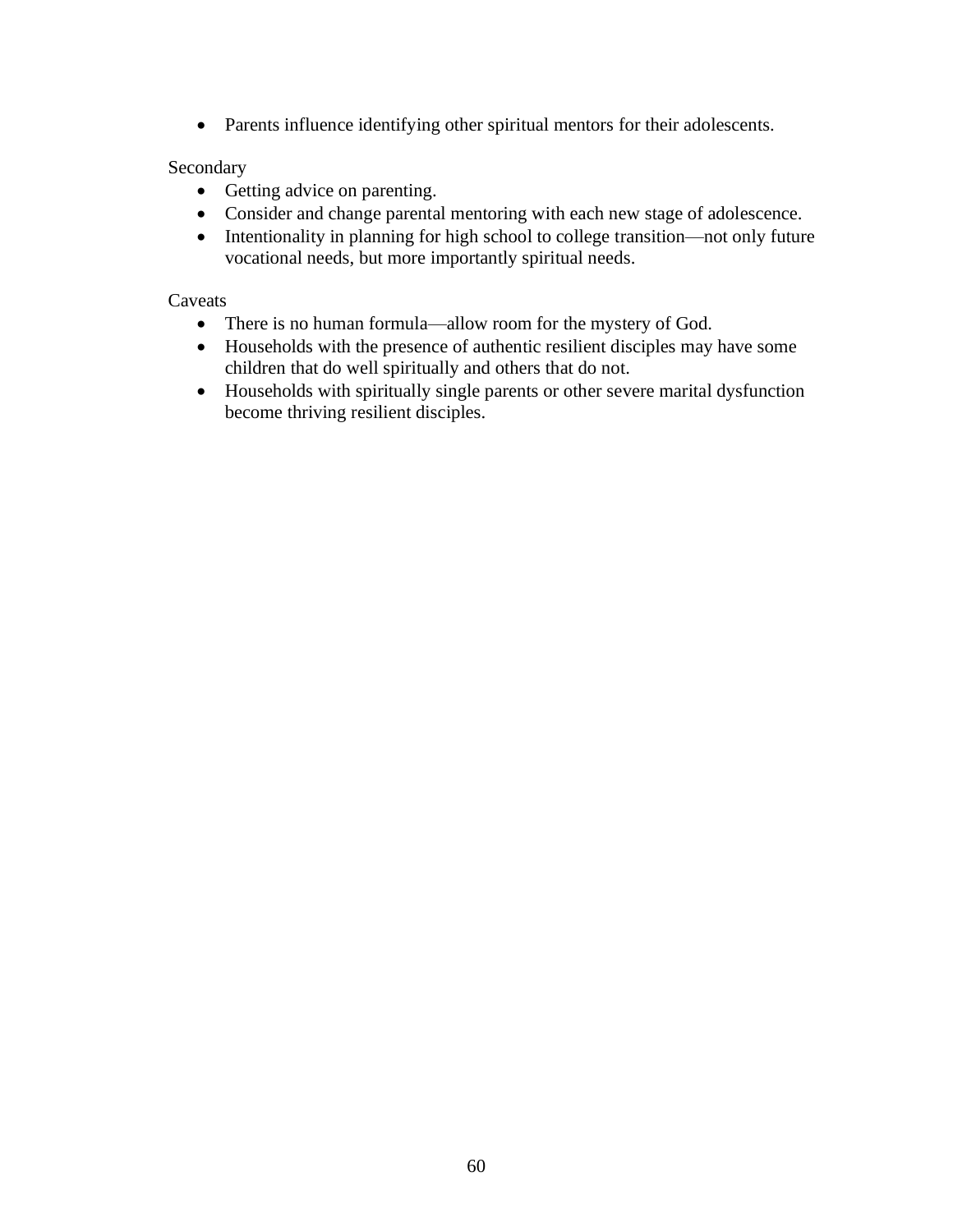#### Bibliography

Alexander, Hanan A. "A Jewish View of Human Learning." *International Journal of Children's Spirituality* 4, no. 2, (1999): 155-164.

*Ancient.* Accessed July 14, 2020. <https://www.ancient.eu/article/483/ancient-greek-society/>

- *Ancient Greece*. Mark Cartwright, "Ancient Greek Society." Ancient History Encyclopedia. March 15, 2018. Accessed July 14, 2020 <http://www.ancientgreece.co.uk/staff/resources/background/bg1/home.html>
- "Arminianism." In Wikipedia. Last edited August 3, 2020. Accessed July 15, 2020. [https://en.m.wikipedia.org/wiki/Arminianism.](/Users/rr101209/Documents/%20https:/en.m.wikipedia.org/wiki/Arminianism)
- Arminius, James. "Letter to Hippolytus a Collibus 4," in The Writings of James Arminius, trans. James Nichols and W.R. Bagnall, Grand Rapids: Baker, 1956.
- Aries, Phillippe. *Centuries of Childhood: A Social History of Family Life*. New York, Random House, 1962.
- Barna Group and World Vision. *The Connected Generation, How Christian Leaders Around the World Can Strengthen Faith & Well Being Among 18-35 Year Olds: A Barna Report Produced in Partnership with World Vision.* Ventura: Barna Group, 2019.
- Birnbaum, Philip. (trans.) *Daily Prayer Book: Ha-Siddur Ha-Shalem*. New York: Hebrew Publishing Company, 1977.
- Cartwright, Mark. "Ancient Greek Society." *Ancient History Encyclopedia*. March 15, 2018. Accessed July 15, 2020.<https://www.ancient.eu/article/483/ancient-greek-society/>
- Danker, Frederick W., Walter Bauer, and William F. Arndt. *A Greek-English Lexicon of the New Testament and Other Early Christian Literature*. Chicago: University of Chicago Press, 2000.
- De Mare, Patrick, Robin Piper, Sheila Thompson. *Koinonia, From Hate, through Dialogue to Culture in the Large Group*. New York: Karnac, 1991.
- "Erik Erikson." In Wikipedia [https://en.wikipedia.org/wiki/Erik\\_Erikson](https://en.wikipedia.org/wiki/Erik_Erikson) Accessed August, 2020.
- Forrester, Duncan. *Theological Fragments, Explorations in Unsystematic Theology*. New York: T&T Clark, 2005.
- Fredrickson, Barbara L. *Love 2.0, Creating Happiness and Health in Moments of Connection.* New York: Penguin, 2013.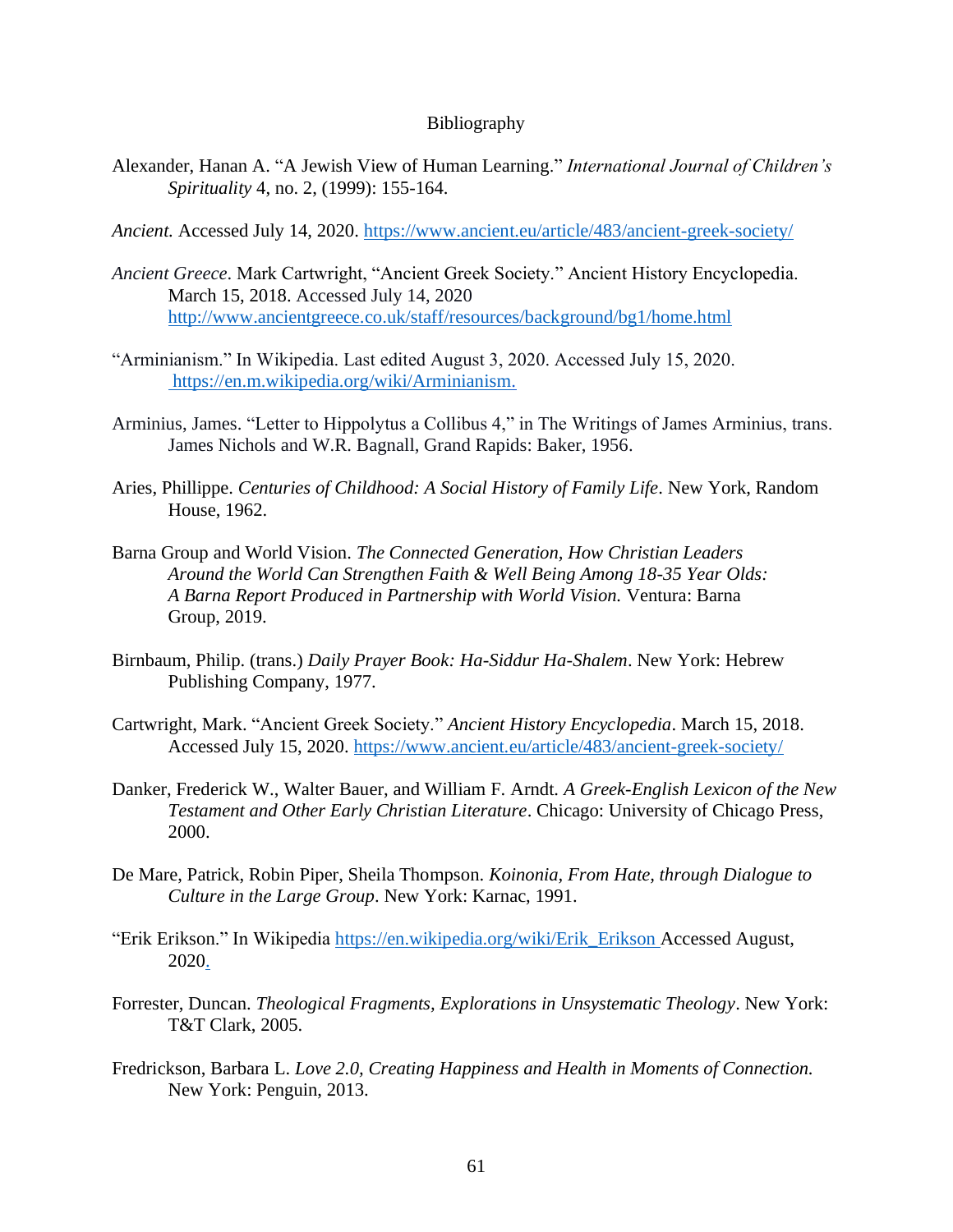- *Frontline from Jesus to Christ*. Madeleine Boucher. *The Parable.* (1980) April 1998. Accessed August 2, 2020. <https://www.pbs.org/wgbh/pages/frontline/shows/religion/jesus/parables.html>
- Gladwell, Malcom. *Blink, The Power of Thinking without Thinking*. New York: Little, Brown and Company, 2005.
- Granberg-Michaelson, Wesley. *From Times to Timbuktu, The Post-Christian West Meets the Non-Western Church.* Grand Rapids: Eerdmans, 2013.
- Grenz, Stanley J. *Theology for the Community of God.* Grand Rapids: Eerdmans, 2000.
- Hardstark Georgia and Karen Kilgariff. *Stay Sexy and Don't Get Murdered: The Definitive How-To Guide.* New York: Macmillan, 2019.
- Heflin, Houston, 2017. "What is a Youth Minister's job, Then?" *In Owning Faith, Reimagining The Role of Church & Family in the Faith Journey of Teenagers*, edited by Dudley Chancey and Ron Brunner, 61-65. Abilene: Abilene Christian University Press, 2017,
- Heflin, Houston. *Youth Pastor, The Theology and Practice of Youth Ministry.* Nashville: Abingdon Press, 2009.
- Jacober, Amy E. *The Adolescent Journey, An Interdisciplinary Approach to Youth Ministry.* Downers Grove: InterVarsity Press, 2011.
- Jenkins, Phillip. *The Next Christendom, The Coming of Global Christianity.* Oxford: Oxford University Press, 2011.
- Keay, Fraser, ed. *Youth Ministry Across the Continents, Eleven Youth Pastors from Ten Countries on the Key Building Blocks for Effective Youth Work Leadership in the Local Church.* United Kingdom: First Half Leadership, 2016.
- Kinnaman, David and Mark Matlock. *Faith for the Exiles, 5 Ways for a New Generation to Follow Jesus in Digital Babylon.* Grand Rapids: Baker Publishing, 2019.
- Langford, Michael. "Troubled Complexion: Adolescent Abandonment as Spiritual Facelessness in the Thought of James." *The Journal of Youth Ministry,* no. 13 (1), (2014): 89-108.
- "List of Countries by regional classifications." In Wikimedia. Last edited May, 2020. Accessed July 16, 2020. [https://meta.m.wikimedia.org/wiki/List\\_of\\_countries\\_by\\_regional\\_classification.](https://meta.m.wikimedia.org/wiki/List_of_countries_by_regional_classification)
- Loder, James E. *The Transformative Moment*. Colorado Springs: Helmers & Howard, 1989.